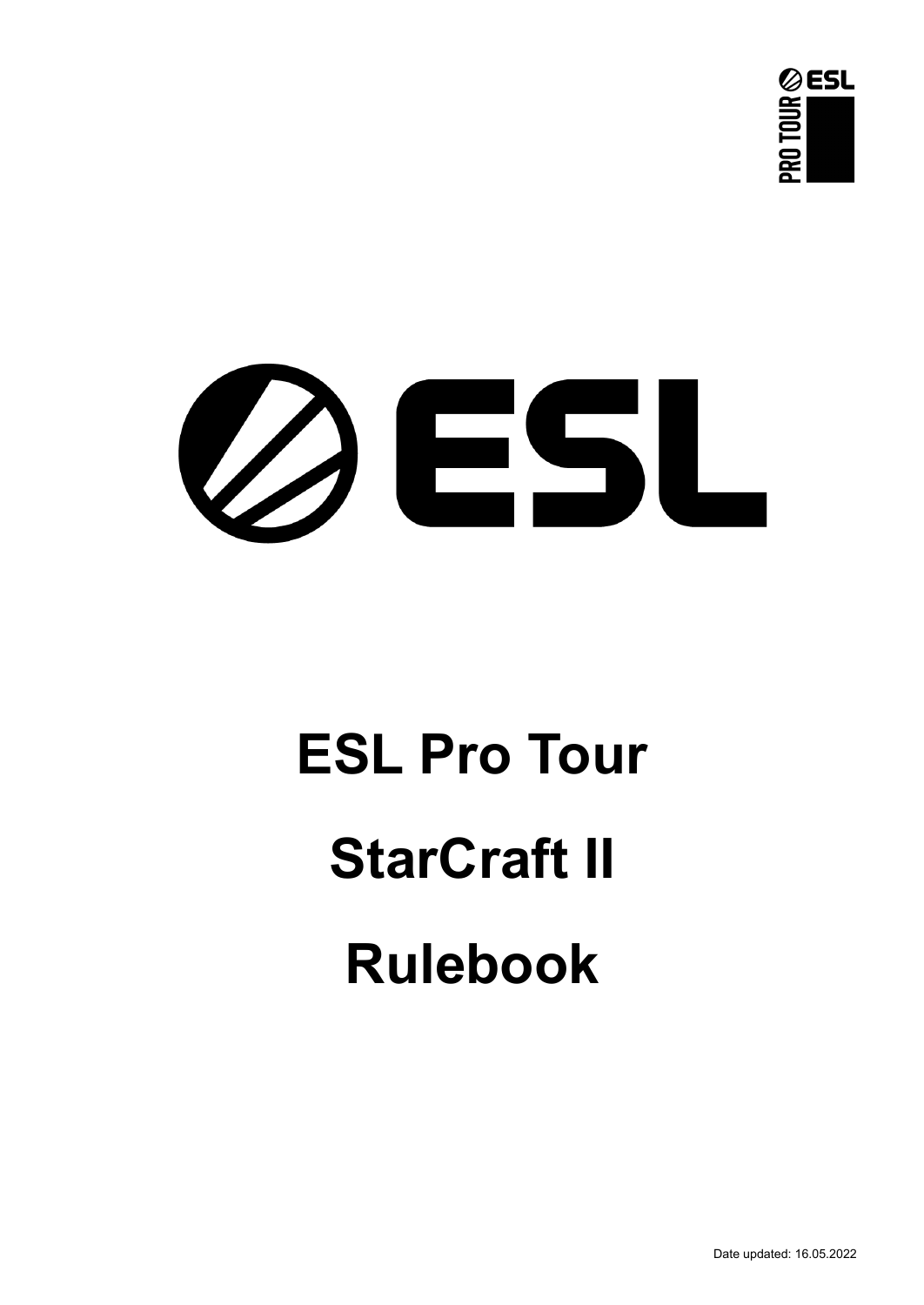## Foreword

This document outlines the rules that should at all times be followed when participating in an ESL Pro Tour SC2 competition. Failure to adhere to these rules may be penalized as outlined.

It should be remembered that it is always the administration of the competition that has the last word, and that decisions that are not specifically supported, or detailed in this rulebook, or even go against this rulebook may be taken in extreme cases, to preserve fair play and sportsmanship.

We at ESL hope that you as a player, spectator, or press will have an enjoyable competition to partake in and we will do our utmost to make it a fair, fun, and exciting competition for everyone involved.

Yours sincerely The ESL admin staff



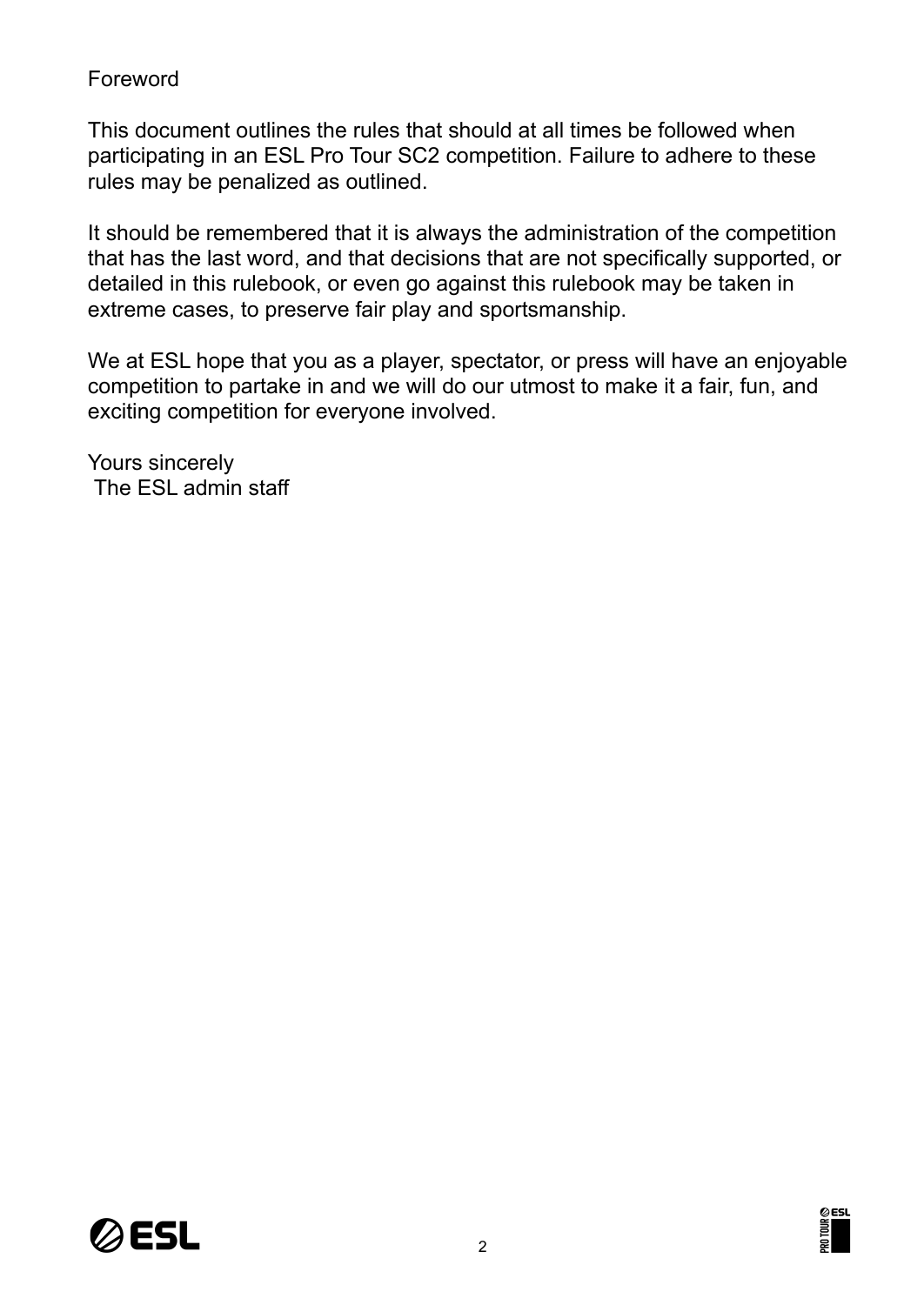# **Table of Contents**

| <b>Definitions and Formalities</b>   | 8  |
|--------------------------------------|----|
| <b>Terms</b>                         | 8  |
| Range of Validity                    | 8  |
| <b>Rules Changes</b>                 | 8  |
| Validity of the Rules                | 8  |
| Local Laws                           | 8  |
| Players                              | 8  |
| Time Zone                            | 8  |
| Live Matches                         | 8  |
| <b>Match Protests</b>                | 8  |
| Tournament Organization              | 8  |
| <b>Administration List</b>           | 9  |
| <b>Structure &amp; Mechanics</b>     | 10 |
| Regions                              | 10 |
| <b>Main Regions</b>                  | 10 |
| Sub-Regions                          | 10 |
| Server Regions                       | 10 |
| Point System                         | 10 |
| <b>Categories of Points</b>          | 10 |
| Standings                            | 10 |
| Tiebreakers                          | 10 |
| Seeding Based on Standings           | 11 |
| Regional Asynchronism                | 11 |
| <b>Categories of Competitions</b>    | 11 |
| DreamHack SC2 Masters                | 11 |
| DH SC2 Masters Regional Divisions    | 12 |
| Replacements                         | 12 |
| DH SC2 Masters Season Finals         | 12 |
| Replacements                         | 13 |
| <b>Global Events</b>                 | 13 |
| <b>GSL</b>                           | 13 |
| <b>External Competitions</b>         | 13 |
| Masters Championship                 | 13 |
| Format                               | 13 |
| Stage 1 (Ro36, Play-In)              | 13 |
| Stage 2 (Ro24, Group Stage)          | 13 |
| Stage 3 (Ro12, Playoffs)             | 13 |
| Slot distribution Group Stage (Ro24) | 14 |
| From Direct Invites:                 | 14 |
| From Standings:                      | 14 |
| From Play-In Stage (Ro36)            | 14 |
| Replacements for Drop-Outs           | 14 |
| Slot distribution Play-In (Ro36)     | 15 |
| From Korean Standings                | 15 |
| From EPT Standings                   | 15 |



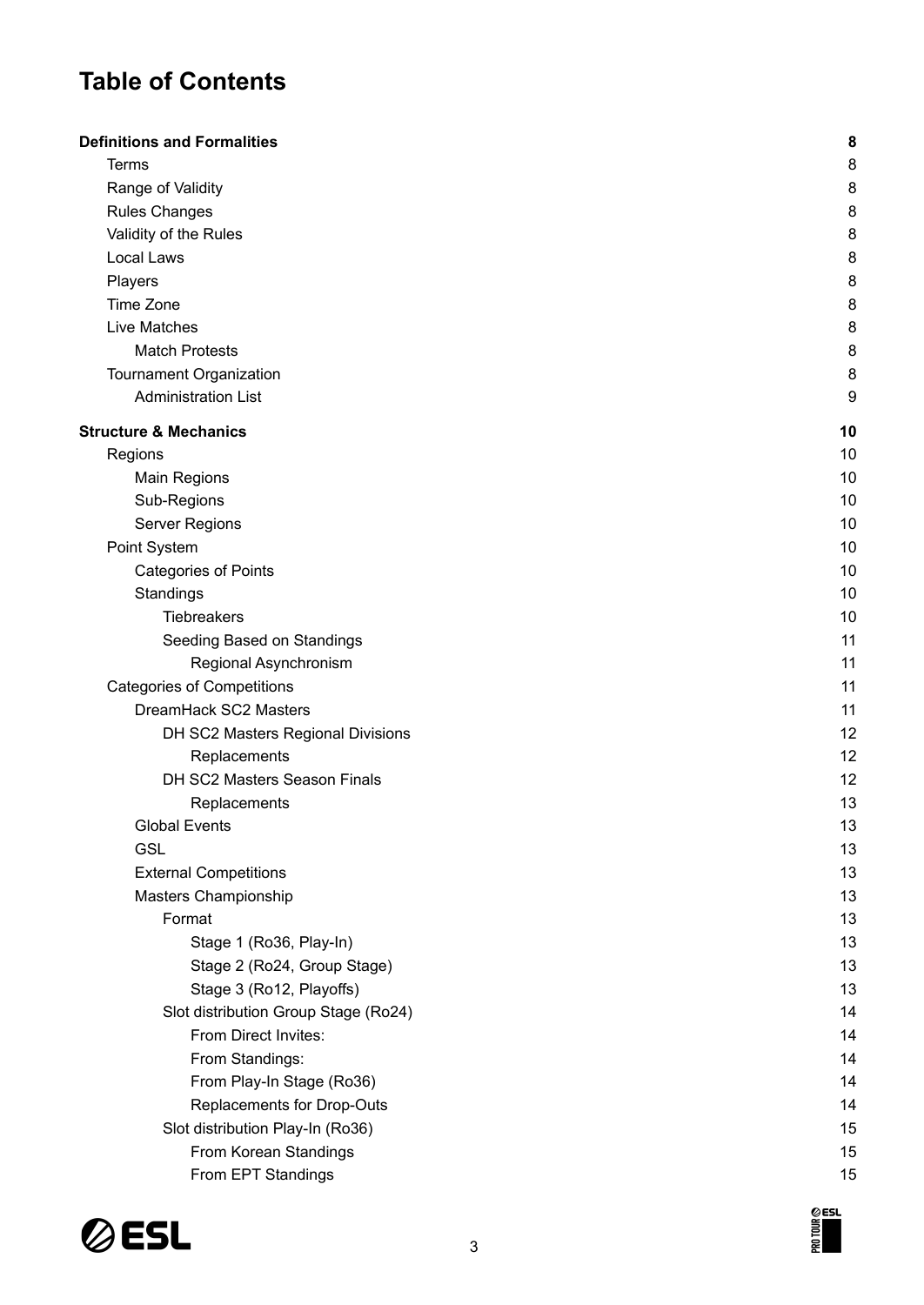| Replacements for Drop-Outs or Players Promoted to Ro24          | 15       |
|-----------------------------------------------------------------|----------|
| <b>Players' Responsibilities and Limitations</b>                | 16       |
| Ineligible Players                                              | 16       |
| <b>Prohibited Substances</b>                                    | 16       |
| List of Prohibited Substances and Methods                       | 16       |
| <b>Prescribed Medication</b>                                    | 16       |
| <b>Betting</b>                                                  | 16       |
| <b>Competition Manipulation</b>                                 | 16       |
| <b>Match Fixing</b>                                             | 16       |
| <b>Additional Agreements</b>                                    | 16       |
| Administrators                                                  | 16       |
| Match Broadcasting                                              | 16       |
| <b>Rights</b>                                                   | 16       |
| Waiving these Rights                                            | 16       |
| <b>Mandatory Broadcast</b>                                      | 16       |
| Communication                                                   | 16       |
| Official Communication with ESL                                 | 17       |
| Confidentiality                                                 | 17       |
| Spamming                                                        | 17       |
| Spamming In-Game                                                | 17       |
| Conditions of Participation in the Competition                  | 17       |
| <b>ESL Account</b>                                              | 17       |
| <b>Battle.net Account</b>                                       | 17       |
| Age Requirements                                                | 17       |
| <b>Regional Eligibility</b>                                     | 17       |
| Eligibility in a Main Region                                    | 17       |
| Eligibility in a Sub-Region                                     | 18       |
| Choice of Region                                                | 18       |
| Masters Championship Qualification                              | 18       |
| Eligibility                                                     | 18       |
| <b>Choice of Standings</b>                                      | 18       |
| Physical location during online matches                         | 18       |
| <b>Player Details</b>                                           | 18       |
| Nicknames                                                       | 18<br>19 |
| Playing with Wrong Game Accounts<br><b>Sponsor Restrictions</b> | 19       |
| <b>Mature Content</b>                                           | 19       |
| Punctuality                                                     | 19       |
| <b>Punctuality in Online Matches</b>                            | 19       |
| <b>Punctuality in Offline Matches</b>                           | 19       |
| <b>Match Result</b>                                             | 19       |
| Match Media                                                     | 19       |
| <b>Match Protests</b>                                           | 19       |
| Deadline for Match Protests                                     | 19       |
| Contents of a Match Protest                                     | 19       |
| Conduct                                                         | 19       |
| Code of Conduct                                                 | 20       |
|                                                                 |          |

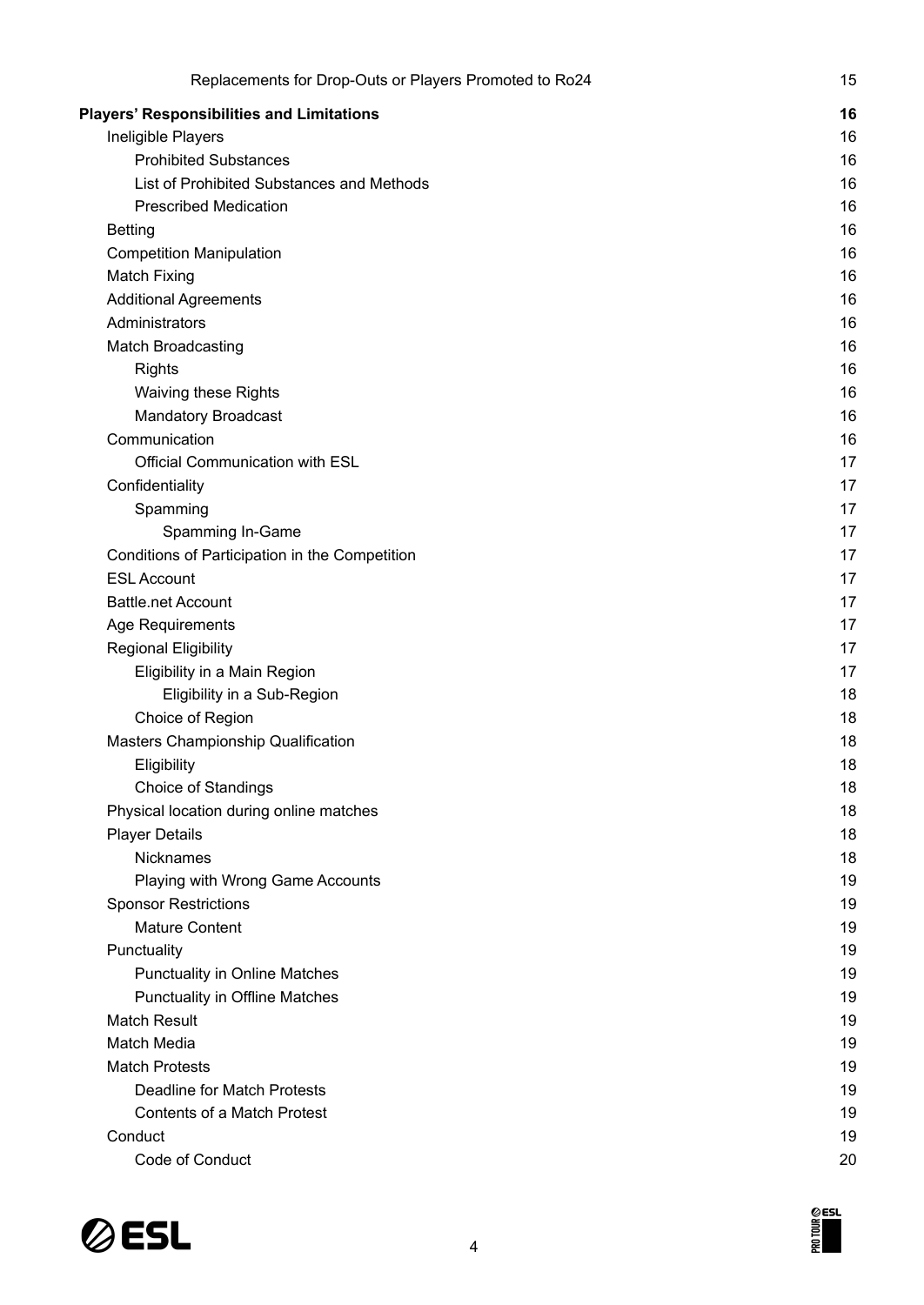| <b>Public Behavior</b>                             | 20 |
|----------------------------------------------------|----|
| <b>Interviews</b>                                  | 20 |
| <b>Video Presentation</b>                          | 20 |
| <b>Media Obligations</b>                           | 20 |
| Camera during Matches                              | 21 |
| Photo and Other Media Rights                       | 21 |
| <b>Offline-Specific Requirements</b>               | 21 |
| Equipment                                          | 21 |
| Config and Drivers                                 | 21 |
| Clothing                                           | 21 |
| <b>ESL-Provided Areas</b>                          | 21 |
| <b>Stage Matches</b>                               | 21 |
| <b>Winners Ceremony</b>                            | 21 |
| <b>Gaming Areas</b>                                | 21 |
| Food, Drinks, Smoking and Behavior                 | 21 |
| Removable Media                                    | 21 |
| Mobile Phones, Tablets, Cameras or Similar Devices | 22 |
| <b>Unused Items</b>                                | 22 |
| <b>StarCraft II In-Client Rules</b>                | 23 |
| <b>Game Settings</b>                               | 23 |
| <b>External Communication</b>                      | 23 |
| <b>Game Creation</b>                               | 23 |
| <b>Lobby Settings</b>                              | 23 |
| Race                                               | 23 |
| <b>Unit Skins</b>                                  | 23 |
| Clan Logos                                         | 23 |
| Before the Match Start                             | 23 |
| Match sanctioning by the administration            | 23 |
| <b>Player Colors</b>                               | 23 |
| During the Match                                   | 23 |
| <b>Disconnections</b>                              | 23 |
| Disconnections with No Replay Available            | 23 |
| Pauses                                             | 24 |
| <b>Proceedings</b>                                 | 24 |
| Player and Tournament Brief                        | 25 |
| <b>Methods to Detect Cheating</b>                  | 25 |
| <b>Match Procedures</b>                            | 25 |
| <b>Game Client Version</b>                         | 25 |
| Determining the "Better Seed"                      | 25 |
| Server Choice                                      | 25 |
| Agreeing on a Server                               | 25 |
| List of Locations                                  | 26 |
| Location of a Player                               | 26 |
| Playing from inside your Region                    | 26 |
| Playing from outside your Region                   | 26 |
| Default Servers Cross-Table                        | 27 |
| Map Pool                                           | 27 |



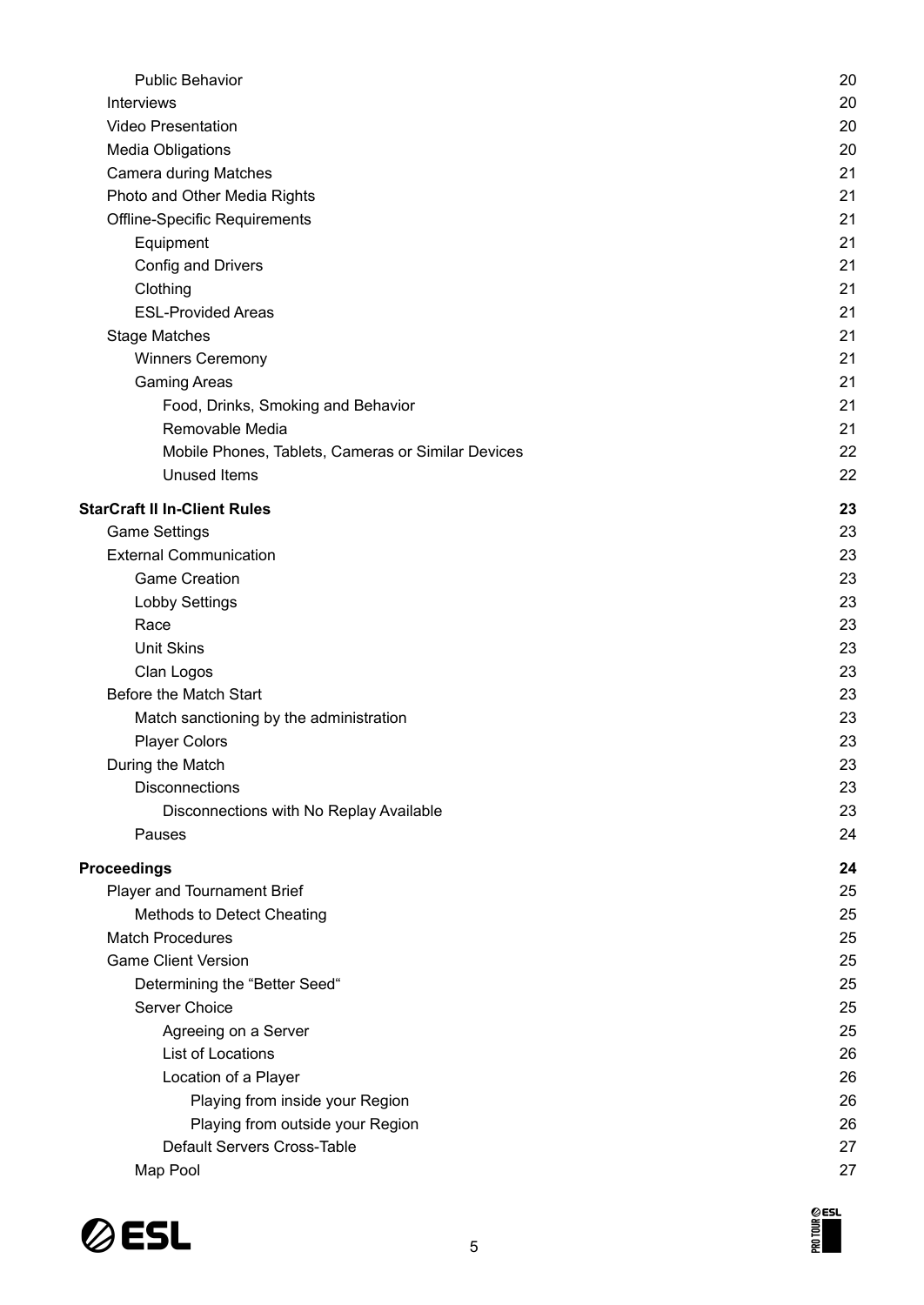| Map Selection - Timings and Methods            | 27 |
|------------------------------------------------|----|
| <b>Online Unlimited Cups</b>                   | 27 |
| <b>Online Competitions</b>                     | 28 |
| <b>Offline Competitions</b>                    | 28 |
| Map Veto and Pick                              | 28 |
| <b>Breaks between Maps</b>                     | 28 |
| Completion of the Match                        | 29 |
| After the Match                                | 29 |
| Draws                                          | 29 |
| Results in a Rematch                           | 29 |
| Rankings                                       | 29 |
| Prize Money                                    | 29 |
| <b>Prize Money Payment Process</b>             | 29 |
| Prize Money in Case of Late Punishments        | 29 |
| Prize Money in Case of Ongoing Investigations  | 30 |
| <b>Offline-Specific Proceedings</b>            | 30 |
| <b>Technical Checklist</b>                     | 30 |
| <b>Internet Access</b>                         | 30 |
| Warm-Up Period                                 | 30 |
| ESIC, Rule violations, Punishments             | 31 |
| Punishments                                    | 31 |
| Definitions and Scope of Punishments           | 31 |
| <b>Penalty Points</b>                          | 31 |
| <b>Monetary Fines</b>                          | 31 |
| Bans/Suspensions                               | 31 |
| Disqualification                               | 31 |
| Additional Methods of Punishment               | 31 |
| <b>Combination of Punishments</b>              | 31 |
| <b>Punishments for Repeat Offenses</b>         | 31 |
| League Bans and Penalty Points Outside the EPT | 31 |
| <b>ESIC</b>                                    | 31 |
| Conduct                                        | 31 |
| Code of Conduct                                | 32 |
| <b>Breach of Confidentiality</b>               | 32 |
| Administrators' Instructions                   | 32 |
| <b>Undesired Public Behavior</b>               | 32 |
| Insults                                        | 32 |
| Spamming                                       | 32 |
| Damaging or Soiling                            | 32 |
| <b>Clothing at Offline Events</b>              | 32 |
| In-Game Rule Violations                        | 32 |
| <b>Player Colors</b>                           | 32 |
| Pause Abuse                                    | 32 |
| Starting a Map without Admin Permission        | 32 |
| Intentional Disconnection                      | 33 |
| Cheating                                       | 33 |
| <b>Cheat Software</b>                          | 33 |



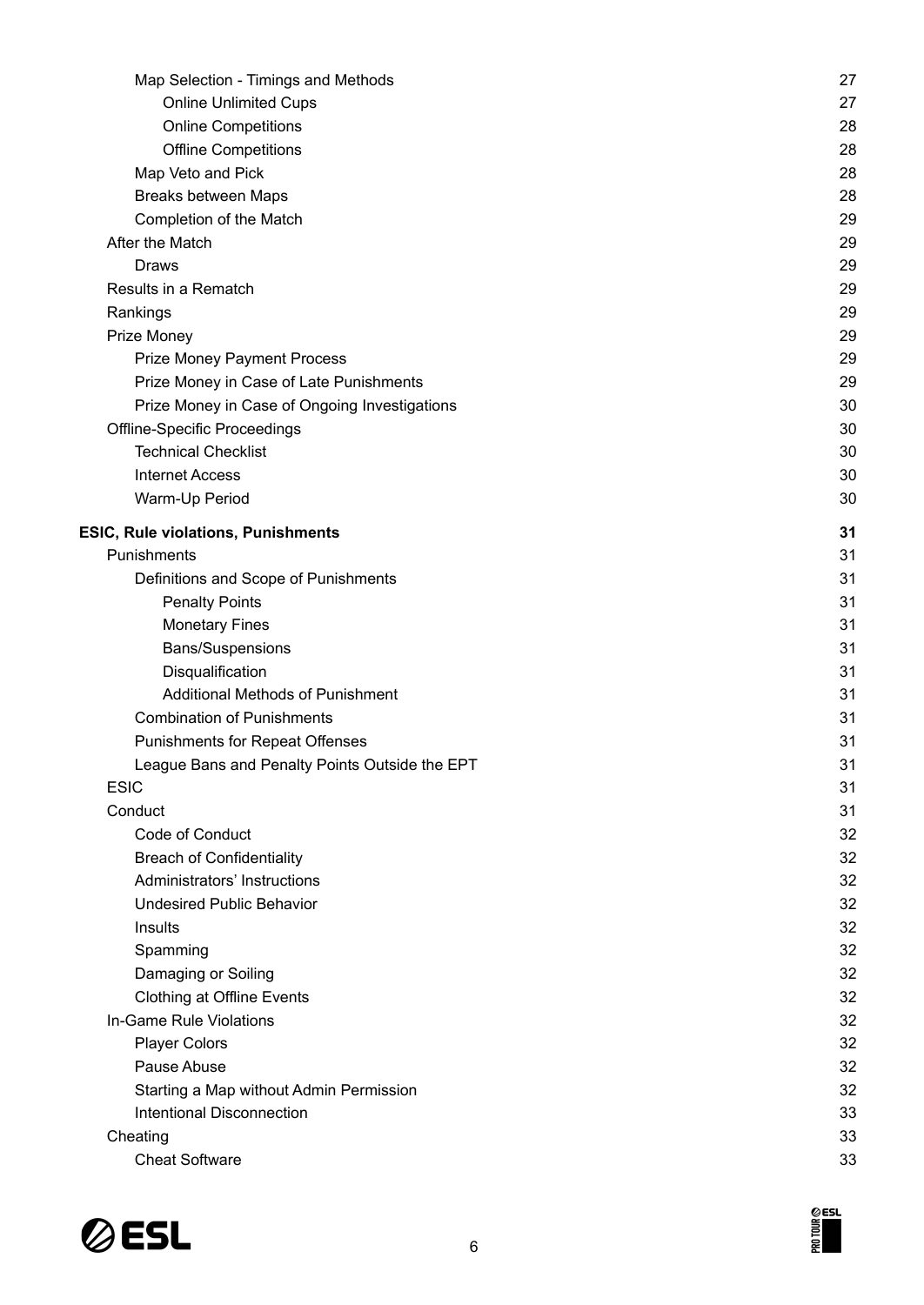| <b>Information Abuse</b>                                               | 33 |
|------------------------------------------------------------------------|----|
| <b>Punishments for Cheating</b>                                        | 33 |
| Doping                                                                 | 33 |
| Refusing to Be Tested                                                  | 33 |
| <b>Punishments for Doping</b>                                          | 33 |
| Using Alcohol or Other Psychoactive Drugs                              | 33 |
| <b>Betting</b>                                                         | 33 |
| <b>Competition Manipulation</b>                                        | 33 |
| <b>Match Fixing</b>                                                    | 33 |
| <b>Limitations for Issuing Punishments</b>                             | 34 |
| Publisher or ESIC Bans                                                 | 34 |
| Unsportsmanlike Behavior                                               | 34 |
| <b>Faking Match Results</b>                                            | 34 |
| Faking Match Media                                                     | 34 |
| <b>Faking Match Media with Cheat Suspicion</b>                         | 34 |
| Ringer/Faker                                                           | 34 |
| Misleading Admins or Players                                           | 34 |
| Punctuality                                                            | 34 |
| Not Being Punctual for an Online Match                                 | 34 |
| Not Being Punctual for an Offline Match                                | 34 |
| Improper Following of the Technical Checklist                          | 35 |
| Penalties and Consequences for Leaving the Competition                 | 35 |
| Leaving During a Competition                                           | 35 |
| <b>Deletion of Matches</b>                                             | 35 |
| <b>Players Not Showing</b>                                             | 35 |
| <b>Missing Media Obligations</b>                                       | 35 |
| <b>Missing Broadcast Obligations</b>                                   | 35 |
| Failure to Provide a Photo                                             | 36 |
| Failure to Do a Broadcast Interview                                    | 36 |
| Missing Camera During an Interview                                     | 36 |
| Missing Camera During a Map                                            | 36 |
| Appendix                                                               | 37 |
| Points and Prize Money Tables                                          | 37 |
| <b>DHM Online Seasons</b>                                              | 37 |
| DHM Season Finals (options)                                            | 38 |
| Masters Championship (Katowice) / ESL Open Cups                        | 38 |
| Global StarCraft League (GSL)                                          | 39 |
| <b>External Competitions</b>                                           | 39 |
| List of Countries/Territories and Their Assigned Regions and Locations | 40 |
| <b>Copyright Notice</b>                                                | 47 |

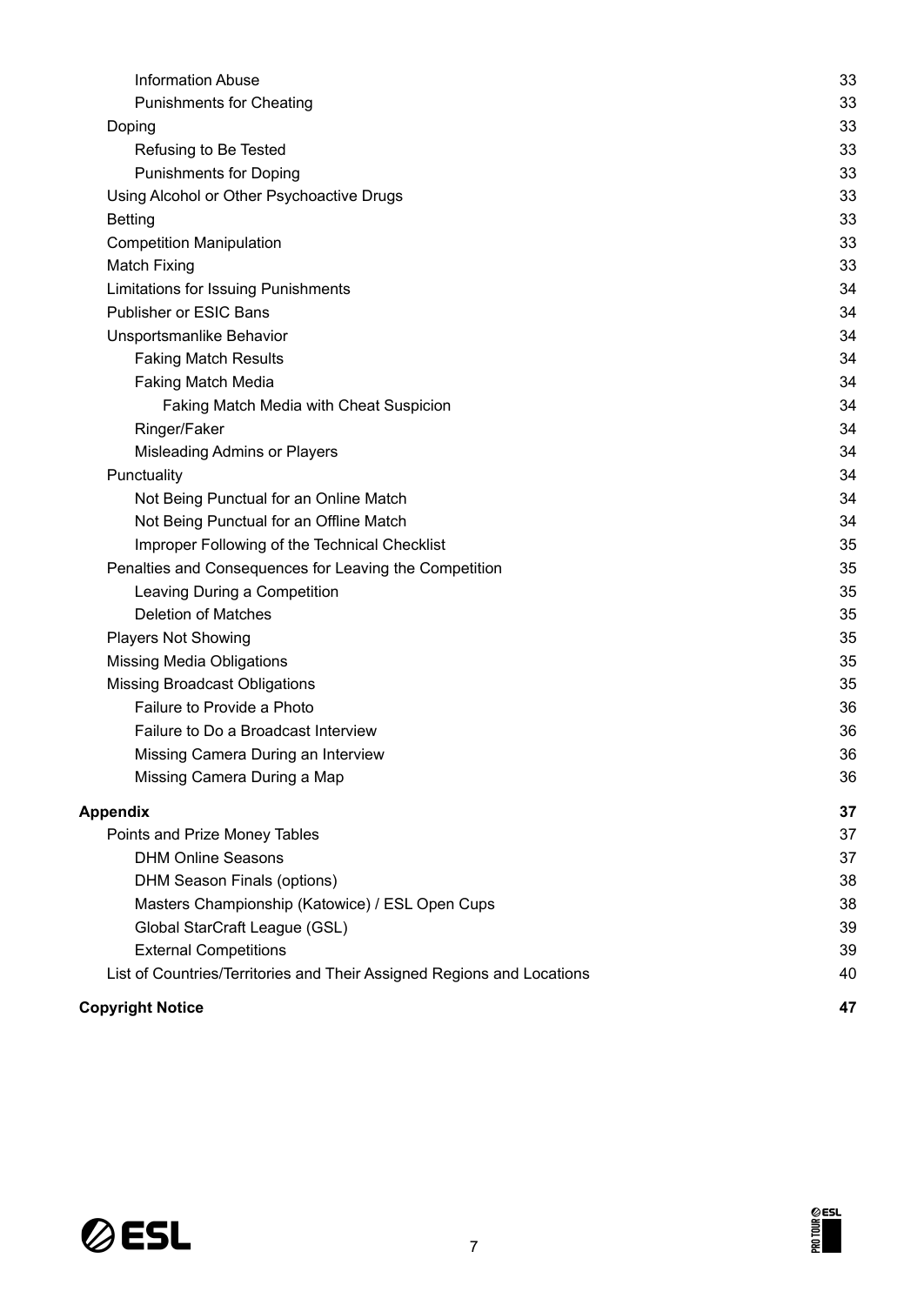# <span id="page-7-0"></span>**1 Definitions and Formalities**

#### <span id="page-7-1"></span>1.1 Terms

The following terms will be used in this document with the meaning given here: EPT - ESL Pro Tour SC2 - StarCraft 2 IEM - Intel Extreme Masters DHM - DreamHack SC2 Masters

## <span id="page-7-2"></span>1.2 Range of Validity

The EPT SC2 is operated as part of ESL by ESL Gaming GmbH and DreamHack. It consists of the weekly ESL Open Cups, the Masters Events (DHM & IEM Global events) and the Masters Championship event at the end of the season. There may be other tournament organizers (like GSL) who will run competitions that will be rewarding points for the EPT SC2 Standings, but those are not part of the tour itself.

With their participation, the participant states that they understand and accept the content of this document.

#### <span id="page-7-3"></span>1.3 Rules Changes

ESL reserves the right to amend, remove, or otherwise change this document without further notice. ESL also reserves the right to make judgment on cases not specifically covered by this document in order to preserve the spirit of fair competition and sportsmanship.

## <span id="page-7-4"></span>1.4 Validity of the Rules

If a provision of this document is or becomes illegal, invalid or unenforceable in any jurisdiction, that shall not affect the validity or enforceability in that jurisdiction of any other provision of this document or the validity or enforceability in other jurisdictions of that or any other provision of this document.

## <span id="page-7-5"></span>1.5 Local Laws

If any rules or procedures in this document are in conflict with local laws, they will be adjusted to be aligned with the laws in a way to stay as close as possible to the originally intended effect.

## <span id="page-7-6"></span>1.6 Players

A player is a person that is participating in an ESL or DreamHack competition. No player can at the same time be part of more than one organization taking part in overlapping seasons of ESL or DreamHack professional gaming competitions (Challenger and Masters level), including but not limited to DreamHack Masters, DreamHack Open, ESL Challenger, Intel Extreme Masters, ESL One, ESL Pro League, ESL National/Regional Championship or any of those leagues' qualifiers. If in doubt, please contact an admin if the competition in question poses a conflict.

## <span id="page-7-7"></span>1.7 Time Zone

The ESL website (https://play.eslgaming.com/starcraft/global/) will display the times of matches according to the time zone each user has specified in the account settings. Not logged in users will have times displayed in the time zone assigned to them from their Geo-IP location. To be sure, it is recommended to login and enter the correct time zone in the account settings.

## <span id="page-7-8"></span>1.8 Live Matches

The term "Live Matches" refers to matches that take place in a public location, during events, matches in a studio, or matches broadcast by ESL or an official partner.

## <span id="page-7-9"></span>1.9 Match Protests

A protest is for problems that affect the match outcome; a protest may even be filed during a match for things like incorrect game settings and other related issues. A protest is the official communication between the parties and an admin.

## <span id="page-7-10"></span>1.10 Tournament Organization

The competition is organized by ESL. ESL is operated by ESL Gaming GmbH.



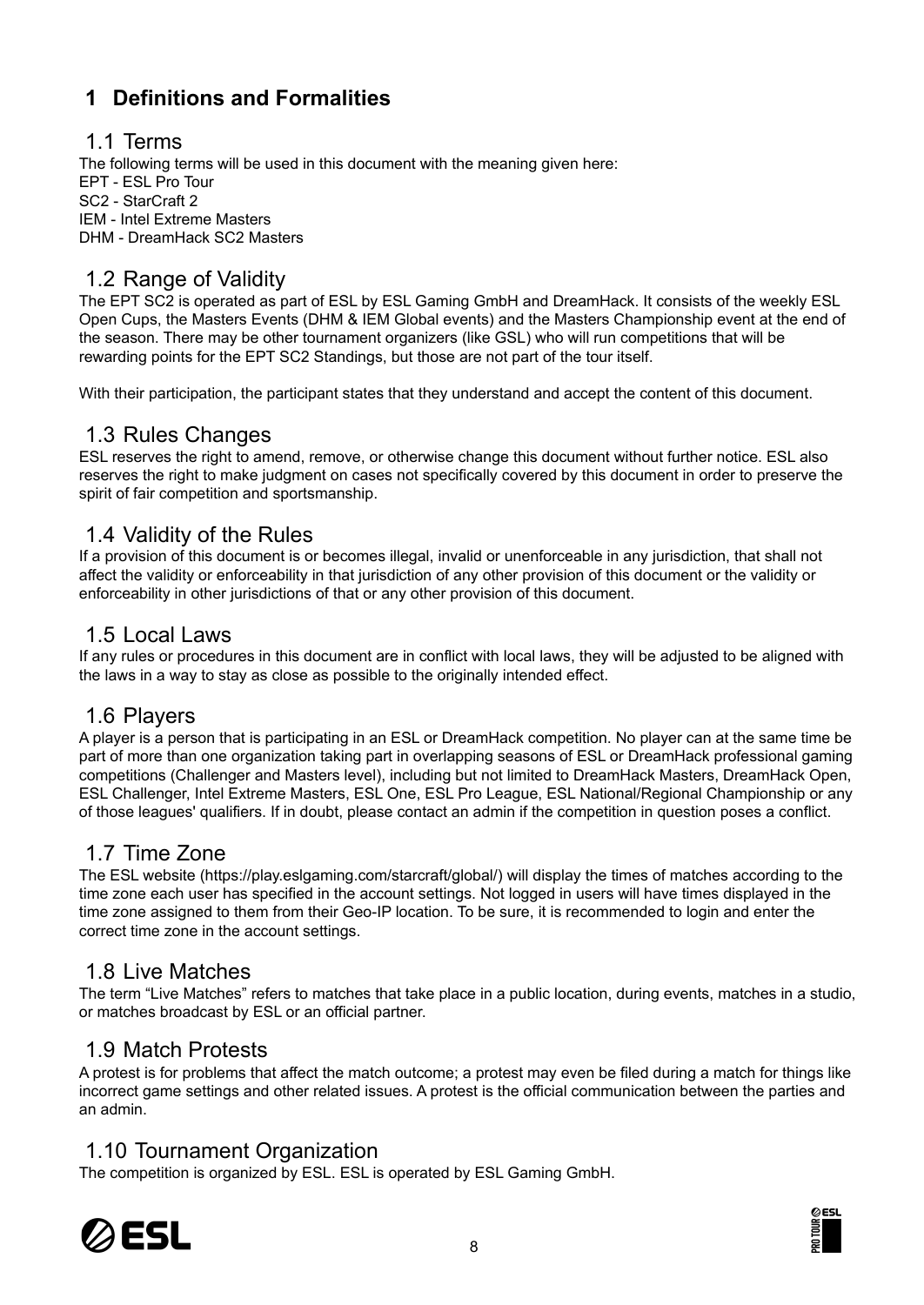## <span id="page-8-0"></span>1.10.1 Administration List

| Name                          | Role                           |
|-------------------------------|--------------------------------|
| Carsten 'Storch' Kramer       | Director Tournament Management |
| Dimitri 'Sinistro' Cavalcanti | <b>Head Referee</b>            |
| Wojciech 'Dembski' Dębowski   | Senior Referee                 |
| Eduardo 'Eyescar' Figueiredo  | Referee                        |
| Elio 'XhaTrosh' Di Benedetto  | Referee                        |



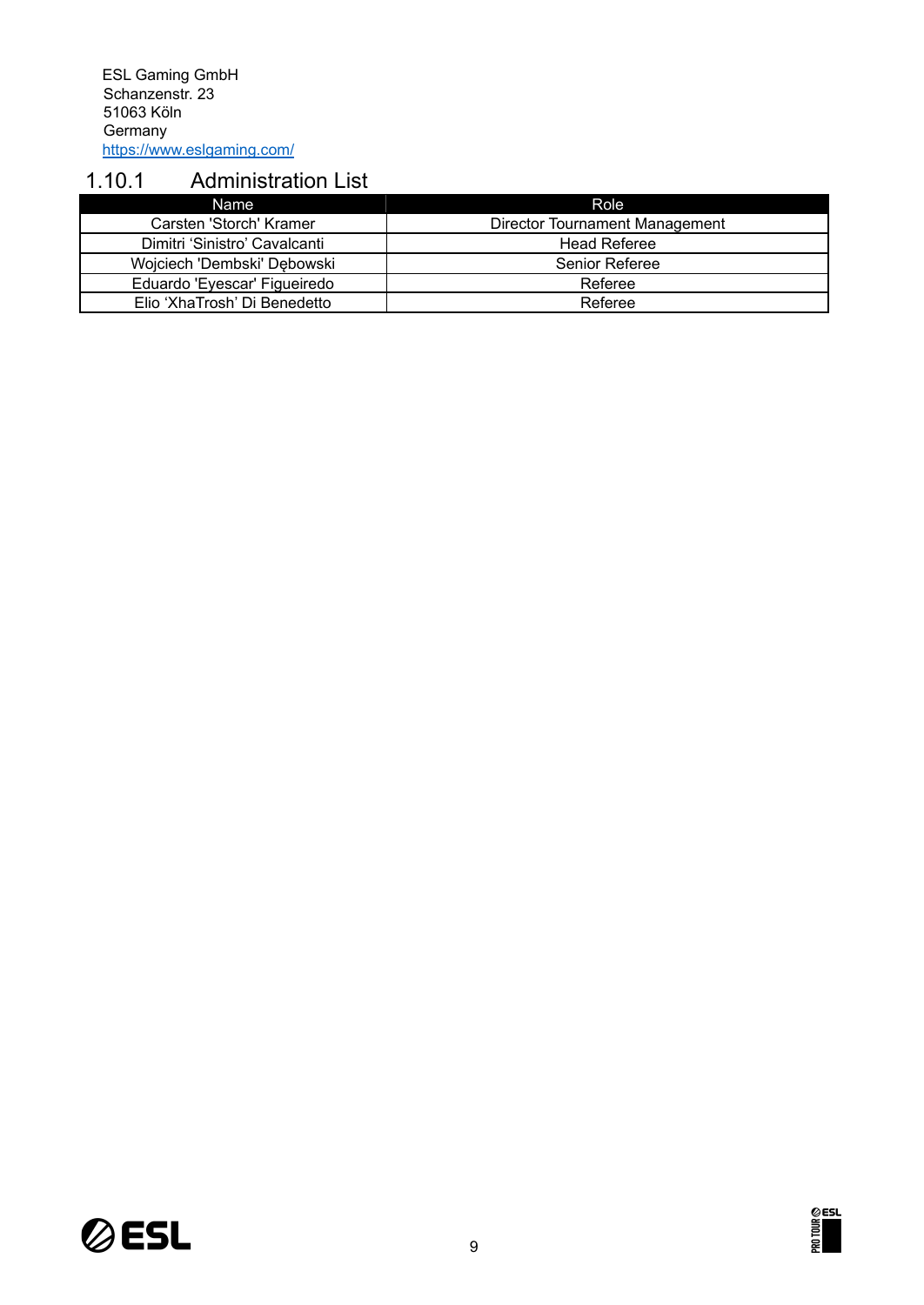# <span id="page-9-0"></span>**2 Structure & Mechanics**

## <span id="page-9-1"></span>2.1 Regions

You can find all countries and territories in the appendix with the associated regions. Generally, the following allocations apply:

#### <span id="page-9-2"></span>2.1.1 Main Regions

For EPT SC2, the world is divided into two main regions:

- South Korea
- Rest of the World

#### <span id="page-9-3"></span>2.1.2 Sub-Regions

The "Rest of the World" is further split into the following sub-regions:

- EU (Europe & Africa)
- NA (USA & Canada)
- CN (Mainland China)
- LA (Rest of the Americas)
- TW (Taiwan, Hongkong, Macau, Japan, Mongolia)
- OC (Australia, New Zealand, Oceania, and all unassigned Asian countries)

## <span id="page-9-4"></span>2.1.3 Server Regions

Certain qualifiers may be split by server regions, which are just geographical regions:

- Americas
- Asia & Australia
- Europe & Africa

## <span id="page-9-5"></span>2.2 Point System

#### <span id="page-9-6"></span>2.2.1 Categories of Points

There are three categories of points in the EPT:

- Global points (e.g. Open Cups, IEM Global events)
- Korea points (e.g. GSL)
- EPT points (e.g. DH SC2 Masters regional seasons)

## <span id="page-9-7"></span>2.2.2 Standings

Points will be recorded in two separate standings:

- Korea Standings (sum of all Korea points and Global points)
- EPT Standings (sum of all EPT points and Global points)

This implies that any player with Korea and EPT points and any player with Global points will be listed in both standings.

For simplicity, the website will mainly show standings per sub-region and list only players that would be eligible to qualify from that sub-region.

## <span id="page-9-8"></span>2.2.2.1 Tiebreakers

If two or more players are tied on one of the standings for relevant positions (i.e. it makes a difference in some way which one of them is ahead and which one behind), the following tiebreakers will be used in that order. If at any point the group of still tied players gets reduced or divided into several smaller groups, those groups are considered anew starting from the first point on.

1. Points in the other main region standings **Example:** SungHyun is playing in KR and has 1200 points in the Korea standings. Tom is playing in NA and has 1200 points in the EPT standings. Neither of them have played in the other main region and



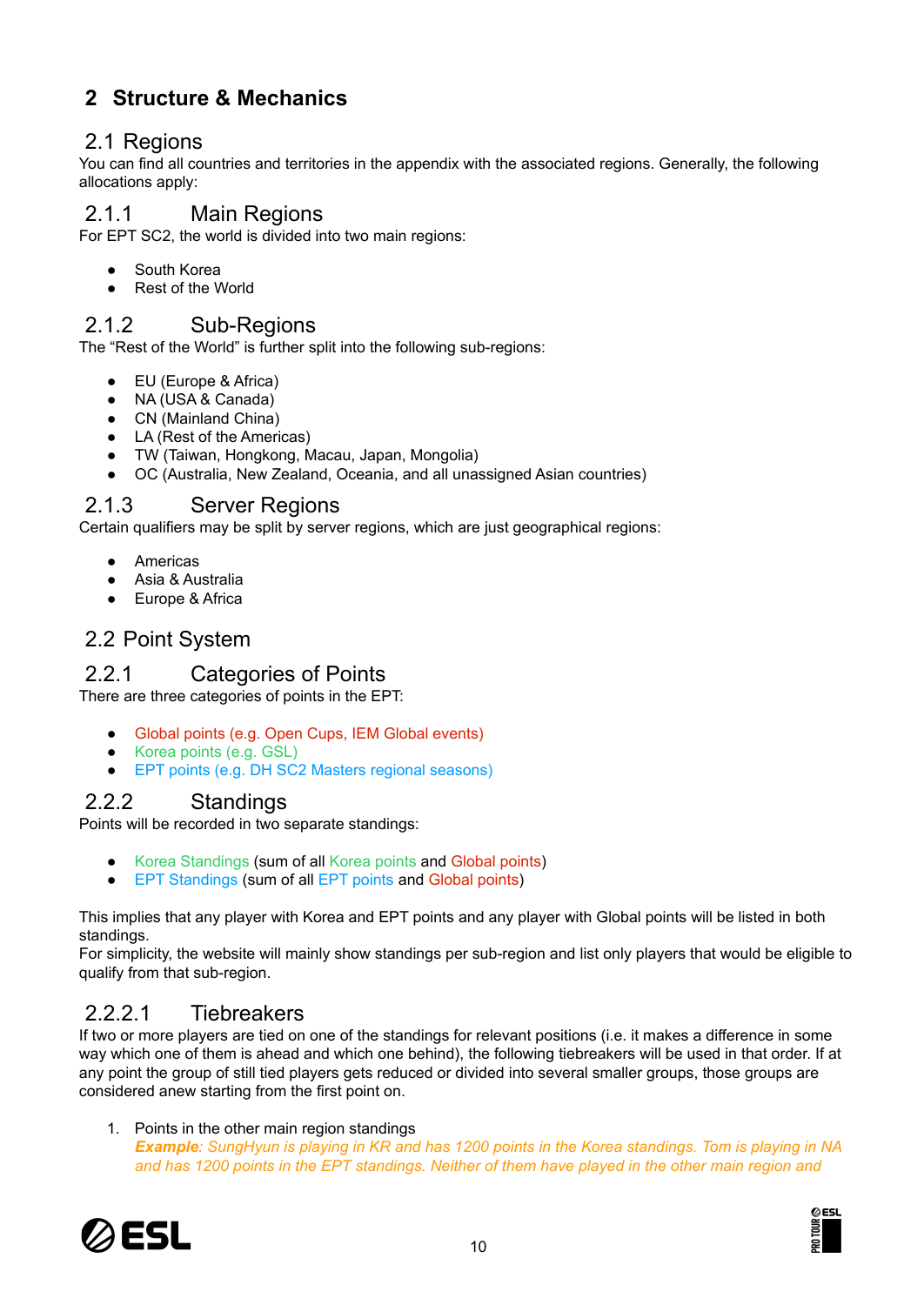would not be eligible to qualify from those standings, but both have some Global points that count in the *other main region standings. Tom has more of them, so he is ahead.*

- 2. EPT Points in the most recent DHM SC2 Masters Finals where not both had the same EPT Points **Example:** Same as above except SungHyun and Tom also have the same points in the other main region *standings. The most recently finished DHM SC2 Masters Finals were DHM Atlanta, where both won 40 points. The most recent one before that was DHM Valencia, where SungHyun won 60 points and Tom did not attend (so won 0 points). So SungHyun is ahead.*
- 3. Open Cup Standings<sup>1</sup> (counting results from the first Open Cup awarding EPT points) Example: Both are tied in all previous points. SungHyun played a lot of Open Cups across the year and *gathered many points. Tom did not play in many Open Cups and earned less points. So SungHyun is ahead.*
- 4. (If regions of the players and time allow it) Online decider matches **Example:** Both are tied in all previous points. ESL arranges an online match, following the cross-table for *server choice. High/Low seed in that match gets decided by coin toss.*
- 5. Administration discretion **Example:** Both are tied in all previous points and there is no time to play a decider match. The *administration decides by another method that they see fit.*

## <span id="page-10-0"></span>2.2.2.2 Seeding Based on Standings

All competitions awarding EPT or Global Points will be seeded (and invited into, if applicable) based on the Standings. Global competitions will use the higher of the two points values from the two Regional Standings for each player.

#### <span id="page-10-1"></span>**● Regional Asynchronism**

As EPT and KR Regional Standings are based on different numbers of competitions and have very different timelines, the points have to be adjusted for seeding at any time before the end of all regional competitions to make sure that the players from one region are not at a disadvantage in seeding just because of the scheduling of their competitions. The following adjustments are being made to account for that:

#### ○ **End of IEM Katowice until end of March**

Off-season. No relevant competitions that use EPT Standings for seeding or invitations are happening. Open Cups will be seeded using merely the Open Cup Standings.

#### ○ **Start of April until the end of the first GSL and the first DHM regional season** Without both competitions having finished at least one edition/season, the final results of the previous year are being used (Katowice result, tie-broken by EPT points - from the year that lead into Katowice - in the better of the two standings for each player).

#### ○ **After the end of the first GSL and the first DHM regional season**

Current points, following the tiebreakers above, but with an equalizing multiplier applied to the KR or EPT Regional Points, depending on which one has completed competitions that are worth less % of their total for the year.

*Example: on 6 th June, one season of GSL and one regional season of DHM have finished. At that point, DHM has awarded 50% of the yearly available EPT Regional Points (1 season done, 1 season to come). GSL has awarded ~30.8% of the yearly available KR Regional Points (1 season done, 2 seasons and 1 Super Tournament to come). So - only for seeding purposes - the KR Regional Points get temporarily increased to match the EPT Regional Points. The factor used is 50%/30.8% = 162.4%, meaning that a player who earned 100 KR points, so far, will be considered having 162.4 KR points, for seeding purposes.*

*Once the next regional competition finishes, a new multiplier will be used.*

## <span id="page-10-2"></span>2.3 Categories of Competitions

#### <span id="page-10-3"></span>2.3.1 DreamHack SC2 Masters

In 2020, due to the global Covid 19 pandemic, the DH SC2 Masters have been changed into a series of regional

<sup>1</sup> Open Cups have their own points system, which is being used for seeding outside the EPT-year (between Katowice and restart of the EPT points in Open Cups). Details can be found here: https://play.eslgaming.com/starcraft/global/sc2/open/1on1-series



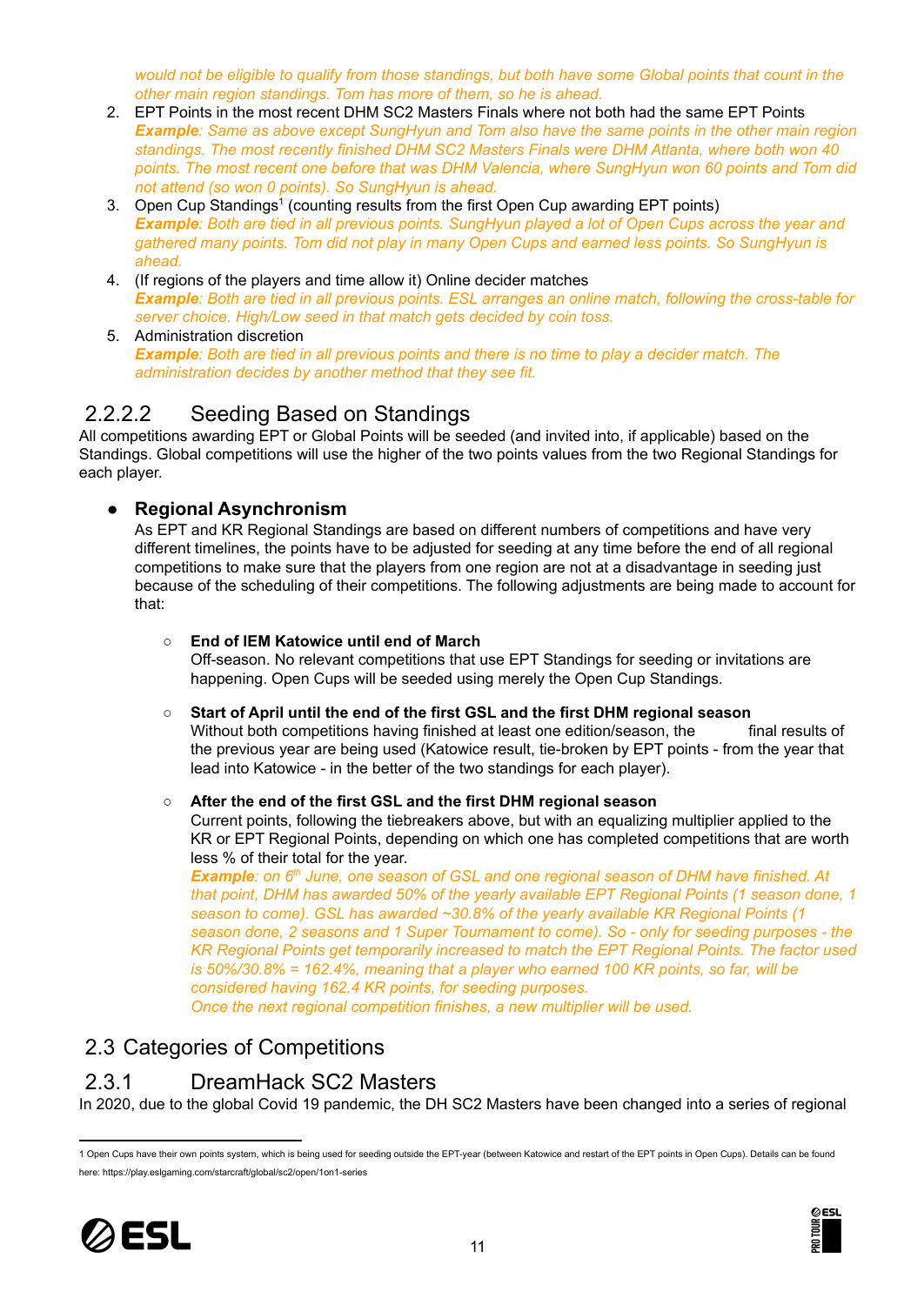online seasons in each of the EPT sub-regions.

## <span id="page-11-0"></span>2.3.1.1 DH SC2 Masters Regional Divisions

The main part of the DH SC2 Masters will be played in regional online divisions.

| Region<br>Season                                                  | EU                                                                                                                                   | <b>NA</b>                                                                                                                            | <b>CN</b>                                                                                                              | LA                                                                                                                     | <b>TW</b>                                                                                                              | <b>OC</b>                                                                                                              |
|-------------------------------------------------------------------|--------------------------------------------------------------------------------------------------------------------------------------|--------------------------------------------------------------------------------------------------------------------------------------|------------------------------------------------------------------------------------------------------------------------|------------------------------------------------------------------------------------------------------------------------|------------------------------------------------------------------------------------------------------------------------|------------------------------------------------------------------------------------------------------------------------|
| <b>Initial Season</b><br>Group Stage<br>Participants              | $-16$ from<br>KTW22 and<br>regional EPT<br>Standings<br>- 16 from closed<br>qualifier                                                | - 8 from KTW22<br>and regional<br><b>EPT Standings</b><br>- 8 from closed<br>qualifier                                               | - 4 from KTW22<br>and regional<br><b>EPT Standings</b><br>- 4 from closed<br>qualifier                                 | - 4 from KTW22<br>and regional<br><b>EPT Standings</b><br>- 4 from closed<br>qualifier                                 | - 4 from KTW22<br>and regional<br><b>EPT Standings</b><br>- 4 from closed<br>qualifier                                 | - 4 from KTW22<br>and regional<br><b>EPT Standings</b><br>- 4 from closed<br>qualifier                                 |
| <b>Initial Season</b><br><b>Closed Qualifier</b><br>Participants  | $-16$ from<br>regional EPT<br>Standings<br>- 16 from open<br>qualifiers                                                              | - 8 from<br>regional EPT<br>Standings<br>- 8 from open<br>qualifiers                                                                 | - 4 from<br>regional EPT<br>Standings<br>- 4 from open<br>qualifiers                                                   | - 4 from<br>regional EPT<br>Standings<br>- 4 from open<br>qualifiers                                                   | - 4 from<br>regional EPT<br>Standings<br>- 4 from open<br>qualifiers                                                   | - 4 from<br>regional EPT<br>Standings<br>- 4 from open<br>qualifiers                                                   |
| Following<br>Season(s)<br>Group Stage<br>Participants             | $-16$ from<br>previous<br>Season<br>- 16 from closed<br>qualifier                                                                    | - 8 from<br>previous<br>Season<br>- 8 from closed<br>qualifier                                                                       | - 4 from<br>previous<br>Season<br>- 4 from closed<br>qualifier                                                         | - 4 from<br>previous<br>Season<br>- 4 from closed<br>qualifier                                                         | - 4 from<br>previous<br>Season<br>- 4 from closed<br>qualifier                                                         | - 4 from<br>previous<br>Season<br>- 4 from closed<br>qualifier                                                         |
| Following<br>Season(s)<br><b>Closed Qualifier</b><br>Participants | $-16$ from<br>previous<br>Season<br>- 16 from open<br>qualifiers                                                                     | - 8 from<br>previous<br>Season<br>- 8 from open<br>qualifiers                                                                        | - 4 from<br>previous<br>Season<br>- 4 from open<br>qualifiers                                                          | - 4 from<br>previous<br>Season<br>- 4 from open<br>qualifiers                                                          | - 4 from<br>previous<br>Season<br>- 4 from open<br>qualifiers                                                          | $-4$ from<br>previous<br>Season<br>- 4 from open<br>qualifiers                                                         |
| Season<br>Format                                                  | - 4 groups of 8,<br>RR bo <sub>3</sub><br>(1/2 into UB,<br>3/4 into LB)<br>- Playoffs DE<br>bo5, Final bo7<br>$(1:0$ lead for<br>UB) | - 2 groups of 8,<br>RR bo <sub>3</sub><br>(1/2 into UB,<br>3/4 into LB)<br>- Playoffs DE<br>bo5. Final bo7<br>$(1:0$ lead for<br>UB) | - 2 groups of 4,<br>DE bo3<br>(UB & LB<br>Winner qualify)<br>- Playoffs DE<br>bo5, Final bo7<br>$(1:0$ lead for<br>UB) | - 2 groups of 4,<br>DE bo3<br>(UB & LB<br>Winner qualify)<br>- Playoffs DE<br>bo5, Final bo7<br>$(1:0$ lead for<br>UB) | - 2 groups of 4,<br>DE bo3<br>(UB & LB<br>Winner qualify)<br>- Playoffs DE<br>bo5. Final bo7<br>$(1:0$ lead for<br>UB) | - 2 groups of 4,<br>DE bo3<br>(UB & LB<br>Winner qualify)<br>- Playoffs DE<br>bo5, Final bo7<br>$(1:0$ lead for<br>UB) |
| Qualifier<br>Format                                               | 2 Open<br>Qualifiers, SE<br>bo3, deciding<br>rounds bo5<br>1 Closed<br>Qualifier, DE                                                 | 2 Open<br>Qualifiers, SE<br>bo3, deciding<br>rounds bo5<br>1 Closed<br>Qualifier, DE                                                 | 2 Open<br>Qualifiers, SE<br>bo3, deciding<br>rounds bo5<br>1 Closed<br>Qualifier, DE                                   | 2 Open<br>Qualifiers, SE<br>bo3, deciding<br>rounds bo5<br>1 Closed<br>Qualifier, DE                                   | 2 Open<br>Qualifiers, SE<br>bo3, deciding<br>rounds bo5<br>1 Closed<br>Qualifier, DE                                   | 2 Open<br>Qualifiers, SE<br>bo3, deciding<br>rounds bo5<br>1 Closed<br>Qualifier, DE                                   |
|                                                                   | bo3, deciding<br>rounds bo5                                                                                                          | bo3, deciding<br>rounds bo5                                                                                                          | bo3, deciding<br>rounds bo5                                                                                            | bo3, deciding<br>rounds bo5                                                                                            | bo3, deciding<br>rounds bo5                                                                                            | bo3, deciding<br>rounds bo5                                                                                            |

#### <span id="page-11-1"></span>**● Replacements**

- Main Season: Next in line from the closed qualifier (ties broken by same standings as used for the initial participants)
- Closed Qualifier: Next in line from the last open qualifier (ties broken by same standings as used for the initial participants)

## <span id="page-11-2"></span>2.3.1.2 DH SC2 Masters Season Finals

After the end of the regional divisions, the highest ranked players from those and the best players from GSL will



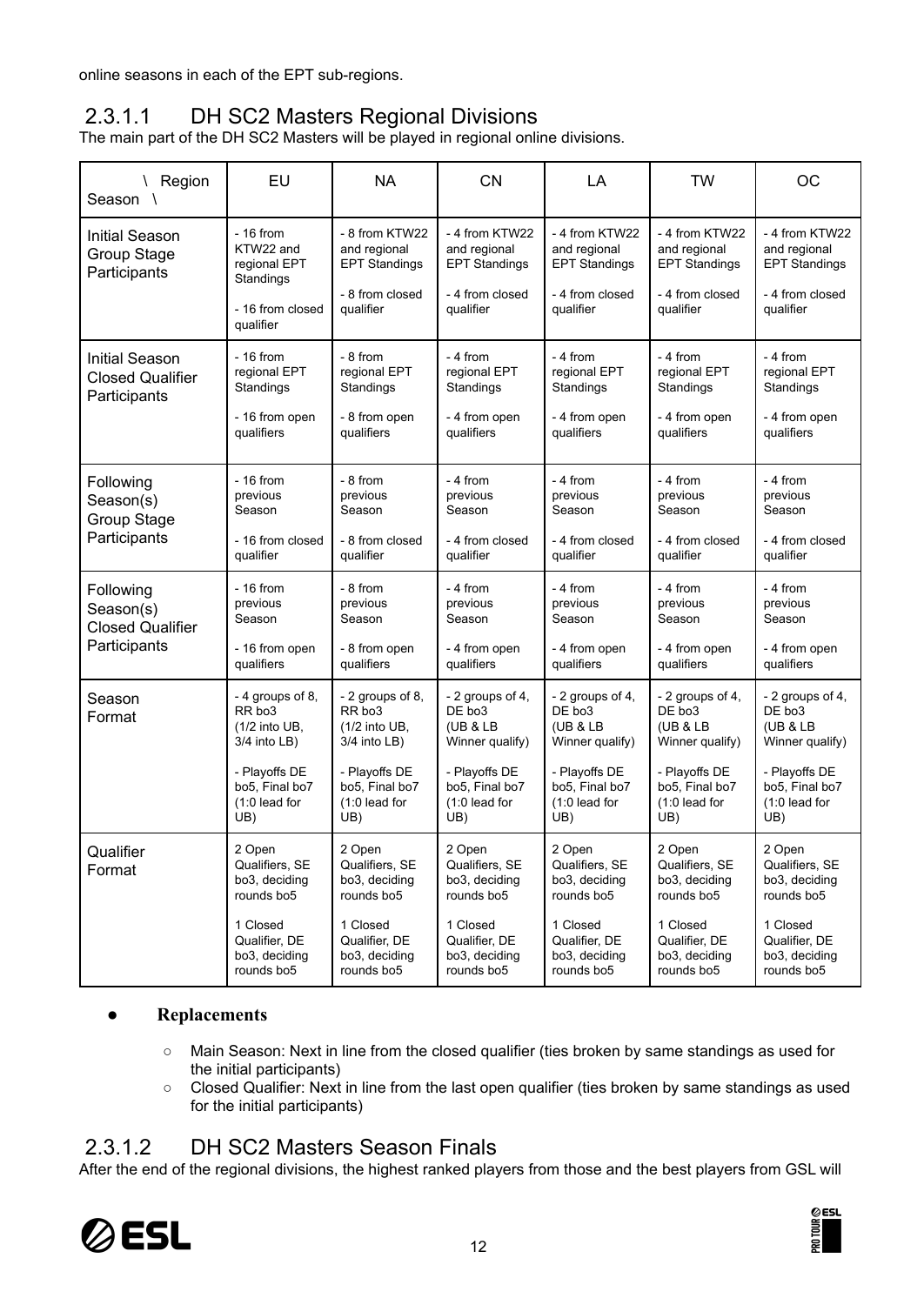qualify for a global season final which can happen online with 16 players or offline with 16 (studio event) or 80 (festival) players - in that last case, the 16 players are seeded directly into Group Stage 3. That qualification works in the following way:

| Region<br>Season \ | KR                                                   | EU                         | NA.                        | <b>CN</b>                       | LA                              | TW                              | <b>OC</b>                       |
|--------------------|------------------------------------------------------|----------------------------|----------------------------|---------------------------------|---------------------------------|---------------------------------|---------------------------------|
| Season 1           | Top6 of GSL<br>Season 1                              | Top4 of DHM<br>EU Season 1 | Top2 of DHM<br>NA Season 1 | Winner of<br>DHM CN<br>Season 1 | Winner of<br>DHM LA<br>Season 1 | Winner of<br>DHM TW<br>Season 1 | Winner of<br>DHM OC<br>Season 1 |
| Season 2           | Top2 of GSL<br>Season 2 +<br>Top4 of GSL<br>Season 3 | Top4 of DHM<br>EU Season 2 | Top2 of DHM<br>NA Season 2 | Winner of<br>DHM CN<br>Season 2 | Winner of<br>DHM LA<br>Season 2 | Winner of<br>DHM TW<br>Season 2 | Winner of<br>DHM OC<br>Season 2 |

#### <span id="page-12-0"></span>**● Replacements**

- KR: Next in line from the most recent season (ties broken by current KR Standings)
- Other: Next in line from the same season (ties broken by current EPT Standings)

If replacement from the original line of qualification is no longer possible, ESL will try to fill the slot by any means necessary until the start of the first match of the Season Finals. After that, no more replacements will be made. The slot will remain empty instead.

## <span id="page-12-1"></span>2.3.2 Global Events

Global Events are competitions (offline or online) arranged and executed by ESL or DreamHack that are open for all regions and award Global points.

**Example**: DHM Valencia 2022 (aka DHM Season 1 2022 Global Finals).

## <span id="page-12-2"></span>2.3.3 GSL

The GSL is a league run by AfreecaTV in Korea. It serves as the Korean part of the ESL Pro Tour, but is an independent competition.

**Example**: GSL Season 1 2022

## <span id="page-12-3"></span>2.3.4 External Competitions

Throughout a year, new and returning competitions organized by third-parties can be awarded EPT points as well. If this happens, the points will be announced some time before the start of the qualification for those competitions.

*Example: TSL 9*

## <span id="page-12-4"></span>2.3.5 Masters Championship

The final of the year is played at the Masters Championship event. The slots for this get decided by Korea and EPT Standings when those are finalized after the end of the last contributing tournament (Home Story Cup in December).

Additionally the winners of the DHM Season Finals and GSL seasons get invited. *Example: IEM Katowice 2023*

## <span id="page-12-5"></span>2.3.5.1 Format

<span id="page-12-6"></span>The Masters Championship event is played in three stages with a total of 36 players.

#### **● Stage 1 (Ro36, Play-In)**

Double elimination bracket of 16 players, best-of-three (bo3), final rounds of the upper bracket and lower bracket best-of-five (bo5).

Top2 of the upper bracket and top2 of the lower bracket will qualify for Stage 2.

#### <span id="page-12-7"></span>**● Stage 2 (Ro24, Group Stage)**

Round robin group stage of 24 players, four groups of six, best-of-three (bo3). Group winners will qualify for the second round of Stage 3, group ranks #2 and #3 will qualify for the first round of Stage 3.



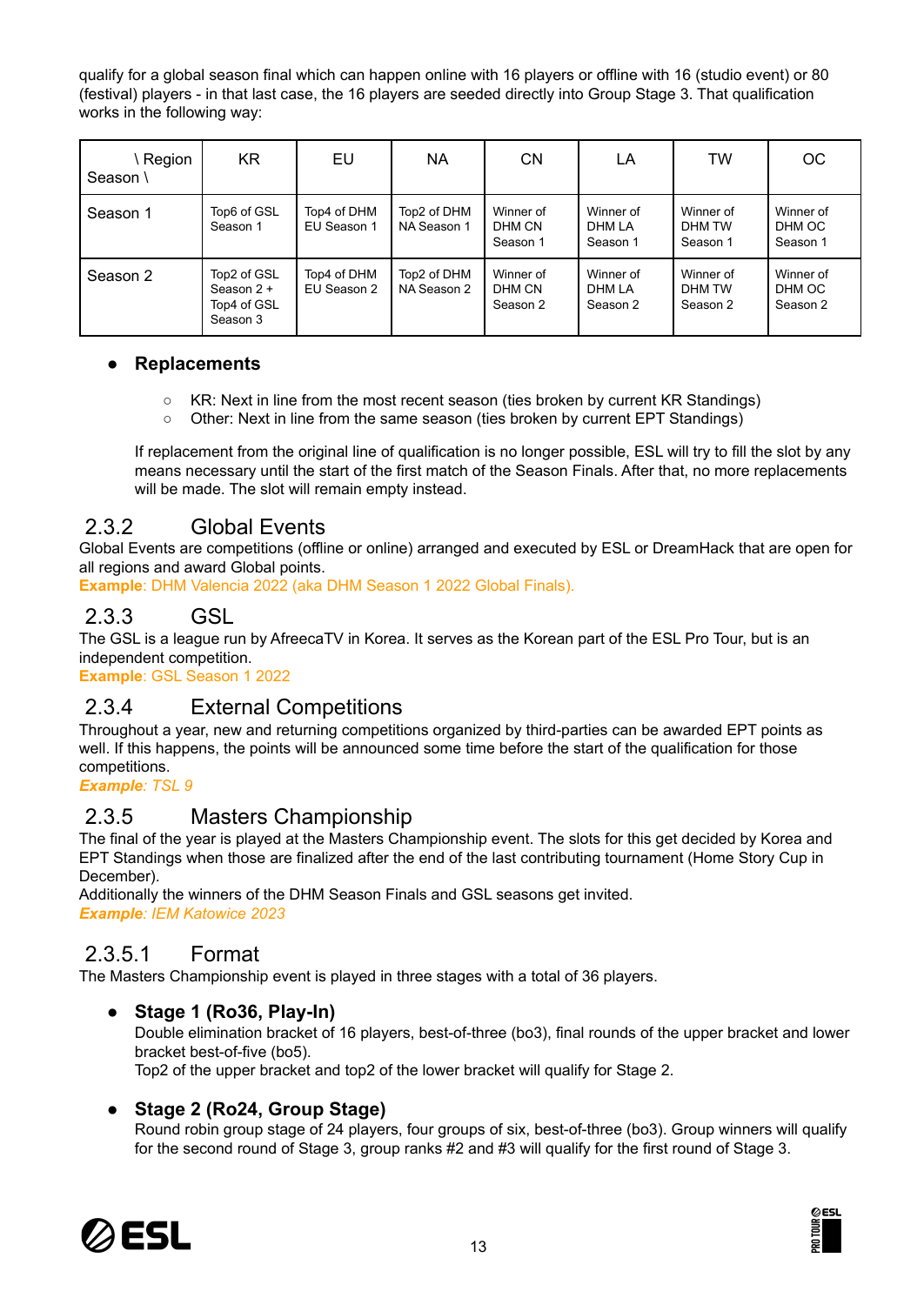#### <span id="page-13-0"></span>**● Stage 3 (Ro12, Playoffs)**

Single elimination bracket of 12 players, with 4 players starting in the second round (Ro8). Best of five (bo5), grand final best-of-seven (bo7)

## <span id="page-13-2"></span><span id="page-13-1"></span>2.3.5.2 Slot distribution Group Stage (Ro24)

#### **● From Direct Invites:**

The winners of the following events receive a direct slot at the Masters Championship:

- 2x DHM Season Finals
- o 3x GSL Season

*If any of the above winners win another competition, the slot they would have won at the later competition(s) goes to the "Standings" pool in the following way:*

- *Competition is DHM Season Finals -> additional slot can be gained from the Global Standings*
- Competition *is* GSL -> additional slot can be gained from the Korean Standings

#### <span id="page-13-3"></span>**● From Standings:**

The 2022/23 Standings will be final after all points-awarding competitions have ended.

- Korean Standings Top5 from Korean Standings (+1 for every GSL winner that already has a slot)
- EPT Standings

Top8 from EPT Standings, split into:

- EU: 4 slots
- NA: 2 slots
- CN: 1 slot
- LA: 1 slot
- Global Standings

Top2 highest points players across all Standings who do not have a Ro24 slot after all direct invites and Regional Standings have been processed.

#### <span id="page-13-4"></span>**● From Play-In Stage (Ro36)**

○ Top4 from the offline Play-In Stage at the event (16 players, Ro36)

#### <span id="page-13-5"></span>**● Replacements for Drop-Outs**

A (first) replacement deadline will be set by the tournament administration. If nothing else has been reported, the announcement of the Ro36 bracket will mark that deadline.

- Before that deadline:
	- Drop-outs that qualified as GSL-winners or from Korea Standings will be replaced by the next in line from Korea Standings
	- Drop-outs that qualified from EPT Standings will be replaced by the next in line from EPT Standings of that same sub-region
	- Drop-outs that qualified as Global-events-winners or from the Global Standings will be replaced by the next in line from the Global Standings.

All of these cases will mean that one player gets promoted from Ro36 to Ro24 and one player from the



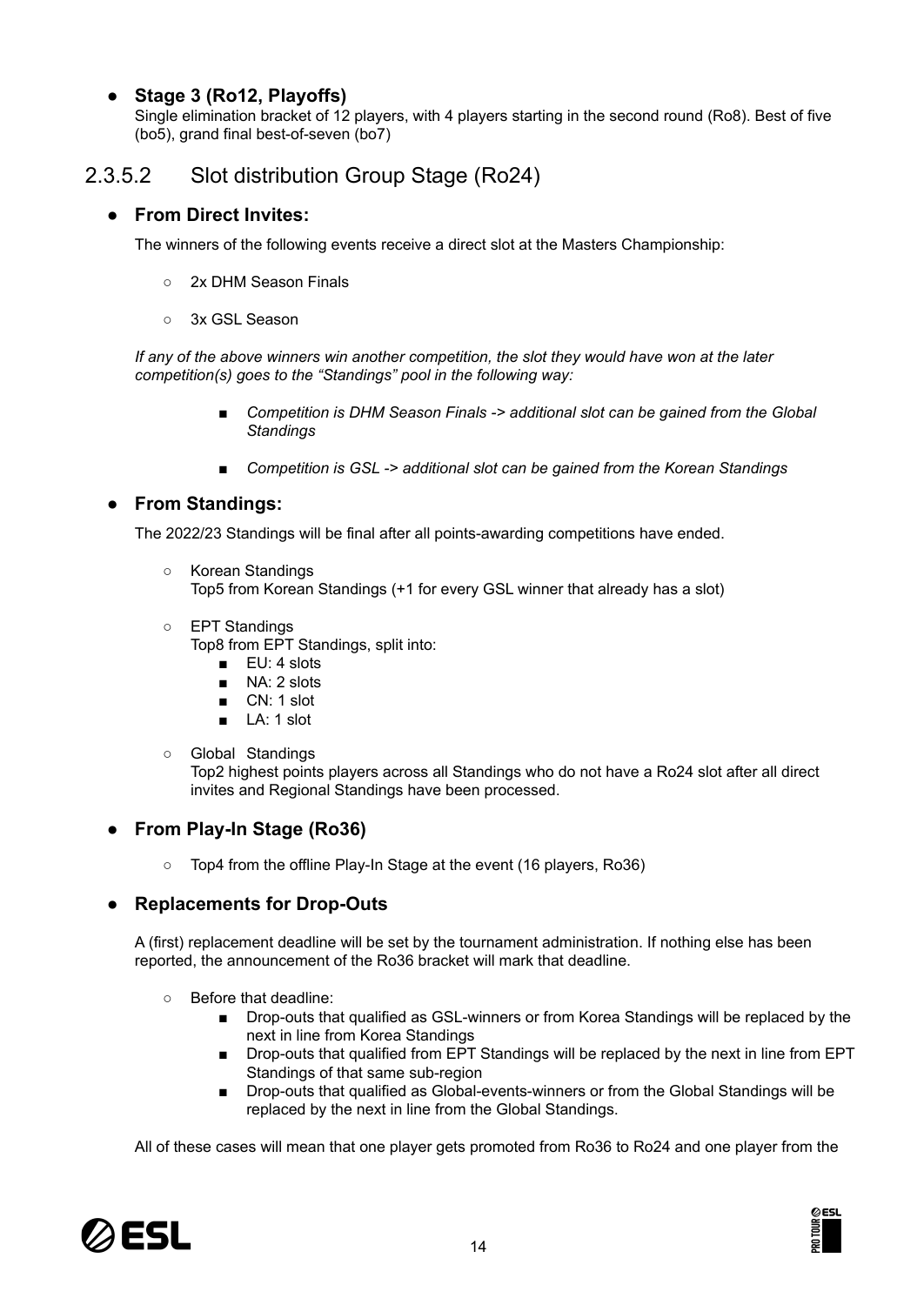Standings will be promoted from "not invited" to "invited to Ro36".

- After that deadline:
	- All drop-outs will be replaced by the next in line from Play-In (Ro36)

This will result in one player less attending the event in total (e.g. 35 instead of 36).

Prize money will be increased proportionally for everybody else.

In extreme cases (e.g. 50% or more of the predetermined players from a single group or 40% or more of the predetermined players overall dropping out after the deadline), the tournament administration may decide to promote players up from Ro36 anyway. In that case, Ro24 will be re-seeded accordingly.

## <span id="page-14-1"></span><span id="page-14-0"></span>2.3.5.3 Slot distribution Play-In (Ro36)

#### **● From Korean Standings**

Top7 that are not yet qualified for Ro24

#### <span id="page-14-2"></span>**● From EPT Standings**

Top9 that are not yet qualified for Ro24, split into:

- EU: 3 slots
- NA: 1 slots
- CN: 1 slot
- LA: 1 slot
- TW: 2 slots
- OC: 1 slot

#### <span id="page-14-3"></span>**● Replacements for Drop-Outs or Players Promoted to Ro24**

A first and second replacement deadline will be set by the tournament administration. If nothing else has been reported, the announcement of the Ro36 bracket will mark the first deadline and "seven days before the start of the first match of the competition" will mark the second deadline.

○ Before the first deadline:

Next in line from the Standings of that sub-region that the drop-out originally qualified from, the seeding of the bracket will be adjusted accordingly.

- After the first but before the second deadline: Next in line from the Standings of that sub-region that the drop-out originally qualified from, the seeding of the bracket will not be adjusted. Only if no player from the correct region is available, the slot will be filled from the home region of the event instead. $2$
- After the second deadline: No replacement.

If too many drop-outs occur (e.g. several high seeds or several players in the same part of the bracket), the decision may be made to re-seed the Ro36 even after the first deadline. This will always happen when players get promoted up into Ro24 (see 3.5.2.4 ).

2 If a player from another than the home region with higher EPT points has already arranged or completed their travel to the event at an adequate timing, that player may serve as the replacement instead of a player from the home region. ESL will not actively contact all such potential players, though, so it is recommended to proactively inform ESL about planned physical presence at the event as a not-qualified player.



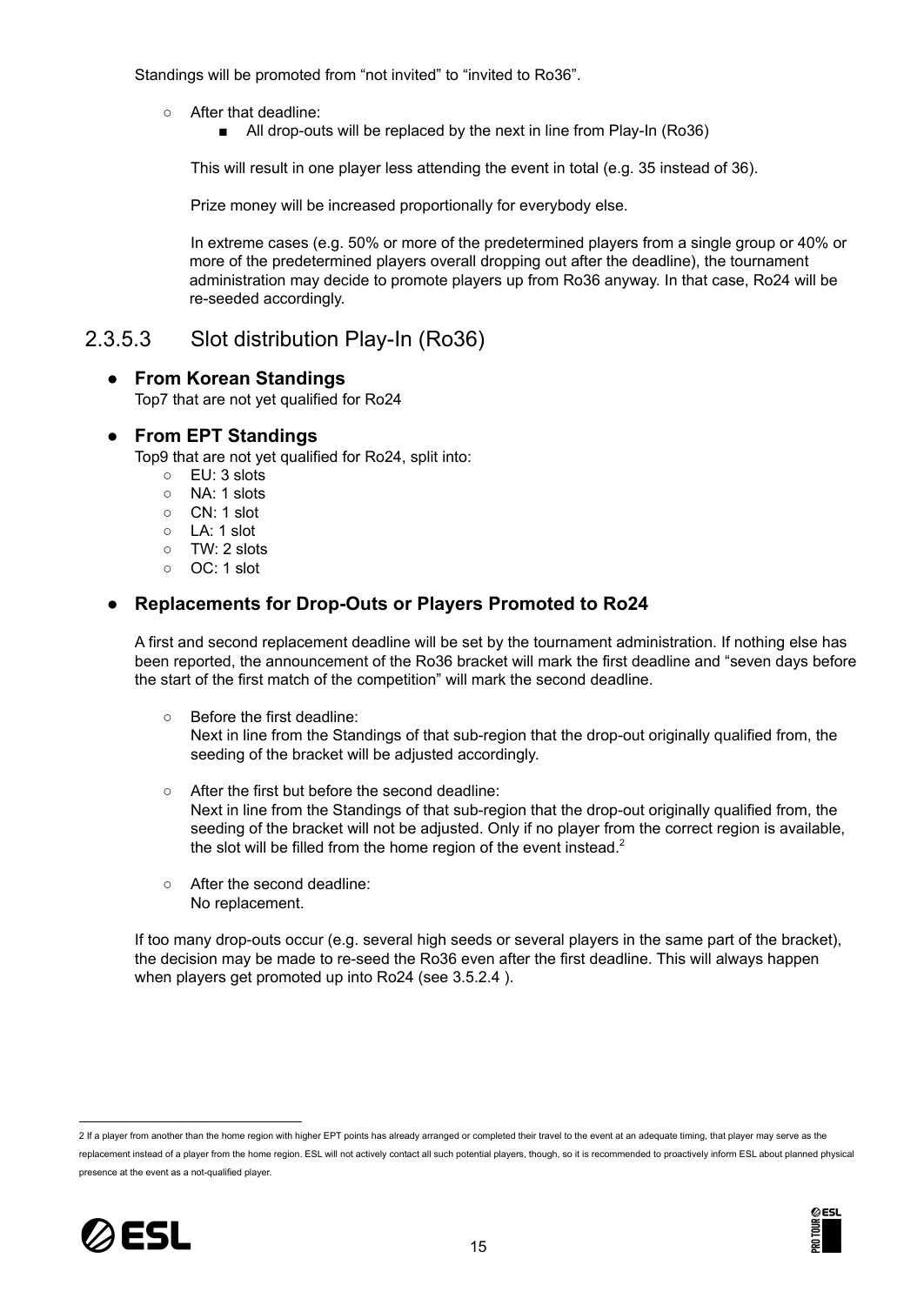# <span id="page-15-0"></span>**3 Players' Responsibilities and Limitations**

## <span id="page-15-1"></span>3.1 Ineligible Players

Employees and their immediate family and household members of the following companies are ineligible to earn EPT points:

- any company running competitions awarding EPT points
- affiliate, subsidiaries, agents, professional advisors, advertising and promotional agencies of the above

## <span id="page-15-2"></span>3.2 Prohibited Substances

## <span id="page-15-3"></span>3.2.1 List of Prohibited Substances and Methods

The List of Prohibited Substances and Methods created by the Esports Integrity Commission (ESIC) is valid for the ESL and DreamHack competitions. The Iist can be found here:

<https://esic.gg/codes/esic-prohibited-list/>

Any unsanctioned use of these substances is considered doping.

#### <span id="page-15-4"></span>3.2.2 Prescribed Medication

If players have an active prescription for a substance on the ESIC list, they have to send proof to the tournament administration before the first day of the competition (deadline in local time). They may still be subject to a doping test, but a positive result for the prescribed substance in the prescribed dosage will be disregarded.

## <span id="page-15-5"></span>3.3 Betting

No players nor their designated coach may get involved in betting or gambling, associate with betters or gamblers, or provide anyone with any information that may assist betting or gambling, either directly or indirectly, for any of the ESL or DreamHack matches or the competition in general.

## <span id="page-15-6"></span>3.4 Competition Manipulation

Offering money/benefits/incentive, making threats or exerting pressure towards anyone involved with ESL or DreamHack with the goal of influencing a result of a match is considered competition manipulation and strictly prohibited. The most common example is offering your opponent money to let you win.

#### <span id="page-15-7"></span>3.5 Match Fixing

Using any means to manipulate the outcome of a match for purposes that are not sportive success in the competition in question is considered match fixing. **Example**: Intentionally losing a match to manipulate a bet on the match

## <span id="page-15-8"></span>3.6 Additional Agreements

The ESL administration is not responsible for any additional agreements, nor do they agree to enforce any such agreements made between individual players. The ESL highly discourages such agreements taking place, and such agreements that are contradicting the ESL rulebook are under no circumstances allowed.

#### <span id="page-15-9"></span>3.7 Administrators

<span id="page-15-10"></span>The instructions of administrators should always be obeyed and followed.

## 3.8 Match Broadcasting

#### <span id="page-15-11"></span>3.8.1 Rights

All broadcasting rights of ESL are owned by ESL Gaming GmbH. This includes but is not limited to: IRC bots, shoutcast streams, video streams (e.g. POV-streams), replays or TV broadcasts.

## <span id="page-15-12"></span>3.8.2 Waiving these Rights

ESL Gaming GmbH has the right to award broadcasting rights for one or multiple matches to a third party or the players themselves. In such cases the broadcasts must have been arranged with the ESL Broadcast Distribution team before the start of the match.

## <span id="page-15-13"></span>3.8.3 Mandatory Broadcast

Players cannot refuse to have their matches broadcast by ESL-authorized broadcasts, nor can they choose in



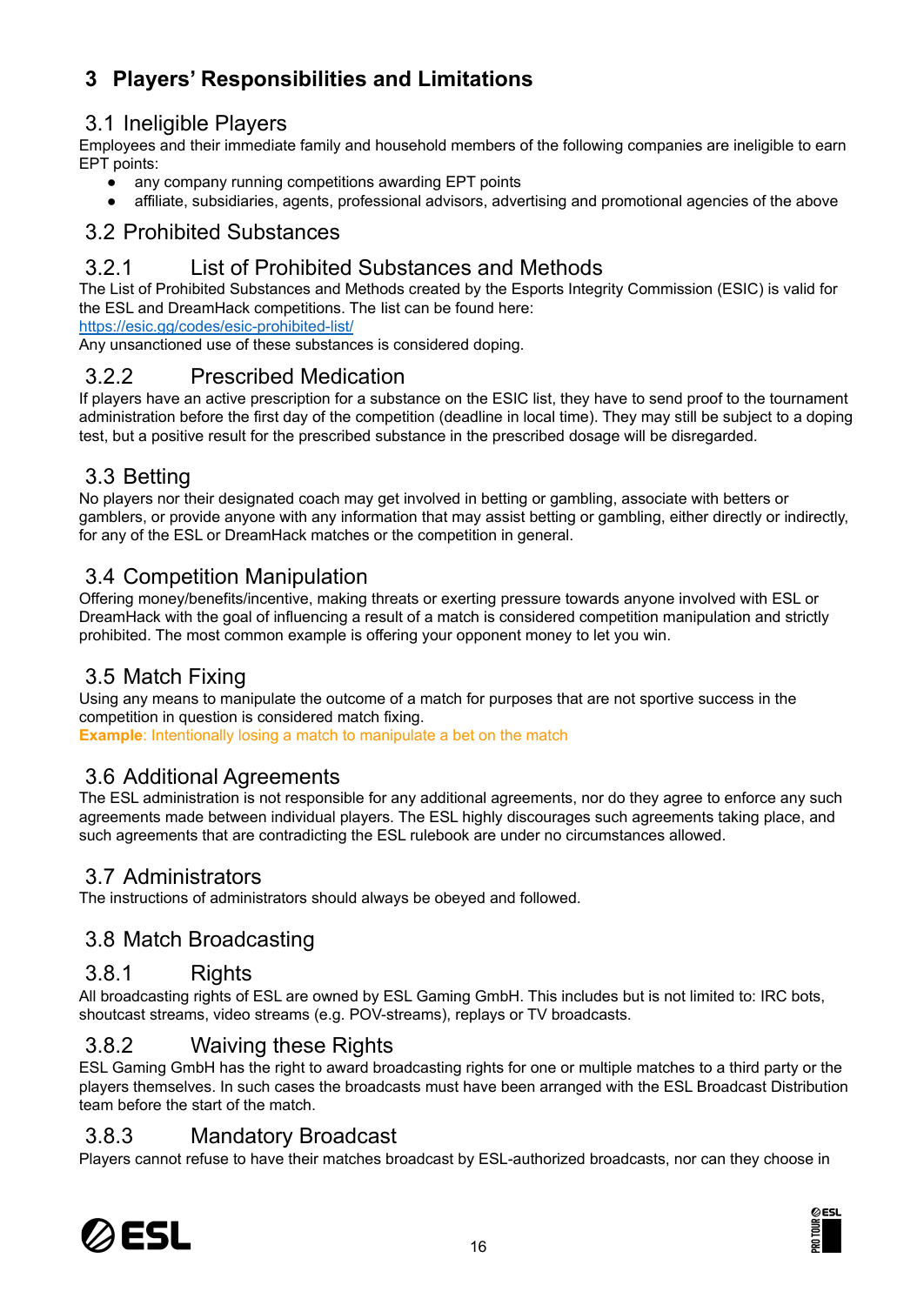what manner the match will be broadcast. The broadcast can only be rejected by a head referee. The player agrees to make sufficient accommodation so that broadcasting of matches can take place.

## <span id="page-16-0"></span>3.9 Communication

## <span id="page-16-1"></span>3.9.1 Official Communication with ESL

The main official communication method of the ESL is email, the ESL may use the email that has been registered in the users profile on ESL, and therefore this email address should always be kept updated and checked regularly so that no important announcements from the league are missed.

## <span id="page-16-2"></span>3.9.2 Confidentiality

The content of email communication, match channels, discussions or any other correspondence with tournament officials and administrators are deemed strictly confidential. The publication of such material is prohibited without a written consent from the ESL administration.

## <span id="page-16-3"></span>3.9.3 Spamming

The excessive posting of senseless, harassing or offensive messages is prohibited and regarded as spamming in ESL and DreamHack. This includes but is not limited to the game chat, website, forums, match comments, player guest books, support and protest tickets.

## <span id="page-16-4"></span>3.9.3.1 Spamming In-Game

The all chat functions are there to communicate efficiently with the opponent and the match admins. Any use beyond that is prohibited.

## <span id="page-16-5"></span>3.10 Conditions of Participation in the Competition

<span id="page-16-6"></span>The following conditions must be met in order to participate in the competition.

## 3.10.1 ESL Account

To win any points in the EPT, each player has to have (or newly create) an account on the ESL Play website in a timely manner (even if the competition was run outside the ESL Play website).

## <span id="page-16-7"></span>3.10.2 Battle.net Account

To earn points, every player needs to have and play with a full Battle.net account that is in good standing and that remains in good standing throughout the EPT Season. A "Battle.net light account" (mobile) is not sufficient. The correct Battle.net BattleTag (Global) (Format is: Playername#0000) has to be entered into the ESL Play user account before the first matches can be played.

## <span id="page-16-8"></span>3.10.3 Age Requirements

All players must be sixteen (16) years of age on the first mandatory day of the competition (including media days and qualifiers).

Age requirements for the participation in other competitions contributing to the EPT SC2 Standings will be regulated by the rulebooks of said competitions.

Independent of that, players can only earn EPT points if they have reached an age of 16+ on the first mandatory day of the competition.

## <span id="page-16-9"></span>3.10.4 Regional Eligibility

## <span id="page-16-10"></span>3.10.4.1 Eligibility in a Main Region

Participation in non-Global competitions in the "Rest of the World" (e.g. SC2 Masters Europe) is prohibited for South Korean citizens that are not also citizens of another country nor have permanent residency in such country (i.e. being legally qualified for permanent residency in such country and having lived in such country for at least one year at the time of the first match of the competition).

If a player not fulfilling these requirements can clearly prove their permanent residency in an eligible country otherwise, ESL may grant an exception. This will usually only happen in cases where the player has no other chance to take part in competitions leading into the Masters Championship.



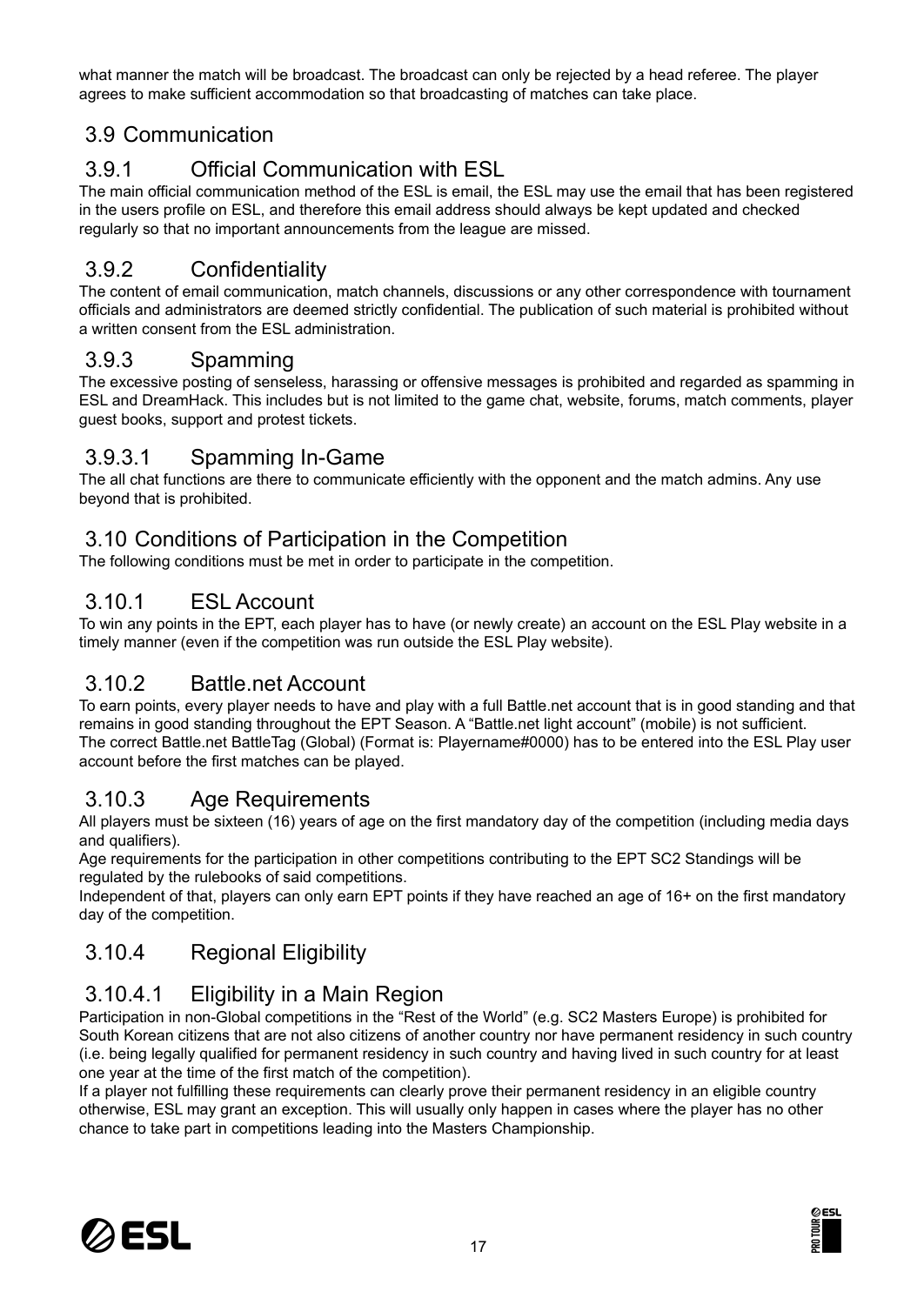# <span id="page-17-0"></span>3.10.4.2 Eligibility in a Sub-Region

Participation in any Sub-Region (e.g. in DH SC2 Masters) is allowed for citizens of countries belonging to that Sub-Region and to players who have permanent residency in such country (i.e. being legally qualified for permanent residency in such country and having lived in such country for at least one year at the time of the first match of the competition).

If a player not fulfilling these requirements can clearly prove their permanent residency in an eligible country otherwise, ESL may grant an exception. This will usually only happen in cases where the player has no other chance to take part in competitions leading into the Masters Championship.

## <span id="page-17-1"></span>3.10.4.3 Choice of Region

If there can be any uncertainty about which sub-region a player belongs to or wants to play in, it is the responsibility of the player to come forward and explain themselves as early as possible. If the player has the choice between two or more sub-regions, they can only make that choice once per competition and not change it until the next one. It is especially not allowed to take part in two sub-regions in the same season, including their qualifiers.

## <span id="page-17-2"></span>3.10.5 Masters Championship Qualification

## <span id="page-17-3"></span>3.10.5.1 Eligibility

- The winner of a competition that awards a slot in the Masters Championship is always eligible for the slot, no matter how they entered the competition.
- To be eligible to qualify from any regional standings, a player needs to have played in the main season in that region at least once.

## <span id="page-17-4"></span>3.10.5.2 Choice of Standings

A player can never choose between different standings that they are eligible to qualify from. If any player is eligible to qualify from more than one regional standings, the priority is:

- 1. Regional standings that grant them the best slot (Ro24 > Ro36 > not qualified)
- 2. (if same slot) Regional standings where the player has the most points
- 3. (if same points) Regional standings where the player has the largest (%) points advantage over the best not qualified player
- 4. (if same points advantage) tournament administration decision

**Example 1:** Jane has played DHM in China and also GSL. She won 1000 points in the EPT standings, which puts her on 2<sup>nd</sup> place in China and 900 points in the Korean standings, which puts her on 7<sup>th</sup> place in Korea. The 2<sup>nd</sup> place in China would grant her a Ro36 slot at the Masters Championship, the 7<sup>th</sup> place in Korea would grant her a Ro24 slot at the Masters Championship (e.g. because players high in the standings won direct slots or one *Korean player won several direct slots).*

So she will get the Korean slot and go to the round of 24, while the 3<sup>rd</sup> ranked player in China will inherit her slot *for the Ro36.*

Example 2: Same as above, but the 7<sup>th</sup> place in Korea grants also a Ro36, not a Ro24 slot (because nobody high *in the Korean standings won a direct slot and no Korean player won several slots).* In this scenario, she will get the Ro36 slot from China 2<sup>nd</sup> place (because she won more points there) and the *next in line from Korea will inherit her Korean slot for Ro36.*

## <span id="page-17-5"></span>3.11 Physical location during online matches

If a player wants to play an online match from another location than the one that the tournament administration considers their own, they need a written permission from the tournament administration. This permission will only be granted for good reason.

#### <span id="page-17-6"></span>3.12 Player Details

When requested, players are required to send us all needed information including but not limited to full name, contact details, date of birth, address and photo.



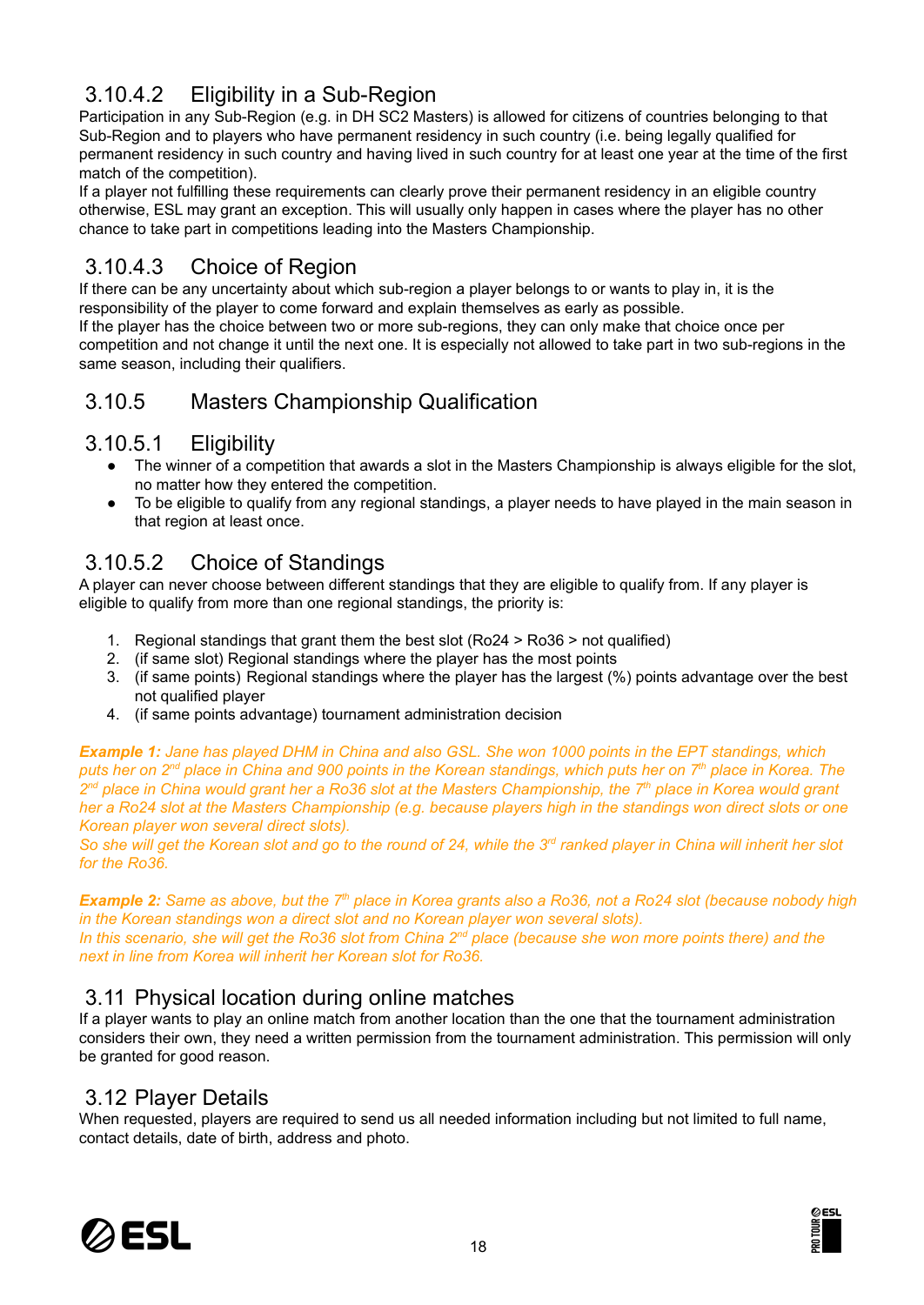## <span id="page-18-0"></span>3.12.1 Nicknames

A change in nickname must first be notified to the administration for approval before the change can be undertaken. The general ESL and game specific rules for the choice of nicknames apply.

## <span id="page-18-1"></span>3.12.1.1 Playing with Wrong Game Accounts

It is not allowed to play with a different game account than the one submitted to the tournament administration. An incorrect game account may lead to a suspension for the player or a rematch being given. If there is sufficient evidence that the player in question indeed played the match or if an admin of the ESL explicitly allowed it beforehand, a protest for a suspension or rematch will not be admitted. Penalties may still be given in either case.

## <span id="page-18-2"></span>3.13 Sponsor Restrictions

#### <span id="page-18-3"></span>3.13.1 Mature Content

Sponsors or partners that are solely or widely known for pornographic, drug use or other adult/mature themes and products are not allowed in connection to ESL.

## <span id="page-18-4"></span>3.14 Punctuality

## <span id="page-18-5"></span>3.14.1 Punctuality in Online Matches

All matches in the competition should start as stated on the website, any changes in the time must be accepted by the opposing party and administrators (if rescheduling is generally possible). In the case of a rolling schedule, all players need to be prepared to start earlier, too, if the previous match ends earlier. All players in a match should be in the lobby and ready to go at the latest 3 minutes before the match is meant to start. The time might be adjusted by the tournament administration if deemed necessary.

## <span id="page-18-6"></span>3.14.2 Punctuality in Offline Matches

We expect every player to be at the tournament area as stated in the tournament directions info mails to set up, prepare and solve any technical problems that might occur.

## <span id="page-18-7"></span>3.15 Match Result

The result must be immediately added and confirmed by both parties, even if more match records are missing and in need of uploads. A protest may still be made even after a match result has been confirmed and accepted on the ESL website. Please refer to the game specific rules for what match records and media need to be uploaded.

## <span id="page-18-8"></span>3.16 Match Media

All players have to save the all replays of their matches and name them in a recognizable fashion (recommended: player1\_player2\_eventname\_matchdescription\_mapnumber\_mapname, *Example: Storch\_Sinistro\_KTW22\_PlayInUB3\_Map2\_Glittering*).

All match media must be stored by the players for a minimum of 2 weeks after the match has ended. If there is a protest in the match, the records need to be stored by the players for a minimum of 2 weeks after the protest has been closed and resolved.

All replays must be made available if requested by the administrators. ESL reserves the right to play and/or upload to the ESL websites all demos that are recorded in an ESL arrangement.

## <span id="page-18-9"></span>3.17 Match Protests

## <span id="page-18-10"></span>3.17.1 Deadline for Match Protests

The latest time that players are allowed to issue a match protest is the earliest of the three following:

- 72 hours after the scheduled starting time of the match
- The beginning of the next match for either of the two players (a minimum of 10 minutes has to be kept between two matches by all players)
- Only at offline events: The end of the event day (departure of the admins)

## <span id="page-18-11"></span>3.17.2 Contents of a Match Protest

The protest must contain detailed information about why the protest was filed, how the discrepancy came to be and when the discrepancy occurred. A protest may be declined if proper documentation is not presented. A



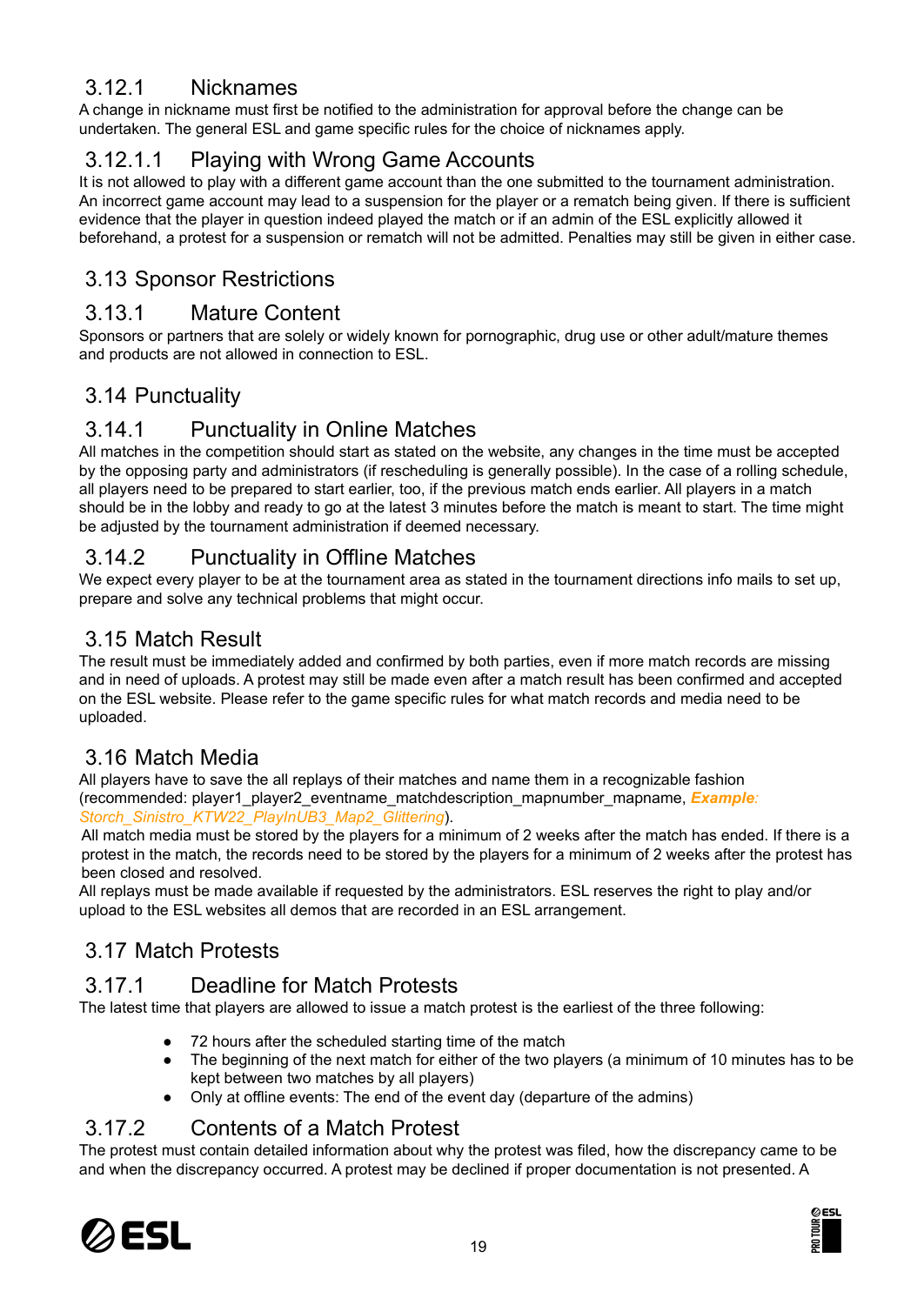simple "they are cheaters" will not do.

# <span id="page-19-0"></span>3.18 Conduct

## <span id="page-19-1"></span>3.18.1 Code of Conduct

Every player has to behave with respect towards the representatives of the ESL or DreamHack, press, viewers, partners and other players. The players are requested to represent esports, the ESL, DreamHack, and their sponsors honorably. This applies to behavior in-game and also in chats, messengers, comments and other media. We expect players to conduct themselves according to the following values:

- Compassion: treat others as you would be treated.
- Integrity: be honest, be committed, play fair.
- Respect: show respect to all other humans, competitors, fans and event staff.
- Courage: be courageous in competition and in standing up for what is right.

Players must not engage in harassment or hate speech in any form. This includes, but is not limited to:

- Hate speech, offensive behavior, or verbal abuse related to sex, gender identity and expression, sexual orientation, race, ethnicity, disability, physical appearance, body size, age, or religion.
- Stalking or intimidation (physically or online).
- Spamming, raiding, hijacking, or inciting disruption of streams or social media.
- Posting or threatening to post other people's personally identifying information ("doxing").
- Unwelcome sexual attention. This includes, unwelcome sexualized comments, jokes, and sexual advances.
- Advocating for, or encouraging, any of the above behavior.

Please refer to the **AnyKey [Keystone](http://www.anykey.org/keystone-code/) [Code](https://esic.gg/codes/code-of-conduct/)** to learn more about good sporting behavior. Refer to the **ESIC Code** of [Conduct](https://esic.gg/codes/code-of-conduct/) for detailed conduct rules and penalties.

#### <span id="page-19-2"></span>3.18.2 Public Behavior

All players shall abstain, at all times, from poor, undesirable, or negative behavior towards anybody involved with the competition in any way.

All players shall abstain, at all times, from any action or inaction that brings anybody involved with the competition in any way into public disrepute, contempt, scandal or ridicule or reduces the public relations or commercial value of any involved party. This includes derogatory comments aimed at ESL or DreamHack, their partners or products in interviews, statements and/or social media channels.

#### <span id="page-19-3"></span>3.19 Interviews

For every game that is broadcast on an ESL-arranged stream, both players must be available for interviews (remotely for online matches). The players have to provide contact information to be used for the interview in that case and provide a clean camera feed for broadcast.

## <span id="page-19-4"></span>3.20 Video Presentation

In videos (e.g. interviews, feature videos or similar) that happen from an environment not controlled by ESL, the visible surroundings/background should be kept neutral, clean and presentable. If a player plans to showcase any sponsors, logos or advertisements (e.g. in a background banner or placed items), the planned settings need to be revised and approved by the league administration beforehand. In any case, obvious promotion of sponsor products (including consumption) is not allowed. Brand logos may never appear bigger than the players' faces on screen.

<span id="page-19-5"></span>Any personnel in areas containing players or a coach must not interact with them in any way during the matches.

## 3.21 Media Obligations

If ESL decides that a player needs to be part of interviews (short pre-/post-match interviews and/or longer interview-sessions), a press conference or an autograph-, photograph- or video-session, then the player cannot deny this and must attend. Most events will have a mandatory media day, where players will be photographed, filmed and interviewed by ESL for the event presentation.

The players will receive a media schedule beforehand to be informed about the nature, duration and schedule of any activities of this kind that take more than 5 minutes.



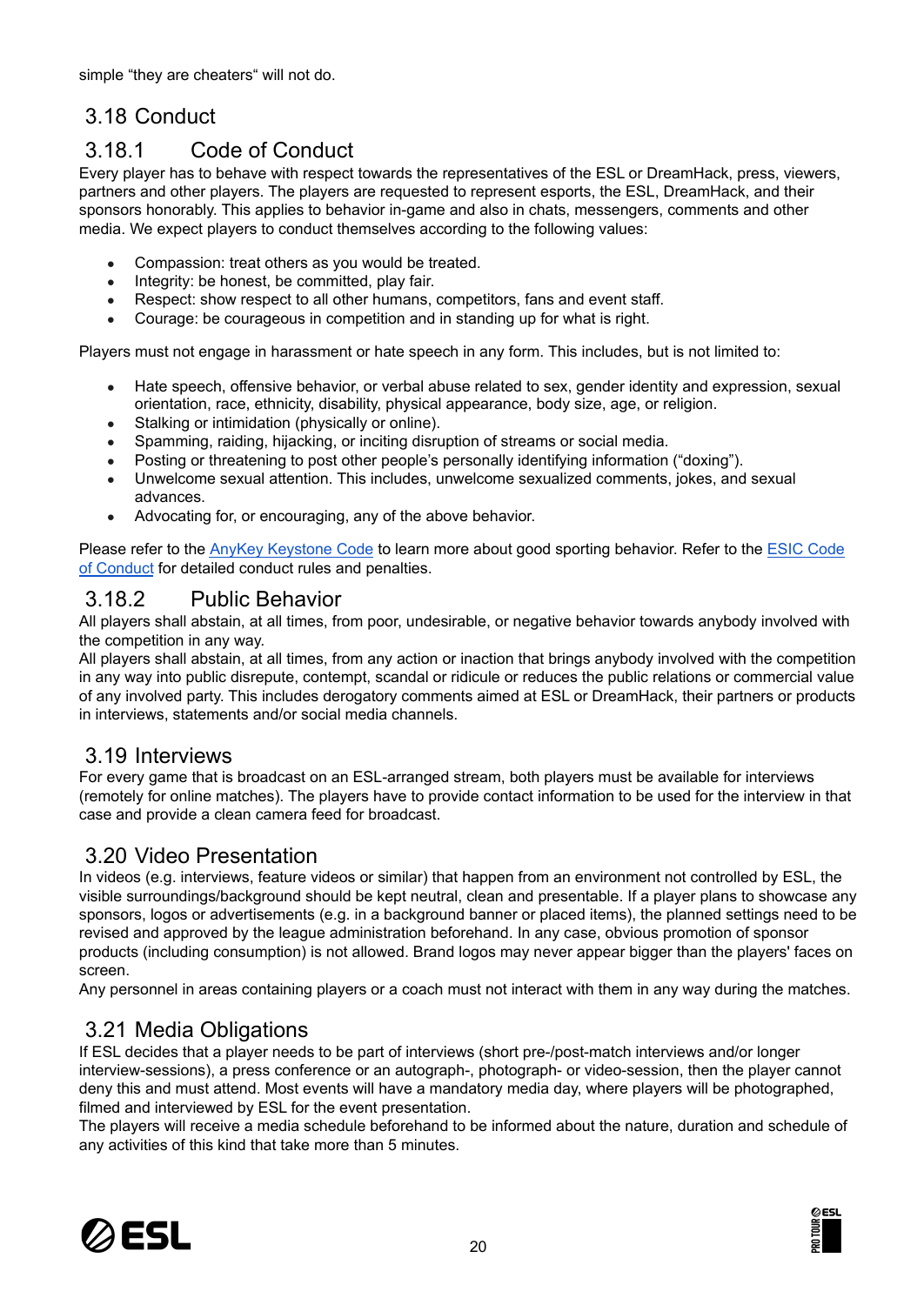## <span id="page-20-0"></span>3.22 Camera during Matches

Each player in an online competition must be able to provide a clean camera feed for broadcast. Unless instructed otherwise by the admin, every player needs to activate their camera a minimum of 5 minutes before the start time of the match. Failure to provide a clean camera feed for the full duration of the map (including pre-match) will result in the player being subject to fines.

## <span id="page-20-1"></span>3.23 Photo and Other Media Rights

By participating, all players and other team members grant ESL the right to use any photographic, audio or video material on their website or for any other promotional purpose.

Additionally, each player has to sign two copies of a release form that they will receive beforehand for reading and have to sign before they start their first match.

## <span id="page-20-2"></span>3.24 Offline-Specific Requirements

## <span id="page-20-3"></span>3.24.1 Equipment

ESL always provides monitors and computers. Noise-canceling headphones may be provided as well. Players have to bring their own equipment (in particular: keyboard, mouse, mousepad, in-ear headphones with long enough cables, PS2->USB adapters if needed). Our machines do not support PS2-keyboards! All player equipment is subject to the approval of ESL administration. ESL reserves the right to deny the use of any equipment and/or device providing an unfair competitive advantage. Players might be asked to hand in their equipment for additional checks. Players who want to use more than one piece of the same equipment need to ask the tournament administration for approval.

## <span id="page-20-4"></span>3.24.2 Config and Drivers

All players have to send in their config files (**examples**: hotkeys, variables.txt) and drivers until a specific deadline set by the tournament administration before the offline competition. If any player doesn't send in their configs and drivers, they may have to manually set up their config on site and play with default drivers. The player will not receive additional time to set up their configuration manually.

## <span id="page-20-5"></span>3.24.3 Clothing

The players need to ensure that they are dressed in orderly long trousers and closed shoes (i.e. shorts or flip-flops are not allowed). Any kind of headwear is forbidden.

## <span id="page-20-6"></span>3.24.4 ESL-Provided Areas

Only marketing activities that have been authorized by ESL are allowed in any ESL-provided areas (**examples**: tournament areas, practice rooms, hotel rooms).

## <span id="page-20-7"></span>3.24.5 Stage Matches

Each player is required to play their stage matches, if they reach them. This part is an integral component of the competition and exceptions will not be allowed.

#### <span id="page-20-8"></span>3.24.6 Winners Ceremony

Players have to stay in the tournament area for the winners ceremony after the Grand Final.

#### <span id="page-20-9"></span>3.24.7 Gaming Areas

## <span id="page-20-10"></span>3.24.7.1 Food, Drinks, Smoking and Behavior

If nothing else has been announced, it is forbidden to bring or eat any food in the tournament areas. Smoking or vaping is also strictly prohibited. Players are allowed to have beverages, but only in closed cups or bottles that have been provided by ESL, and only below the table unless told otherwise. Exaggerated loud noise and offensive language are forbidden.

Players have to follow the hotel or venue rules in the practice areas.

## <span id="page-20-11"></span>3.24.7.2 Removable Media

It is strictly forbidden to connect or use any removable media on the tournament computers without prior examination and approval from the tournament administrators.



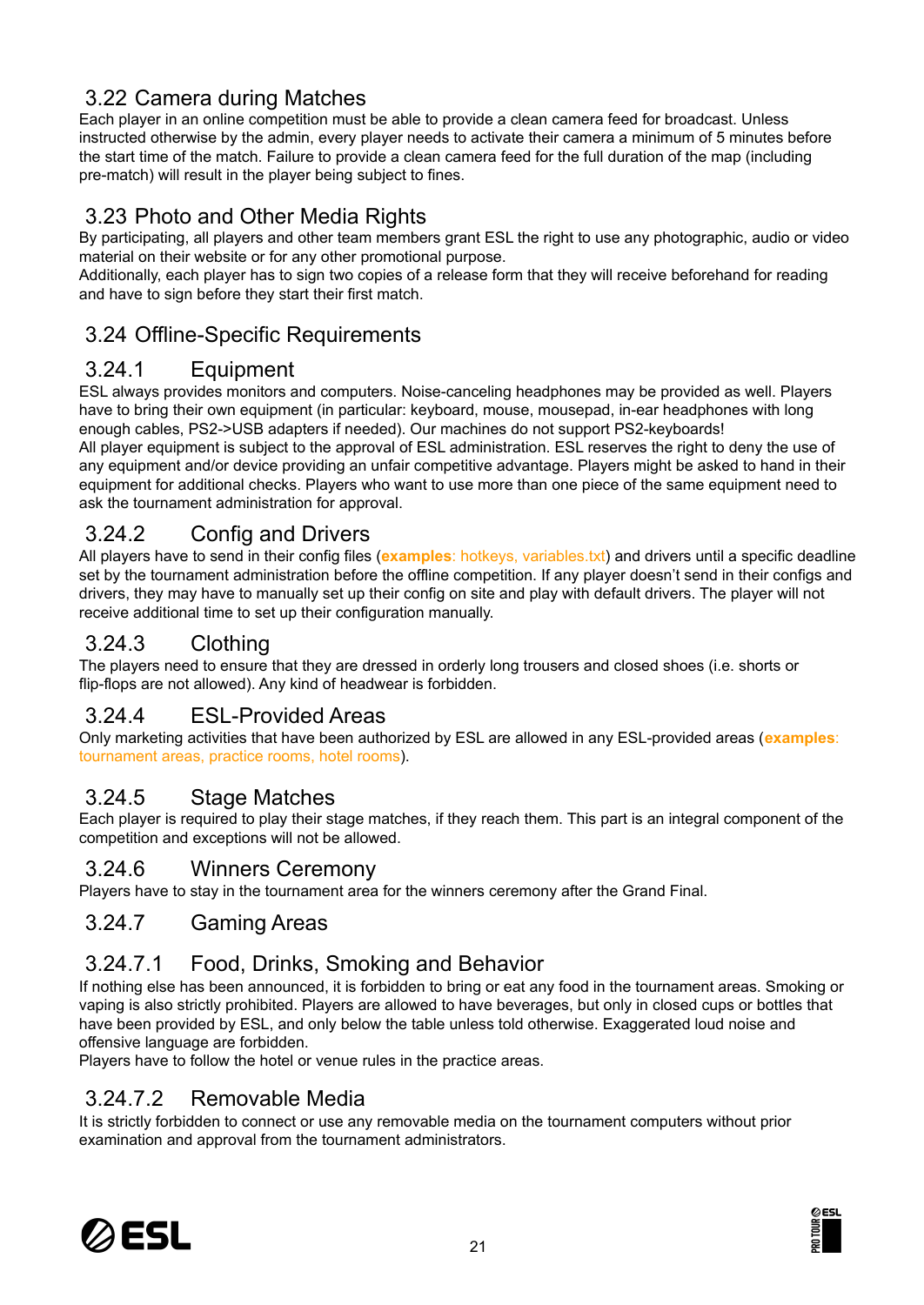## <span id="page-21-0"></span>3.24.7.3 Mobile Phones, Tablets, Cameras or Similar Devices

Players are not allowed to bring any electronic devices, cameras or similar devices (**examples**: smart watch, vaporizer) into the gaming area unless priorly permitted by the head admin. Such devices have to be handed to tournament officials before starting to set up before the first match.

Players are not allowed to take photos and/or make any recordings on stage and during the opening ceremonies. Paper versions of documents for tactical purposes are allowed in reasonable sizes and numbers (e.g. a (paper) notebook).

## <span id="page-21-1"></span>3.24.7.4 Unused Items

Items that are not immediately necessary have to be stored out of sight as indicated by ESL. **Examples**: clothing that is not being worn, bags



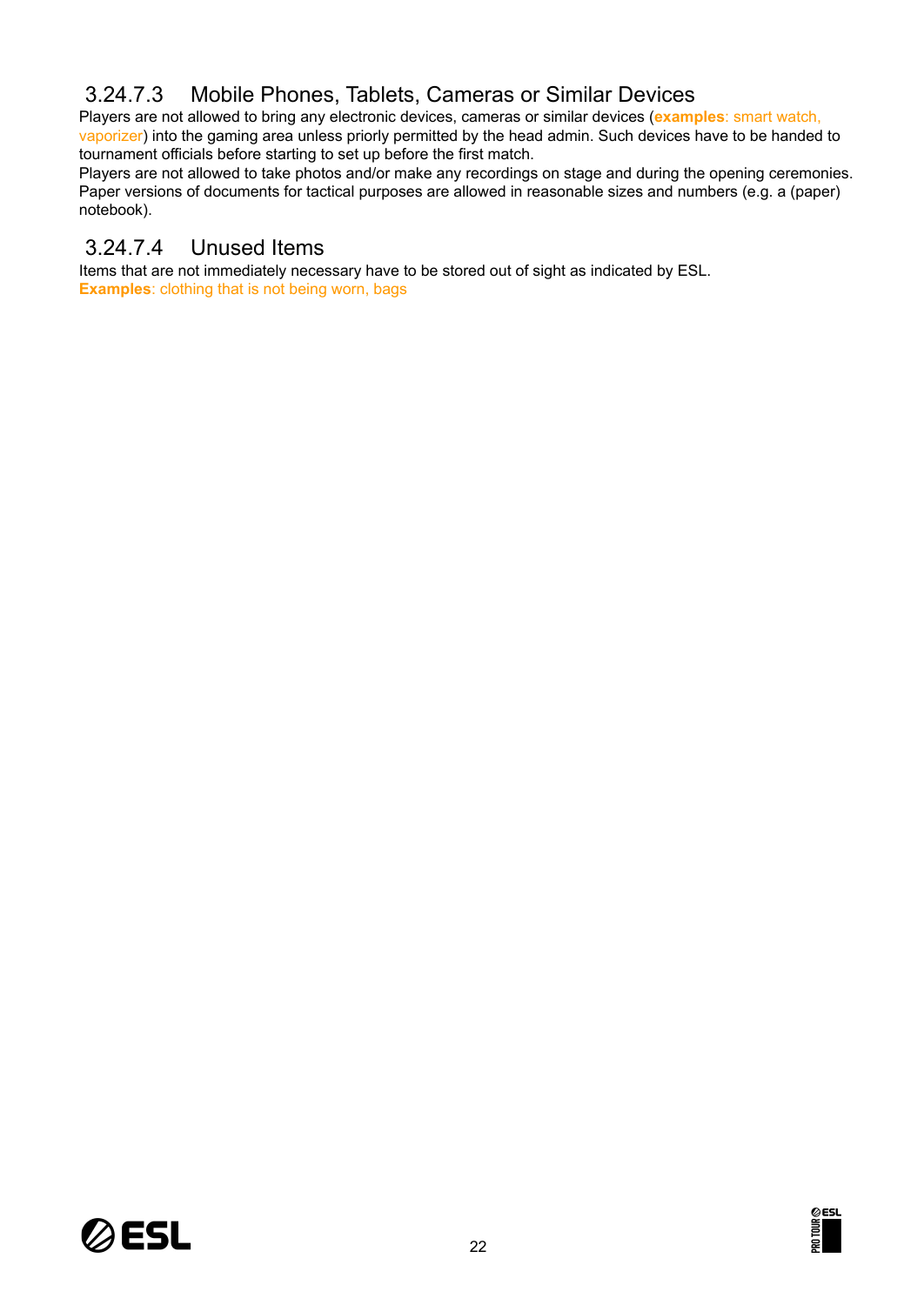# <span id="page-22-0"></span>**4 StarCraft II In-Client Rules**

## <span id="page-22-1"></span>4.1 Game Settings

## <span id="page-22-2"></span>4.1.1 External Communication

Players have to ensure that they cannot be contacted by people not involved in the match while they are actively playing. This includes but is not limited to setting the "busy" status in the game, turning their phone and any messengers off and making sure they are physically undisturbed in their playing area.

Between two maps of the same match, communication with other players in the same competition and one dedicated other person is allowed. This person has to be reported to the tournament administration beforehand, in the case of restricted accounts usage, they will be provided with one.

#### <span id="page-22-3"></span>4.1.2 Game Creation

The game has to be created using the option "Create with Mod" and the option "Gameheart/Observer Plus" has to be selected.

#### <span id="page-22-4"></span>4.1.3 Lobby Settings

The following settings must be used in the lobby when creating the game:

- Category: Melee
- Mode: 1v1
- **Game Duration: Infinite**
- Game Speed: Faster
- Locked Alliances: Yes
- Game Privacy: No Match History

The two player slots must be occupied by the players (no A.I. allowed)

#### <span id="page-22-5"></span>4.1.4 Race

Players can freely choose which race to play and may also change race between maps. Picking random race is allowed. If a rematch is appointed, players may be forced to stick to the same race as in the original match, please contact the administrators if in doubt.

#### <span id="page-22-6"></span>4.1.5 Unit Skins

Players must use the default unit skins. Any extra unit skins are to be disabled.

#### <span id="page-22-7"></span>4.1.6 Clan Logos

If players are using their personal accounts in main events, they are not allowed to be in a Battle.Net clan with that account that would result in showing a clan logo other than the one of their official SC2 team.

#### <span id="page-22-8"></span>4.2 Before the Match Start

#### <span id="page-22-9"></span>4.2.1 Match sanctioning by the administration

Generally it is not allowed to start and play a match without an admin allowing it. In main event matches, it is not allowed to start the match without an admin in the game, unless it is specifically permitted otherwise by the tournament administration. Ignoring this can result in penalties for both players.

#### <span id="page-22-10"></span>4.2.2 Player Colors

Players have to use certain in-game colors when asked to by an admin. In main event matches, the game will not be started until the correct colors have been picked.

## <span id="page-22-11"></span>4.3 During the Match

#### <span id="page-22-12"></span>4.3.1 Disconnections

Normally, after a disconnection, the game is recovered from the replay (without the minimap showing). If for some reason, there is no replay available, the following rule will apply:

#### <span id="page-22-13"></span>4.3.1.1 Disconnections with No Replay Available

If a player disconnects involuntarily within the first 2 minutes and no contact was made between the players, the



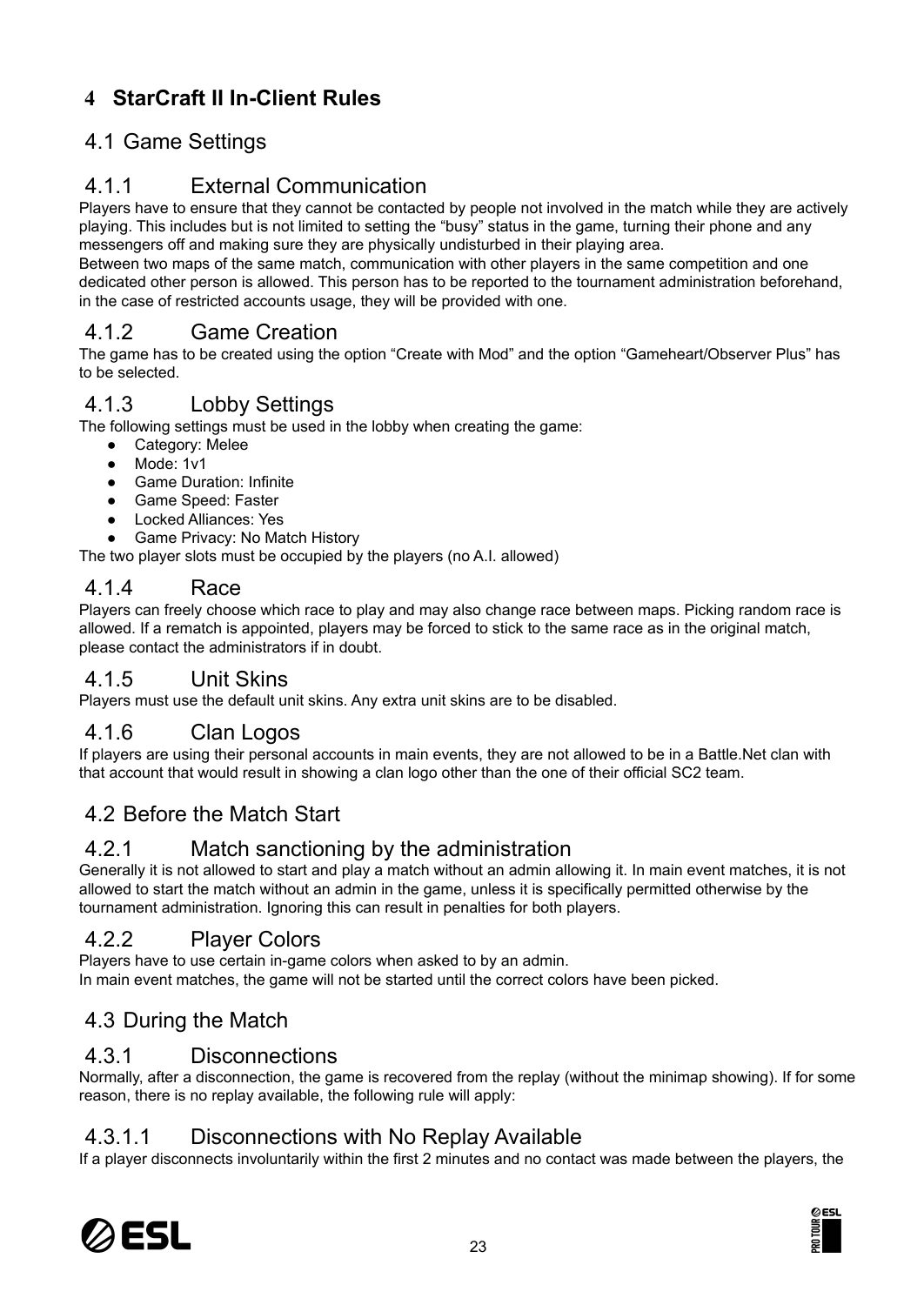match will be restarted with exactly the same settings as the first one. Players that used "random" as their race have to pick "random" again.

If a player disconnects involuntarily at a later point (or after contact was made), the following can happen: a) The opponent will be asked whether they want to restart the map in question or not. Should the opponent be in favor of a restart of the map, the map will be restarted.

b) Should the opponent decline a restart of the map, the tournament administration will establish whether the outcome of the map was still open or a clear advantage for one of the players was evident. The administration will then decide whether the map will be restarted or whether the match will be decided in favor of the player who remained in the game.

In either case, both players have to pick the race that they picked in the interrupted game, meaning that a "random" player has to pick "random" again.

The match as a whole has to be finished, e.g. the second map still has to be played if the disconnect happens on the first map.

## <span id="page-23-0"></span>4.3.2 Pauses

Players may not pause a game unnecessarily. Should a pause be required, the player must inform the tournament administration immediately in the following manner:

- 1) type "PP" in the in-game chat
- 2) physically raise their hand to notify the organizers, in the case that the keyboard is unresponsive



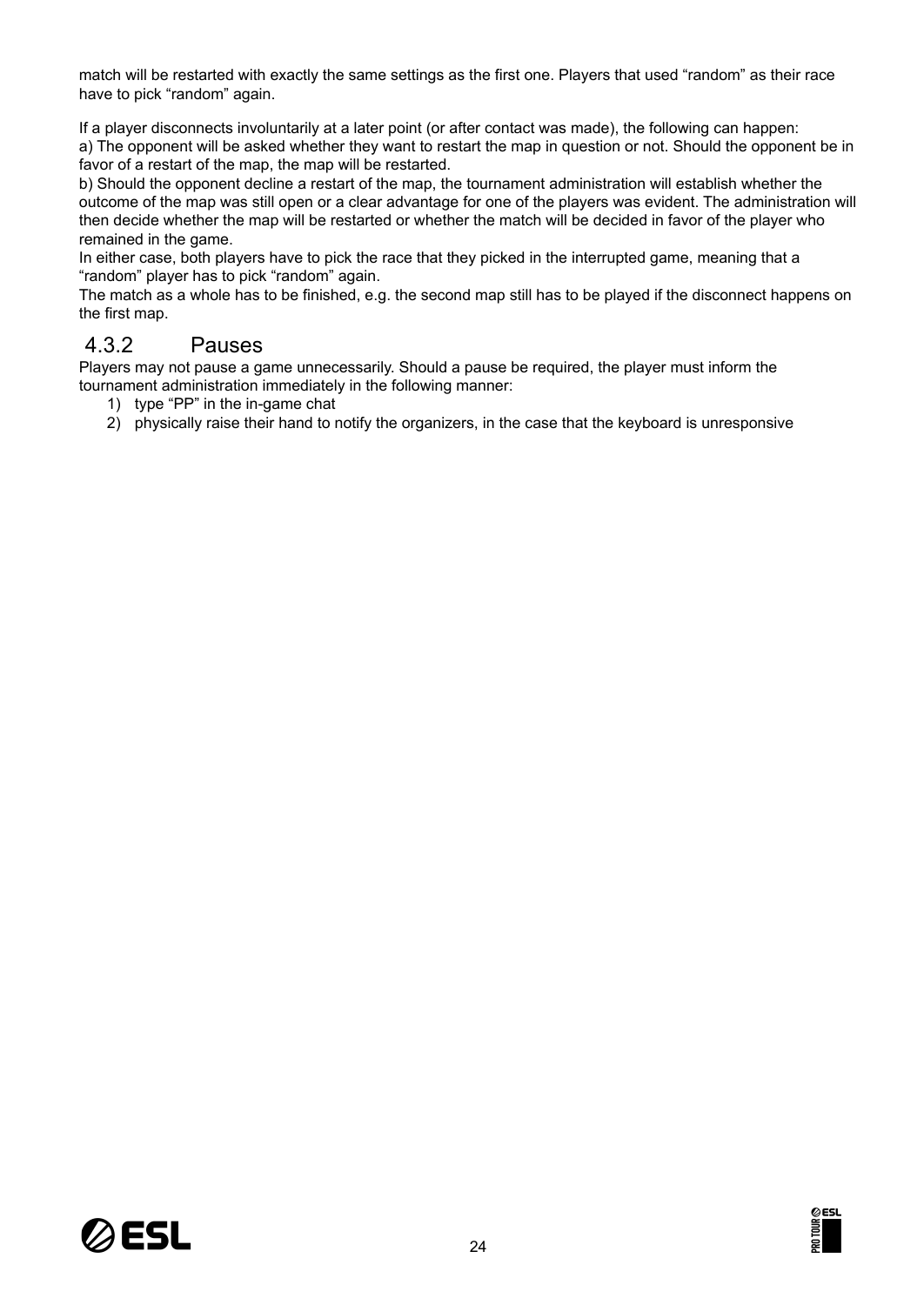# <span id="page-24-0"></span>**5 Proceedings**

## <span id="page-24-1"></span>5.1 Player and Tournament Brief

The Player Brief and the Tournament Brief are documents that may be sent to the players by mail before the competition. They are meant as extensions to the rulebook for a specific offline event and equally binding.

#### <span id="page-24-2"></span>5.2 Methods to Detect Cheating

ESL and DreamHack reserve the right to use different methods to inspect players and their equipment, with or without prior information. One of these is the use of metal detectors on players entering the stage. Players are not allowed to refuse these inspections.

## <span id="page-24-3"></span>5.3 Match Procedures

## <span id="page-24-4"></span>5.3.1 Game Client Version

All games have to be played with the most up to date version of "StarCraft II: Legacy of the Void". If the latest available version is considered unusable for competitive play due to bugs or extreme balance changes within close proximity by the tournament administration, an older version might be used if it is available for rollback. Any update during the competition may result in a rollback to the original version (if possible).

## <span id="page-24-5"></span>5.3.2 Determining the "Better Seed"

Coin tosses are the last resort, so whenever a clear seeding is given, we will avoid them and declare one player the "better seed". This player then has the choice about who starts in the map selection process.

- In online cups/qualifiers, the cup seeding (see round one of the upper bracket on ESL Play) determines who has the better seed.
- If a clear seeding was implemented for the first stage of a round robin competition, it will remain valid. **Example**: DHM EU group stage
- In playoffs that are following upon a previous round (**example**: IEM Katowice playoffs (Ro12) after IEM Katowice group stage (Ro24)) that gave a clear ranking, whenever one player has their first match in the playoffs (round 1, round 1 lower bracket if directly seeded there or round 2 after a free round in round 1 for group winners), the player that had the higher group ranking is considered the "better seed".
- In the lower bracket of a double elimination bracket, the player that came into the lower bracket in the later round is considered the "better seed" **Example**: In a "GSL group", the loser of the Upper Bracket final is considered the better seed over the winner of the first round of the Lower Bracket.
- In the grand final of a double elimination bracket, the player from the Upper Bracket is considered the "better seed". If the format demands for a second series in case the player from the Lower Bracket wins the first one, then the seeding is reversed for the second series.
- In all other cases, we will stick to coin tosses. **Example**: Later playoffs rounds

If a case is not covered here or still unclear for any reasons, contact an admin.

## <span id="page-24-6"></span>5.3.3 Server Choice

In offline matches, the server will be set by the admin. The rest of this paragraph applies only to online matches. If there are technical problems with one of the potential servers, please contact an admin for advice.

## <span id="page-24-7"></span>5.3.3.1 Agreeing on a Server

The preferred solution is always for two players in a best-of-X series to agree upon a server or combination of servers. In that case, they can play on any servers they like, without following the Default Servers Cross-Table. Still, only official Battle.Net servers may be used. Any other rules will only come into play after two players have not been able to find an agreement.

If the players have found an agreement about servers, they must share it together with an admin, so that at a later point there cannot be any confusion. If no admin was involved or one player was not involved in the sharing, ESL/DH will not be able to enforce any agreement and will instead fall back to the "no agreement has been found" rules.



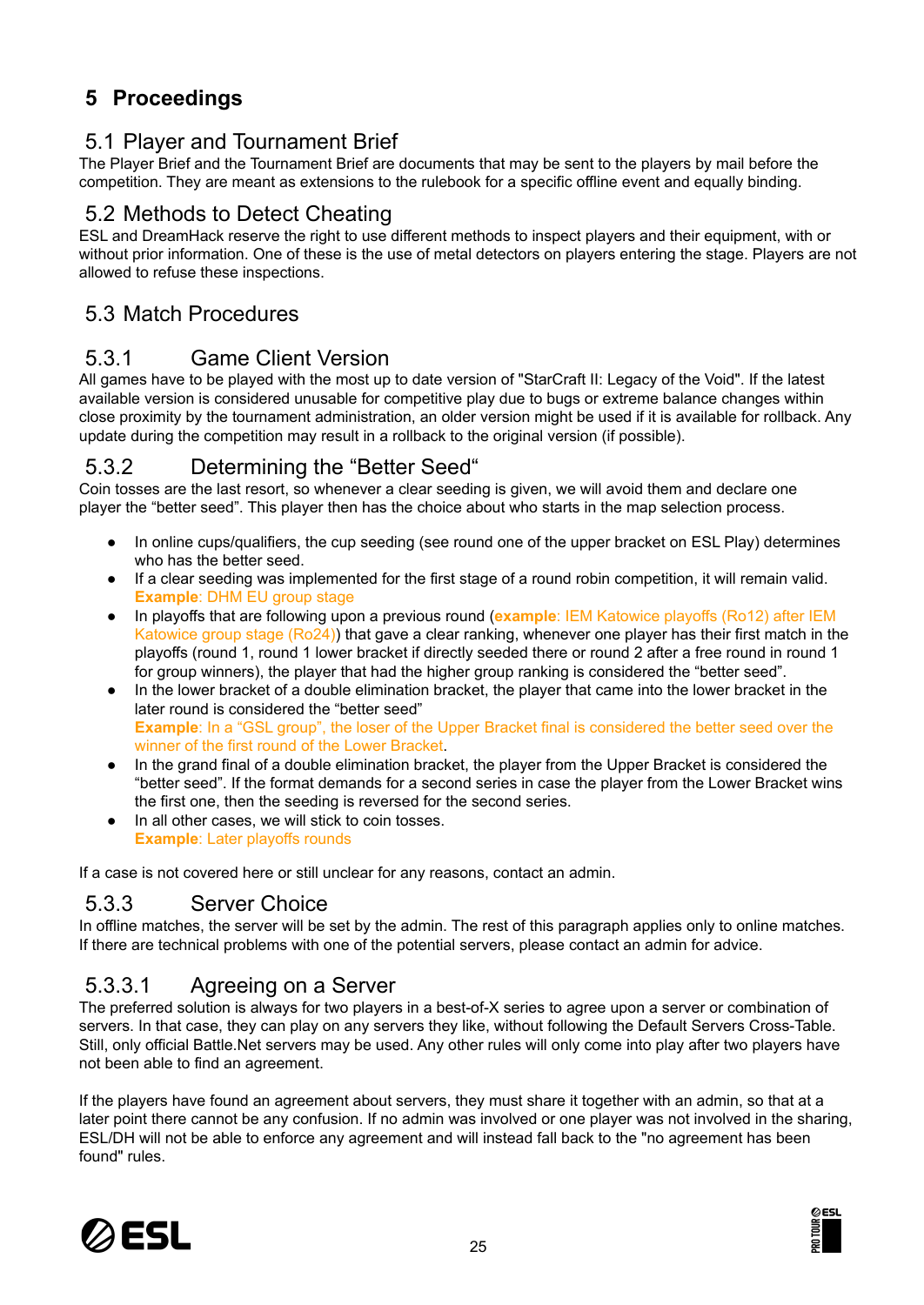# <span id="page-25-0"></span>5.3.3.2 List of Locations

The following locations are how the world is split up for this topic, in mostly east-to-west order. If you cannot find your own location among these, please reach out to the administration.

- OC (Oceania): Australia, New Zealand and Oceania
- CN (China): Mainland China
- NEA (North-East Asia): Japan, Korea, Mongolia
- TW (Taiwan, Hong Kong, Macau)
- SWA (South-West Asia): Kyrgyzstan & all Asian countries that extend further west than the western-most part of India
- SEA (South-East Asia): Rest of Asia (including India)
- EUE (Europe East): All European countries that do not extend further west than the western-most part of Poland
- EUW (Europe West): Rest of Europe
- AF (Africa): All African countries
- LA: All American countries except USA, Canada and Bermuda
- NAC (North America Central): Manitoba, Ontario, Saskatchewan (Canada) & Arkansas, Illinois, Indiana, Iowa, Kansas, Kentucky, Minnesota, Nebraska, North Dakota, Ohio, Oklahoma, South Dakota, Texas, Wisconsin (USA)
- NAE (North America East): East of those
- NAW (North America West): West of those

## <span id="page-25-2"></span><span id="page-25-1"></span>5.3.3.3 Location of a Player

#### **● Playing from inside your Region**

If a player is playing from inside the (sub-)region that the match is for, their Location is equal to their actual physical location. For global competitions or the global parts of a competition, this is the case for all players.

#### <span id="page-25-3"></span>**● Playing from outside your Region**

If a player is playing from outside the (sub-)region that the match is for, their Location used for the Default Server choice will not be their physical location. Instead, the Location for the Default Server choice must be selected by that player from all available Locations inside the region of the match. Under no circumstances is a situation allowed where a player playing from outside the region has a ping advantage (on average across all potential maps) over an opponent playing from inside the region. If in doubt, please contact the administration.

| (Sub-)Region | Locations     |
|--------------|---------------|
| <b>KR</b>    | <b>NEA</b>    |
| OC           | OC, SEA, SWA  |
| <b>TW</b>    | TW, NEA       |
| CN           | CN            |
| EU           | EUE, EUW, AF  |
| LA           | LA            |
| <b>NA</b>    | NAE, NAC, NAW |

Below is a table that shows which Locations are available in each region:

**Example 1:** Sergio has a Spanish passport but is living and currently situated in Dubai. Based on his passport and opposed to his residency, he selects to play in the sub-region of EU. He has the choice between the two available Locations "EUW" and "EUE" and picks his Location as "EUE", because that is the closest allowed to his



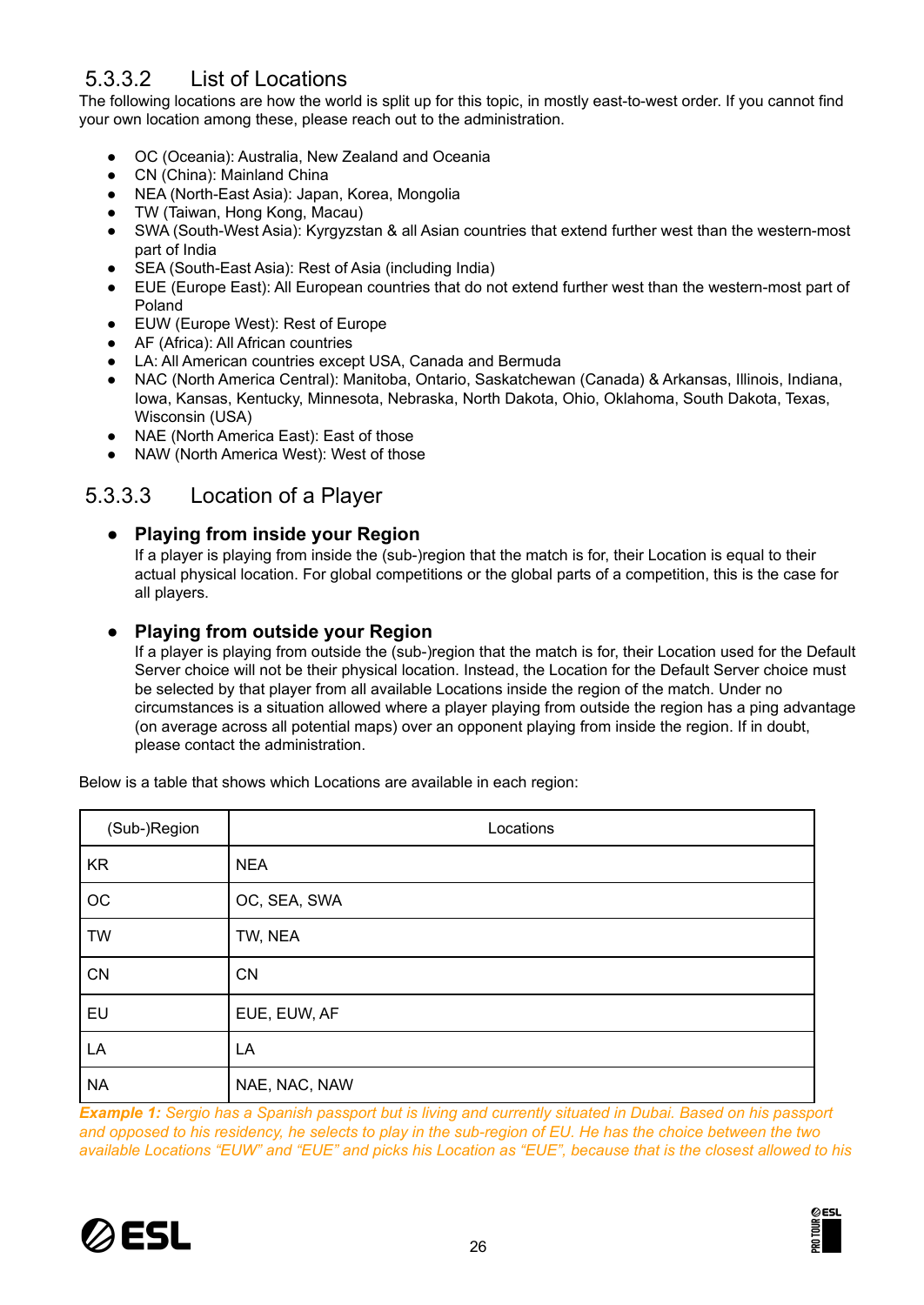*physical location and should give him the least disadvantageous servers.*

**Example 2:** Nick has an Australian passport but is living and currently situated in South Korea. Based on his passport and opposed to his residency, he selects to play in the sub-region of OC. He would like to pick his Location as "SEA", because that is the closest allowed to his physical location, but that would put him in an advantage against (potentially) all three other Locations. The administration rules that he has to play on SG for all *matches against SEA and SWA and "allowed SG/AU, remaining map AU" against OC.*

## <span id="page-26-0"></span>5.3.3.4 Default Servers Cross-Table

If the players in a match could not agree on which server(s) to use, the Cross-Table is to be used in the following way:

a) For all except the "remaining" map (which was not picked by either player in the Pick/Ban process), the player that did not choose the map gets to choose any server out of the "allowed" servers listed in the Cross-Table for a matchup between the two Locations in question.

b) For the "remaining" map (which was not picked by either player in the Pick/Ban process), one of the players (as decided in the Pick/Ban) process gets to choose any server out of the "remaining map" servers listed for a matchup between the two Locations in question.

Example: bo5 match in a global playoffs bracket, Frank (from location "EUW") is the high seed and Paul (from Location "NAE") is the low seed. Both players cannot agree on servers for their match. So they will use the default servers from the Cross Table. For that reason, Frank (high seed) decides that he will take the choice of the server for the final map. Paul (low seed) then decides that he wants to be Player A in the Pick/Ban process. *The Pick/Ban process starts:*

- ➢ *Paul (player A) bans one map, Frank bans another map (5 maps remain as required)*
- ➢ *Paul picks map 1, Frank decides the server for that map should be "EU"*
- ➢ *Frank picks map 2, Paul decides the server for that map should be "US East"*
- ➢ *Paul picks map 3, Frank decides the server for that map should be "EU"*
- ➢ *Frank pick's map 4, Paul decides the server for that map should be "US East"*
- ➢ *One map remains as map 5, Frank decides the server for that map should be "EU"*

# Default Servers [Cross-Table](https://docs.google.com/spreadsheets/d/1HL4Rdu8a-sM1hcypIODRtuPSxXdbIUTXPMJUvFMe1EQ) (click to open)

#### <span id="page-26-1"></span>5.3.4 Map Pool

All competitions will be played on the map pool announced for it (this will usually be the current Ladder Map Pool). The pool currently consists of the following maps:

- 2000 Atmospheres LE
- [ESL] Blackburn
- [ESL] Berlingrad
- [ESL] Curious Minds
- [ESL] Glittering Ashes
- [ESL] Hardwire
- [ESL] Pride of Altaris

#### <span id="page-26-3"></span><span id="page-26-2"></span>5.3.5 Map Selection - Timings and Methods

#### 5.3.5.1 Online Unlimited Cups

*Examples: Open qualifiers for tournaments, ESL Open Cups.*

Players are supposed to handle the map selection on their own on any platform they like. This should be done at least 10 minutes before the next match or as early as possible, if 10 minutes are prevented by a previous match of the same cup. The platform used can, for example, be Battle.Net, Discord or any messenger that both players agree to use.



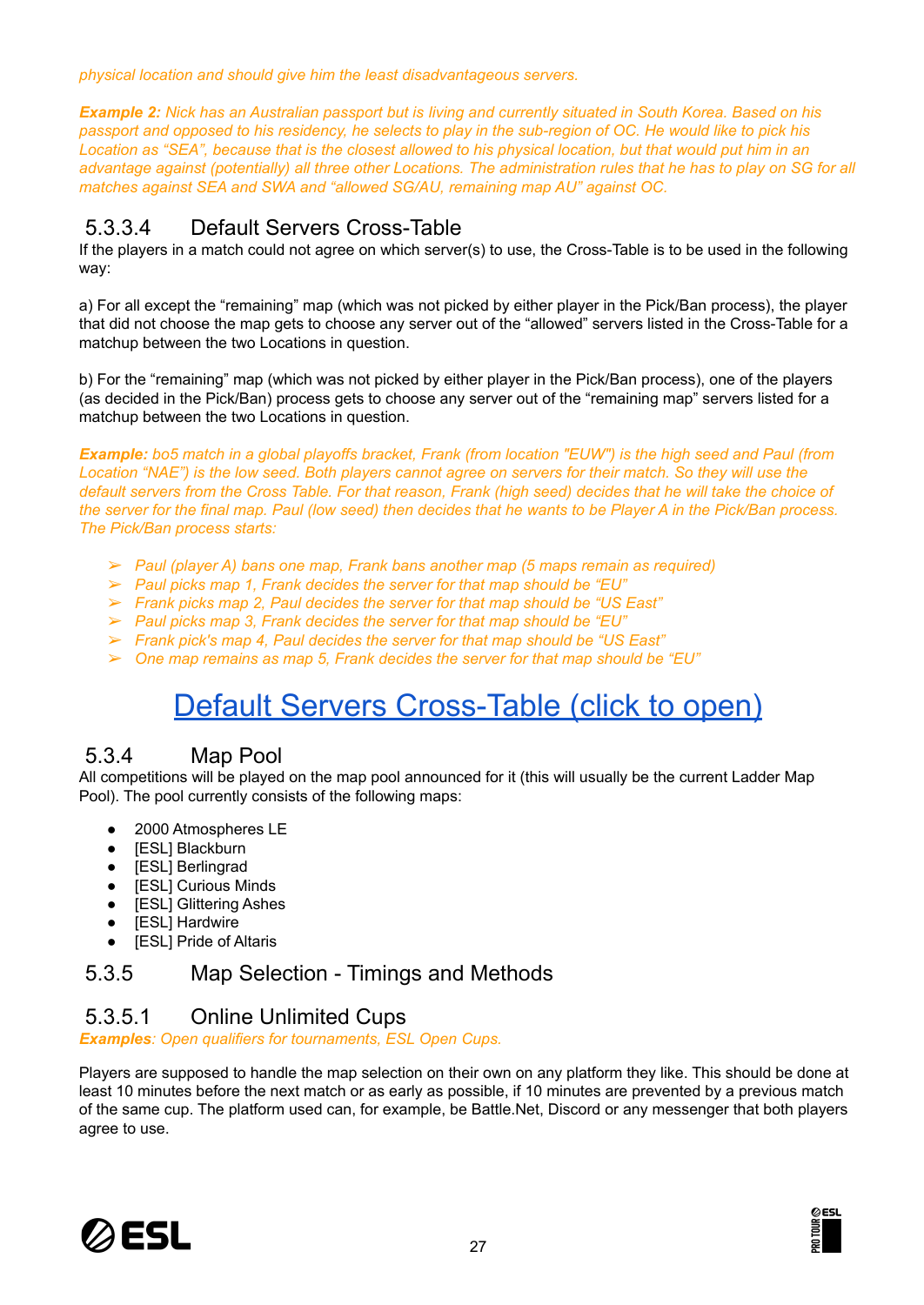## <span id="page-27-0"></span>5.3.5.2 Online Competitions

*Example: DreamHack Masters SC2 Season 1 2022 Europe*

The map selection may only be started with an admin present, unless the admin instructed both players to handle it on their own. It will usually be done on the assigned Discord channel and usually 10-30 minutes before the intended start of the match.

The admin can set a countdown timer if a player takes too long for their choices.

Map selection process can be done (potentially significantly) earlier if ordered so by the admin.

<span id="page-27-1"></span>The map vetoes must not be made public before ESL has done so or an admin explicitly allowed it.

## 5.3.5.3 Offline Competitions

*Example: DHM Season 1 2022 Finals Valencia*

The map selection may only be started with an admin present, unless the admin instructed both players to handle it on their own. It will usually be done in person in the tournament area and usually 10-30 minutes before the intended start of the match.

The admin can set a countdown timer if a player takes too long for their choices.

Map selection process can be done (potentially significantly) earlier if ordered so by the admin.

The map vetoes must not be made public before ESL has done so or an admin explicitly allowed it.

#### <span id="page-27-2"></span>5.3.6 Map Veto and Pick

The player who has the better seeding can pick between "choice of server for the 'remaining map'<sup>3</sup>" or "choice of who is 'Player A' and 'Player B' for this process". The other player will get to make the remaining choice (if there were actually two choices to pick between).

The order of veto and pick is as follows:

- Best-of-One (bo1) Matches: Veto ABABAB the remaining map is being played.
- Best-of-Three (bo3) Matches: Veto ABAB Pick AB the remaining map is being played as the decider map, if required.
- Best-of-Five (bo5) Matches (starting 0:0): Veto AB Pick ABAB the remaining map is being played as the decider map, if required.
- Best-of-Five (bo5) Matches (starting 1:0 for the Upper Bracket winner in double elimination): Veto AB -Pick ABAB - the remaining map is not being used.
- Best-of-Seven (bo7) Matches (starting 0:0): No Veto Pick ABABAB the remaining map is being played as the decider map, if required.
- Best-of-Seven (bo7) Matches (starting 1:0 for the Upper Bracket winner in double elimination): No Veto -Pick ABABAB - the remaining map is not being used.

## <span id="page-27-3"></span>5.3.7 Breaks between Maps

After each map a player may take a maximum of three minutes to join the next game. This time may be spent watching the replay of the past game, but not to leave the computer.

In a best-of-five, players may step away from the computer for a maximum of five minutes after the third map. In a best-of-seven, this is allowed after the third and sixth map.

 $3$  The 'remaining map' is the map that was not vetoed nor picked by either player. It may not be used at all in some match formats, in which case the server choice for that map is irrelevant, same as in cases where there is only one possible server for it.



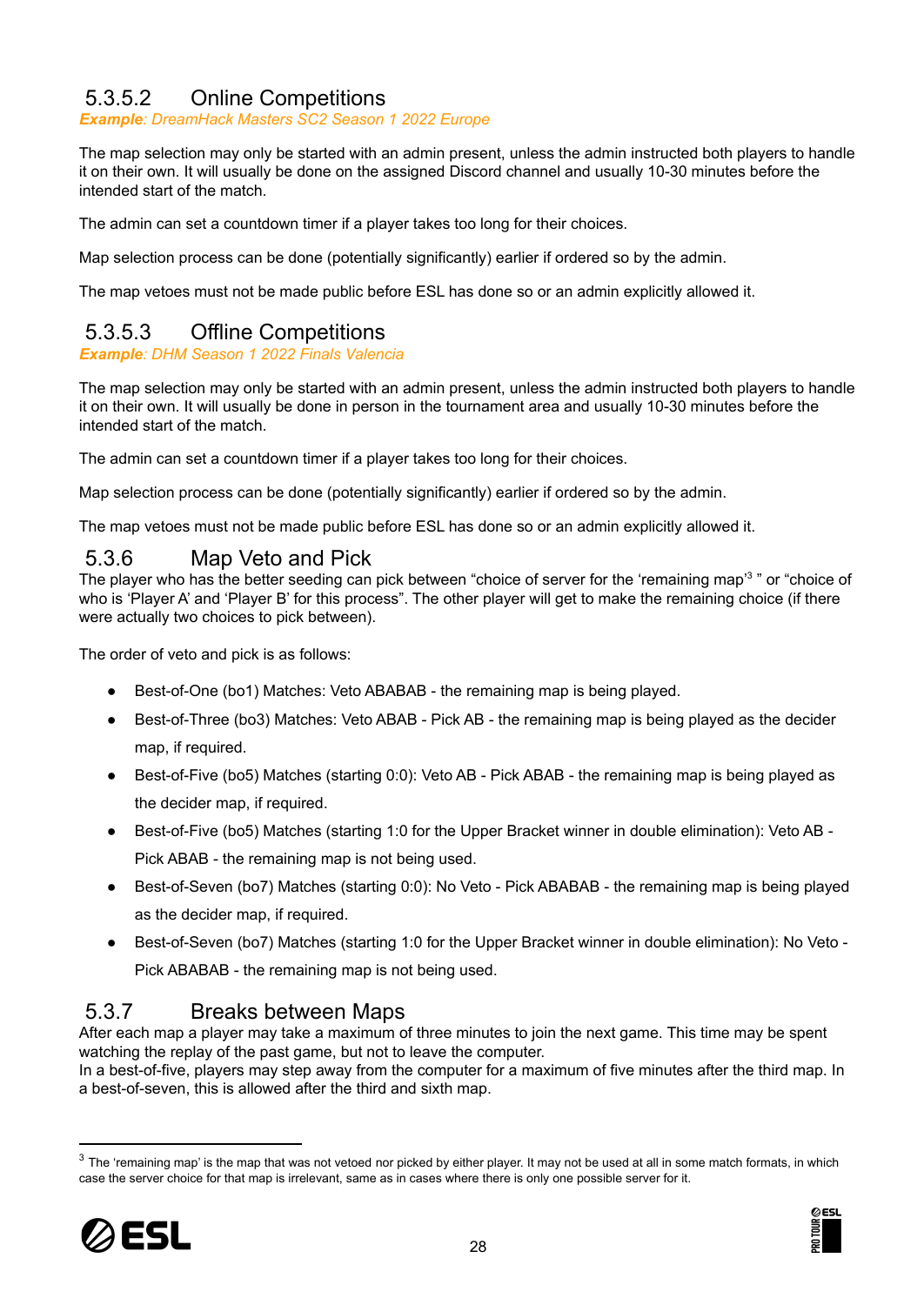# <span id="page-28-0"></span>5.3.8 Completion of the Match

The match as a whole has to be finished. It is not allowed to disrupt a match between maps without the permission of the tournament administration. If a player refuses to start the remaining map/maps, they will be counted as not having shown up and receive the corresponding penalties for a no-show.

## <span id="page-28-1"></span>5.4 After the Match

#### <span id="page-28-2"></span>5.4.1 Draws

A draw on a map may occur if:

a) Both players are unable to destroy each other's buildings and both players agree to it being a draw.

b) The tournament administration declares a draw based upon the observation of the map. In case of a draw, the same map has to be replayed until a winner is established. Unlike in a remake of an interrupted game, there are no restrictions concerning race choices.

## <span id="page-28-3"></span>5.5 Results in a Rematch

If the rules stipulate that a rematch is to be played, the victim of the incident can decide whether or not this rematch is actually to be played. If the victim of the offense decides that a rematch is to be played, then the old result is null and void, and only the new result will count in the rankings.

## <span id="page-28-4"></span>5.6 Rankings

If no other rule has been announced for any round-robin stage of the competition, this is the rule to be used to determine the rankings. Not the visible ranking on the ESL website but the active ranking rule from the rules, valid for a match, is binding.

The ranking is primarily decided with regards to the number of points that a player has amassed during that stage of the competition. A player will earn 3 points for winning a match, and 0 points for losing a match. The ranking priority below will come into effect if two or more players have the same number of points. If at any point of this process, the number of tied players is reduced or divided into several groups of tied players, the still tied players will in each case be compared again starting with the first point.

- 1. Overall map difference (**Example**: 8:3 (=+5) maps > 9:5 (=+4) maps)
- 2. Overall number of map wins (**Example** 9:4 (9) maps > 8:3 (8) maps)
- 3. Points amassed between the tied players (**Example**: 2 wins > 1 win > 0 wins)
- 4. Map difference between the tied players (**Example**: 3:2 maps > 3:3 maps > 2:3 maps)
- 5. Number of map wins between the tied players (**Example**: 6:6 maps > 5:5 maps)

If after all 5 points the players are indistinguishable, a decider match or matches have to be played, in an attempt to separate the players in question. In special cases, the tournament direction can rule in a different way to determine the order in an unsolvable tie (e.g. coin toss).

## <span id="page-28-5"></span>5.7 Prize Money

## <span id="page-28-6"></span>5.7.1 Prize Money Payment Process

All prize money should ideally be paid out 90 days after the ESL or DreamHack competition in question has been completed, but it may take as long as 180 days for the payment to be completed. The prize money will be paid out in the currency in which it was announced publicly.

All prize money winners will be contacted by the tournament administration via email about 3-6 weeks after the end of the competition with a request to provide payment information. This can be either bank transfer details or PayPal. If a player fails to provide the information before the planned date of payment (90 days), the prize money will not be paid out until a reasonable time after this has been rectified.

If - despite reasonable efforts of the tournament administration - no payment could be made until the end of the third year after the competition, the prizes are forfeited.

## <span id="page-28-7"></span>5.7.2 Prize Money in Case of Late Punishments

As long as the prize money for the ESL has not been paid out, ESL reserves the right to cancel or accordingly reduce any pending payment if any evidence of fraud or foul play has been discovered and new penalties or a late disqualification have been issued.



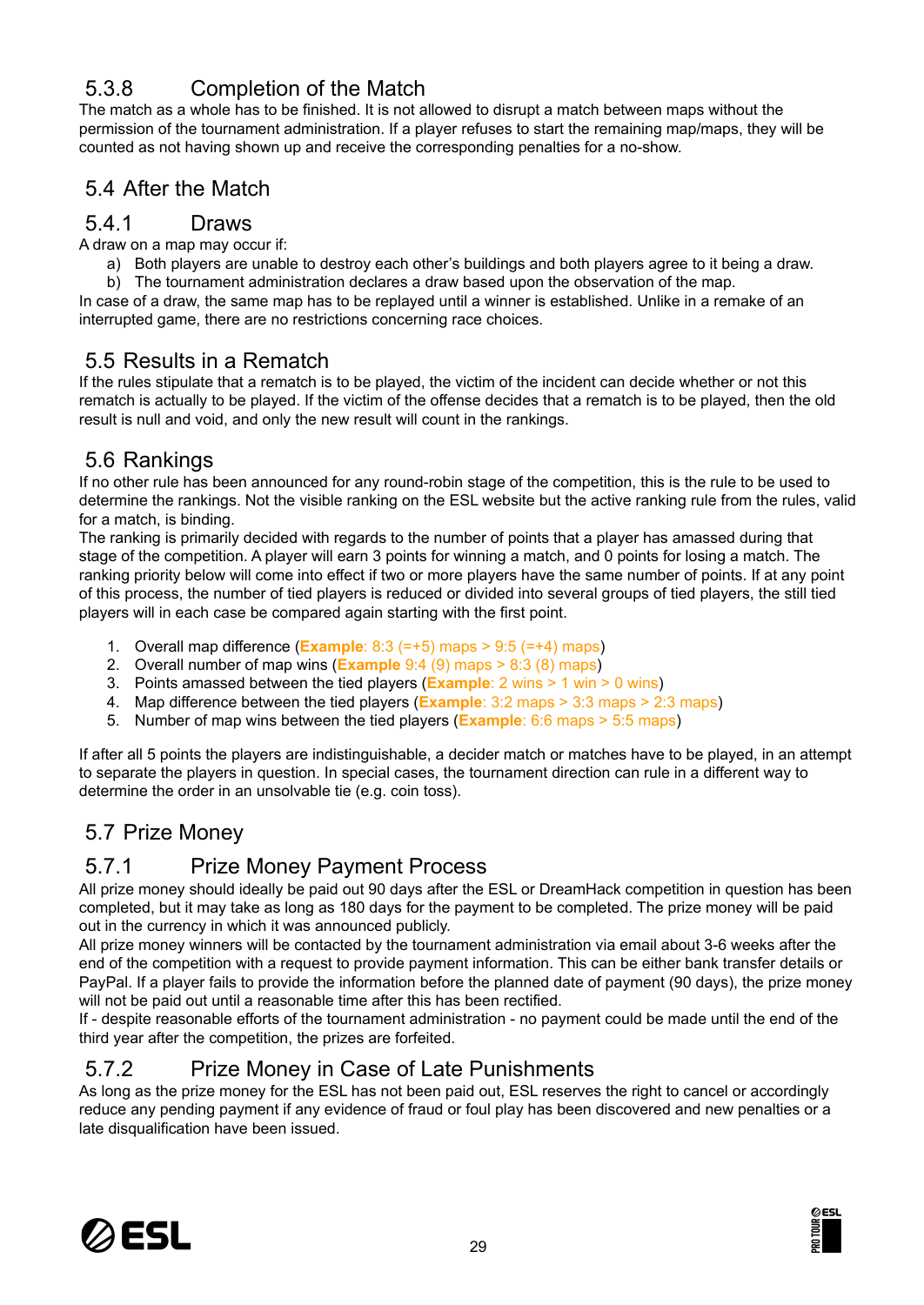# <span id="page-29-0"></span>5.7.3 Prize Money in Case of Ongoing Investigations

If at the due date of the prize payment an investigation into a player is ongoing, the payment for that player will be postponed until after that investigation has been concluded.

If the investigation ends after the end of the third year after the competition but the result is that the player should have received any prize money, that payment will still be executed.

## <span id="page-29-1"></span>5.8 Offline-Specific Proceedings

#### <span id="page-29-2"></span>5.8.1 Technical Checklist

After completing their setup process the player will sign off on the ESL admins technical checklist. This process exists to ensure the integrity of the system used to compete before the match starts. By signing this document, players confirm that they are ready to start their match as scheduled.

Players may be forced to start the match even if they failed to properly complete this process.

#### <span id="page-29-3"></span>5.8.2 Internet Access

Internet access on tournament computers may be partly restricted for all players.

#### <span id="page-29-4"></span>5.8.3 Warm-Up Period

A warm-up period of 60 minutes is normally provided before the first offline match of the day, although this period may not be guaranteed.



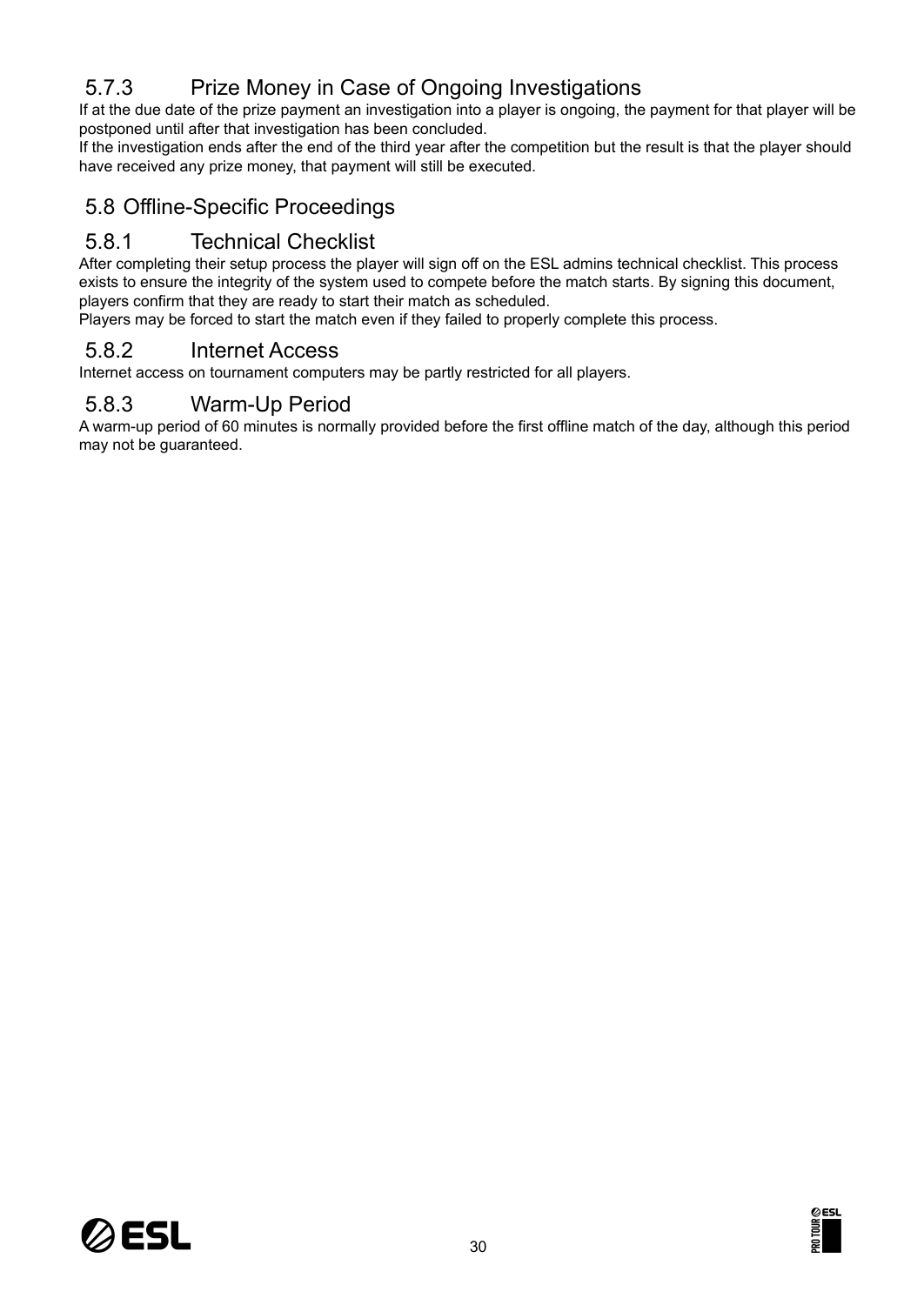# <span id="page-30-0"></span>**6 ESIC, Rule violations, Punishments**

## <span id="page-30-1"></span>6.1 Punishments

## <span id="page-30-2"></span>6.1.1 Definitions and Scope of Punishments

Punishments are given for rule violations within the ESL. They may be either penalty points, monetary fines, default losses, player suspension or disqualification, depending on the incident in question and often combinations of two or more of those. Players will be informed about the punishment by mail and will be given a time until which they can appeal the decision.

## <span id="page-30-3"></span>6.1.1.1 Penalty Points

Every penalty point that a player acquires during a competition or its qualifiers is penalized with a prize money deduction of 1%. The deduction is calculated out of the grand total of prize money awarded to the player at the end of the last part of the competition in question, including both online and offline won prizes. The deducted prize money will be proportionally added to the winnings of the other players (i.e. no prize money gets lost through penalty points).

It should be noted that a player who received extremely high prize money deduction in total across several stages of the competition may be disqualified.

## <span id="page-30-4"></span>6.1.1.2 Monetary Fines

Monetary fines are given for failure to fulfill obligations that are not directly related to the competition, like press/media appointments, or planned sessions for fan interaction. Fines are not getting redistributed to the other players. They will usually just be deducted from the winnings of the player in question.

## <span id="page-30-5"></span>6.1.1.3 Bans/Suspensions

Bans or suspensions are given for very severe incidents like cheating, doping or ringing. Suspensions are usually given when the investigation is still ongoing but likely to yield a "guilty" result.

## <span id="page-30-6"></span>6.1.1.4 Disqualification

A disqualification will happen in the most severe cases of rule violations. The disqualified player forfeits all prize money accumulated for the competition in question and gets banned until the end of that competition.

## <span id="page-30-7"></span>6.1.1.5 Additional Methods of Punishment

In special cases, the tournament administration can define and come up with other methods of punishment.

#### <span id="page-30-8"></span>6.1.2 Combination of Punishments

The listed methods of punishment are not mutually exclusive and may be given in combination as seen fit by the tournament administration.

## <span id="page-30-9"></span>6.1.3 Punishments for Repeat Offenses

All punishments outlined in this rulebook are applicable for first-time offenses. Repeat offenses will usually be punished more severely than listed below, but in proportion to the respective punishment listed there. A few punishments that are commonly repeated will have detailed their increases for repeated offenses. For all others, increased penalties of +50% or +100% are usually applied.

## <span id="page-30-10"></span>6.1.4 League Bans and Penalty Points Outside the EPT

League bans and penalty points outside the ESL Pro Tour do not normally apply towards the ESL Pro Tour except when the punishment has been awarded for cheating. Some other misbehaviors like ringing/faking or insults can also be punished, depending on the severity.

## <span id="page-30-11"></span>6.2 ESIC

ESL, DreamHack and their competitions are part of ESIC, the Esports Integrity Commission. That means that all rules and regulations of ESIC apply to all those competitions. You can look them up on their website at <https://esic.gg/>.

The following sub-paragraphs are meant to give you an impression about what things are forbidden. For more detailed information, please also visit the ESIC website.



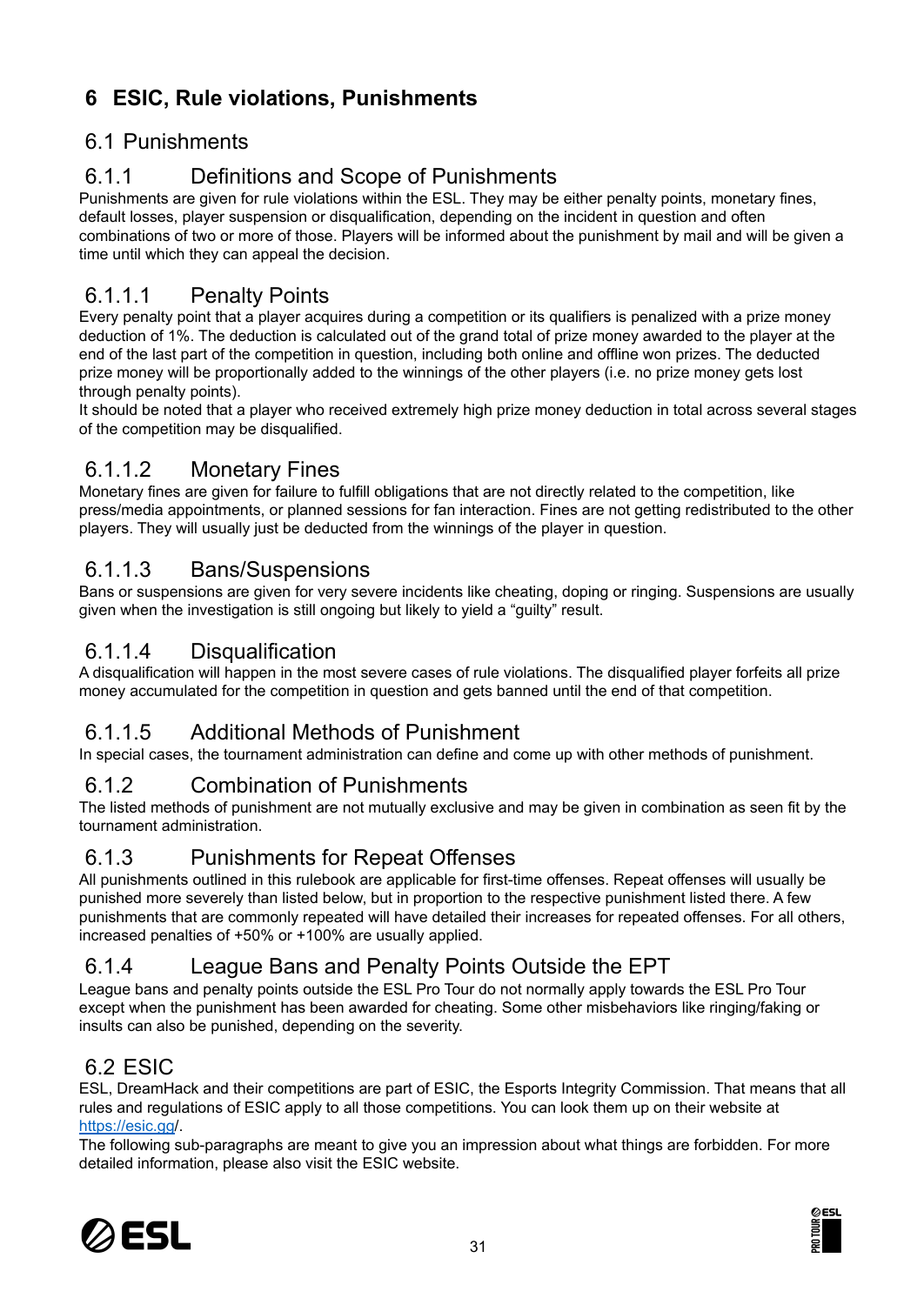# <span id="page-31-0"></span>6.3 Conduct

## <span id="page-31-1"></span>6.3.1 Code of Conduct

Violation of the Code of Conduct will result in penalty points. In the case of repeat or extreme violations, penalties may include disqualification, or banning from future ESL and DreamHack competitions.

## <span id="page-31-2"></span>6.3.2 Breach of Confidentiality

Sharing or publicizing communication with ESL officials will be penalized with at least one (1) penalty point, depending on the severity of the leak.

## <span id="page-31-3"></span>6.3.3 Administrators' Instructions

Failure to follow the instructions of the administrators may result in penalty points being awarded.

## <span id="page-31-4"></span>6.3.4 Undesired Public Behavior

Players that behave in ways violating the Public Behavior rule will be penalized with punishments between a warning and disqualification, depending on the severity of the offense.

## <span id="page-31-5"></span>6.3.5 Insults

All insults occurring in connection with the ESL or DreamHack will be punished. This primarily applies to insults during a match but also on the ESL website (forums, match comments, player guest books, support and protest tickets, etc.). Insults on IRC, IM programs, E-mail or other means of communication will be punished if they can be linked to the ESL or DreamHack and the evidence is clear.

Particularly severe abuse cases with radical statements or the threat of physical violence can result in significantly heavier penalties including the exclusion or disqualification of the player.

## <span id="page-31-6"></span>6.3.6 Spamming

Three (3) penalty points will be awarded if the chat function in-game is abused towards the goal of annoying the opponent, or generally stirring the flow of the play.

Other spamming will be punished depending on the nature and severity of the offense.

## <span id="page-31-7"></span>6.3.7 Damaging or Soiling

Players taking action that could or does result in damage or soiling of rooms, furniture, equipment or similar items will be fined. The fine will be based on the cost to restore the original state, handling efforts to fix the issue and damaged reputation with third parties or the public.

## <span id="page-31-8"></span>6.3.8 Clothing at Offline Events

Penalties will be awarded for minor violations of the clothing rules (a minimum of \$100 fine), but in major cases (for example but not limited to offensive content, other team clothing etc.), players will not be allowed to start their matches before the problematic piece of clothing has been replaced. If possible and deemed appropriate by the administration, ESL will provide suitable clothing for the players that are not dressed according to the rule. The cost of provided clothing will then be subtracted from the prize money paid out to the players.

Any delay caused by change of clothing will be considered the players fault and penalized according to the rules of punctuality.

## <span id="page-31-9"></span>6.4 In-Game Rule Violations

#### <span id="page-31-10"></span>6.4.1 Player Colors

Failure to set the color in-game as instructed by the administrator will result in one (1) penalty point. Any delay caused by this will be punished according to the punctuality rules.

#### <span id="page-31-11"></span>6.4.2 Pause Abuse

Pausing the game without good reason will result in one (1) penalty point. This punishment can be increased if the pause might have impacted the outcome of a fight.

## <span id="page-31-12"></span>6.4.3 Starting a Map without Admin Permission

If a player starts a map without permission, one (1) penalty point will be awarded. Depending on the circumstances, the map may also be restarted. If the stream was impacted, additional two (2) penalty points will be awarded.



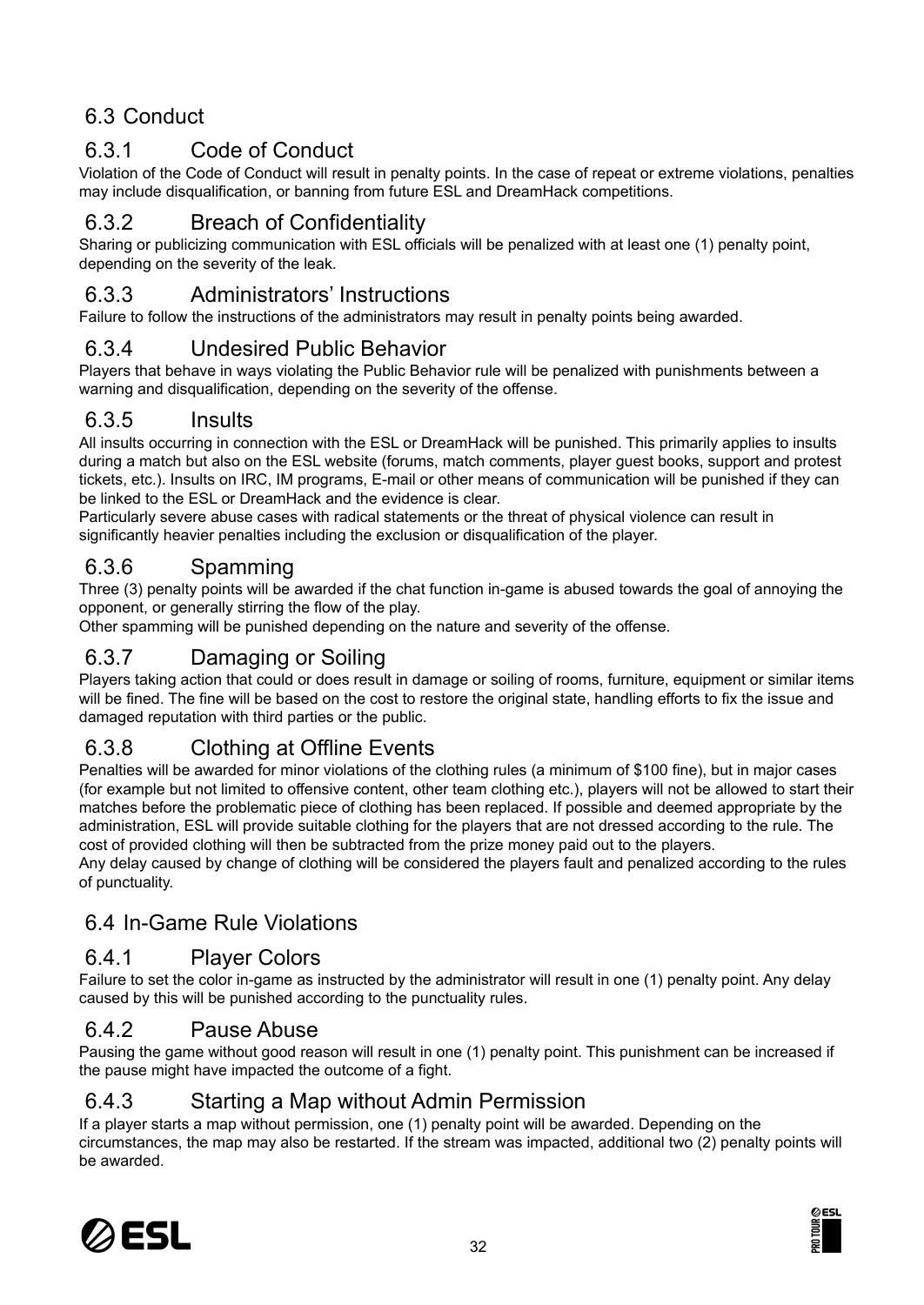## <span id="page-32-0"></span>6.4.4 Intentional Disconnection

If a player disconnects intentionally from an ongoing map - depending on the circumstances - the map in question may either be continued from replay or be counted as a win for the opponent. In any case, one (1) penalty point will be awarded. In case of delay, the player causing the delay will be punished according to the punctuality rules.

## <span id="page-32-1"></span>6.5 Cheating

## <span id="page-32-2"></span>6.5.1 Cheat Software

Using software that could be considered a cheat will usually result in disqualification and a ban. The tournament administration reserves the right to specify what is considered a cheat.

## <span id="page-32-3"></span>6.5.2 Information Abuse

Receiving an ingame-message during a match will result in a default loss for that map and can result in further sanctions up to disqualification. The same is true for any kind of information about the game gained externally during an ongoing map.

## <span id="page-32-4"></span>6.5.3 Punishments for Cheating

When cheating is uncovered in the offline competition, the result(s) of the match(es) in question will be voided. The player will be disqualified, forfeit their prize money and be banned from all competitions in ESL and DreamHack for a duration of normally 5 years. This duration can be lower, if significant mitigating factors are in play, but also higher, if there are aggravating circumstances.

## <span id="page-32-5"></span>6.6 Doping

## <span id="page-32-6"></span>6.6.1 Refusing to Be Tested

Refusing to be tested is considered doping. Punishments will be the same as for severe cases of substance abuse.

## <span id="page-32-7"></span>6.6.2 Punishments for Doping

Mild cases of doping will be punished with a warning and possibly penalty points for the player.

Severe cases (i.e. use of drugs containing performance enhancing substances, like Adderall) will be punished with nullification of the results achieved under the influence of the substance, a ban of one to two (1-2) years, forfeiture of the prize money won, as well as disqualification of the player.

If a player is found guilty of a severe case of doping only after the last match of the competition has already been over for at least 24 hours, the player will still get a ban, but the result of the competition will remain in place. Mild cases will not be punished at all, after that time.

## <span id="page-32-8"></span>6.7 Using Alcohol or Other Psychoactive Drugs

To play a match, be it online or offline, under the influence of alcohol or other psychoactive drugs, even if not on the ESIC List of Prohibited Substances and Methods, is strictly prohibited, and may lead to severe punishment. Moderate consumption of alcohol outside the active hours of the competitions is permitted for a player if not in conflict with local/national law.

## <span id="page-32-9"></span>6.8 Betting

Betting or gambling against yourself in one of your own matches will lead to an immediate disqualification and a minimal ban of 1 year from all ESL and DreamHack competitions for all persons involved. Any other betting will be penalized at the sole discretion of the tournament direction.

## <span id="page-32-10"></span>6.9 Competition Manipulation

When attempted competition manipulation is uncovered in the ESL or DreamHack, the result(s) of the match(es) in question will be voided. The player will be disqualified, forfeit their prize money and be banned from all competitions in ESL and DreamHack for a duration of between one and two (1-2) years. A monetary fine is possible.

#### <span id="page-32-11"></span>6.10 Match Fixing

When match fixing is uncovered in the ESL or DreamHack, the result(s) of the match(es) in question will be voided. The player will be disqualified, forfeit their prize money and be banned from all competitions in ESL and



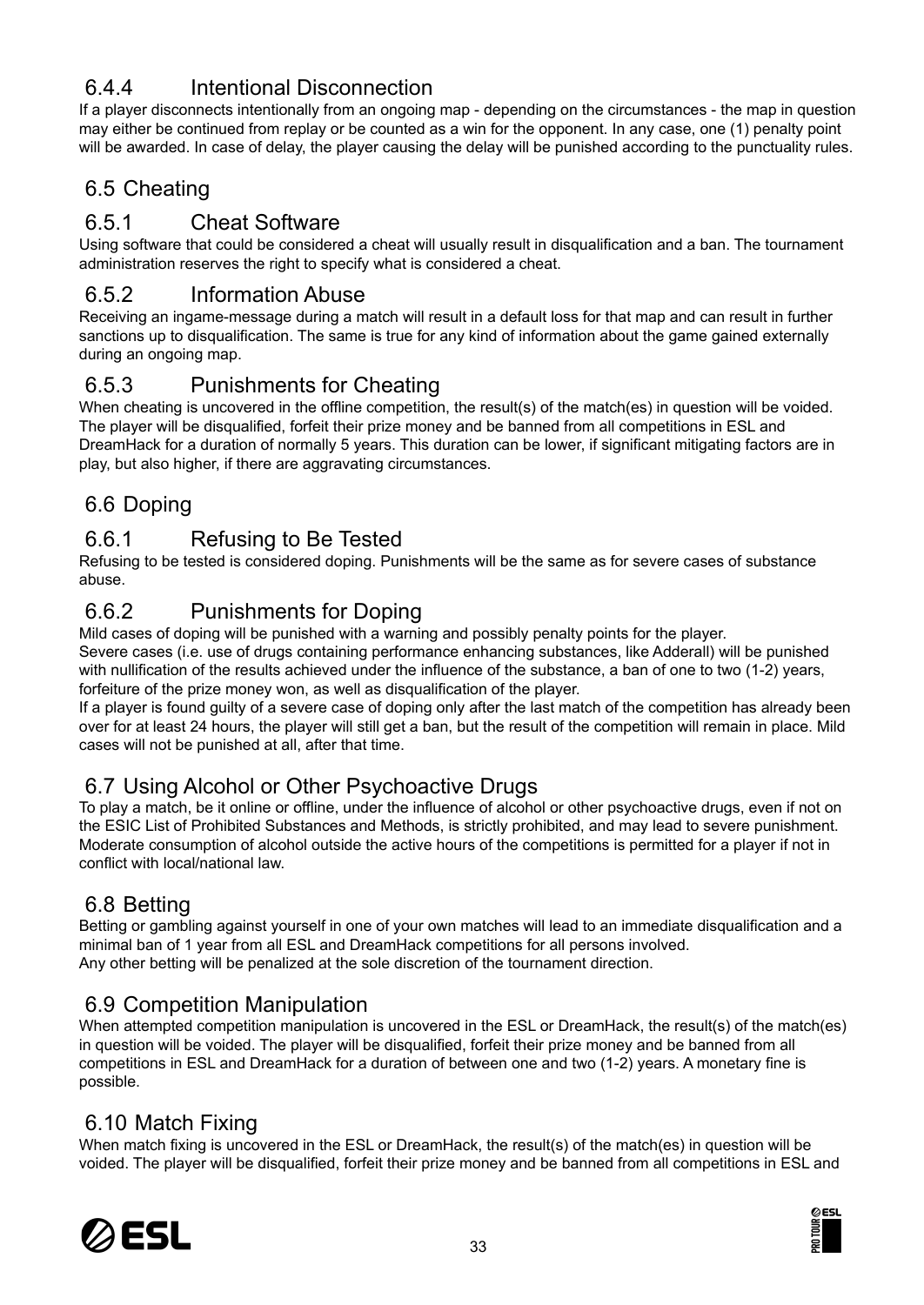DreamHack for a duration of normally 5 years. This duration can be lower, if significant mitigating factors are in play, but also higher, if there are aggravating circumstances. A monetary fine is possible.

## <span id="page-33-0"></span>6.11 Limitations for Issuing Punishments

Punishments can be issued for a limited amount of time after the incident that is being punished. In case of cheating and match-fixing, this duration is set to 10 years. For infractions like ringing, faking, lying about legally relevant personal information (name, age, nationality, residency, …), the duration is set to 5 years. Smaller infractions may expire earlier.

## <span id="page-33-1"></span>6.12 Publisher or ESIC Bans

ESL and DreamHack reserve the right to refuse players who have standing bans from the game publisher to take part in ESL or DreamHack competitions. Also, ESIC bans will be honored and translated into ESL and DreamHack bans.

#### <span id="page-33-2"></span>6.13 Unsportsmanlike Behavior

The most important and most common cases of unsportsmanlike behavior are listed below. However, the administration may assign penalties for not explicitly listed types of unsportsmanlike behavior.

## <span id="page-33-3"></span>6.13.1 Faking Match Results

If a player is caught entering false match results into the match page, or in other ways trying to falsify the match result, the player will be awarded up to four (4) penalty points.

## <span id="page-33-4"></span>6.13.2 Faking Match Media

Faking match media may result in one (1) to four (4) penalty points. **Examples**: Screenshots, replays, videos

## <span id="page-33-5"></span>6.13.2.1 Faking Match Media with Cheat Suspicion

When cheating is suspected, and the match media in question has been faked, then six (6) penalty points will be awarded.

#### <span id="page-33-6"></span>6.13.3 Ringer/Faker

Any players involved in faking or ringing for another player will be disqualified from the competition it happened in and might be banned for up to 6 months.

This rule often happens in connection with circumvention of a ban. In that case the ban duration can be prolonged or restarted, on top of the above.

#### <span id="page-33-7"></span>6.13.4 Misleading Admins or Players

Any attempts to deceive opposing players, admins, or anyone else related to the ESL or DreamHack may be penalized with one (1) to four (4) penalty points.

## <span id="page-33-8"></span>6.14 Punctuality

## <span id="page-33-9"></span>6.14.1 Not Being Punctual for an Online Match

Two (2) penalty points can be awarded if a player is not ready to play at the latest 3 minutes before the announced starting time. This penalty gets increased by one (1) additional penalty point at the announced starting time and then every 5 minutes until 15 minutes after it. At that point, the match will be postponed and instead of the delay penalties, the penalties for Players Not Showing will be awarded. If the match is broadcast by ESL or its partners, three (3) additional penalty points will be awarded for any delay in the match start caused by a player.

## <span id="page-33-10"></span>6.14.2 Not Being Punctual for an Offline Match

If you notice at any point you will be late on one of the days, please inform a tournament official as soon as possible! Mitigating circumstances and attempts to inform ESL about the lateness and minimize the impact will be benevolently considered.

The following penalties apply in the first case (repeat offenses will be more severely punished):

- Arriving between the requested time and 30 minutes before match start warning
- For every 5 minutes later arrival (29-25 / 24-20 / 19-15 / etc.) one penalty point



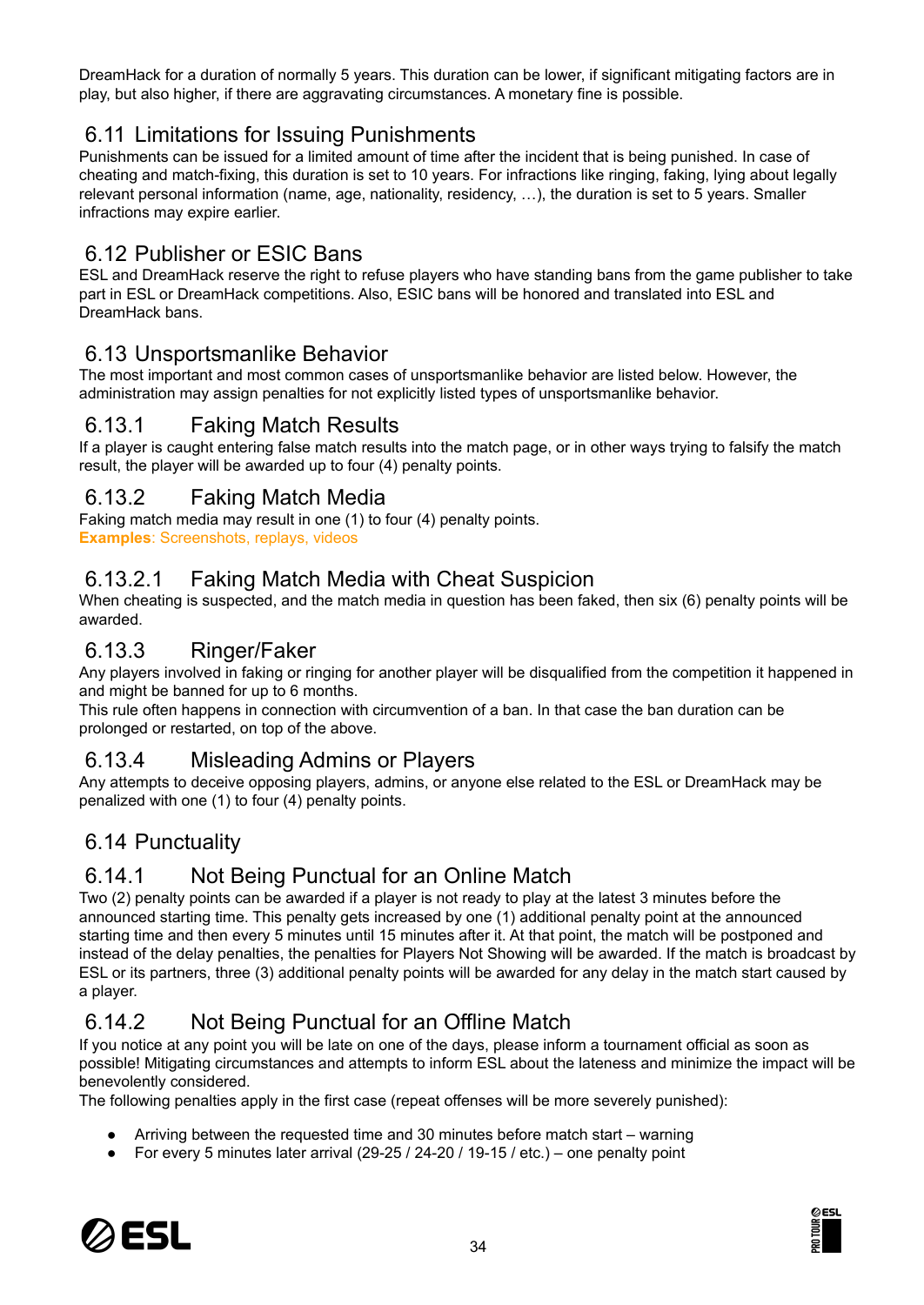If the match start gets delayed due to late arrival (e.g. because of technical problems that could have been discovered beforehand without the lateness) or because of general misbehavior:

• for every (partial) 5 minutes delay in the match start caused by this  $(1-5/6-10/11-15/etc)$  – three penalty points

## <span id="page-34-0"></span>6.14.3 Improper Following of the Technical Checklist

Technical pauses caused by problems that would have been noticed if the technical checklist had been properly followed will be punished with one (1) penalty point, delay caused by it will be punished according to the punctuality rules.

# <span id="page-34-1"></span>6.15 Penalties and Consequences for Leaving the Competition

## <span id="page-34-2"></span>6.15.1 Leaving During a Competition

If a player leaves during an ongoing competition (i.e. between qualifier/invite and main competition or between two stages of qualification or even between accepting the invitation to a qualifier and the qualifier), the player forfeits all prize money accumulated for the competition that stage belongs to.

The next time that player plays in a competition within the next 365 days, the player will be penalized with between five (5) and ten (10) penalty points for that competition, depending on the reasons and timing of the cancellation. Also, canceling an offline stage is considered a more severe offense than canceling an online stage. Higher penalties, not being invited, suspensions or similar sanctions may also come into effect, especially on very late cancellations, according to what the tournament administration sees fit.

## <span id="page-34-3"></span>6.15.2 Deletion of Matches

All matches involving players that have left a stage of the competition before it ended will be reset and deleted. In playoff brackets, the most recent or the next upcoming match (depending on the situation) of the player will be considered a default win for their opponent.

## <span id="page-34-4"></span>6.16 Players Not Showing

If a player is not ready to play until 15 minutes after the scheduled start of the match, they are considered a no-show. In that case, the player will be penalized, and the match will have to be rescheduled, if the schedule allows it. Otherwise, the tournament administration can decide to award (partial) default losses or disqualify the player . At the latest after a second 15 minute period, the opponent will be rewarded with a full match series win.

## <span id="page-34-5"></span>6.17 Missing Media Obligations

Not fulfilling the media obligations will result in monetary fines. Their range depends on the details. The following fines are standard punishments for the most common cases:

- Not showing up on time for the media day:  $$400 + 7.5\%$  of the prize money winnings
- Appearing too late for a signing session:  $$200 + 3.5\%$  of the prize money winnings
- Appearing too late for a press conference:  $$150 + 2.5\%$  of the prize money winnings

#### Similar punishments will be applied if other, comparable media obligations are missed.

The fines can be reduced if the player shows up with delay but still early enough to create the required content/have a reasonable session. The fines can be also/further reduced if the player delivers proof of mitigating circumstances. The decision about that will be made by the administration alone.

# <span id="page-34-6"></span>6.18 Missing Broadcast Obligations

Missing mandatory broadcast obligations will result in a fine consisting of a flat component and a "% of player's prize money won in this competition" component.

Repeat offenders for the rule violations in this point will receive increased fines according to this progression:

- Second incident: +50%
- Third incident: +100%
- Fourth and further incidents: +150%

In case a player is considered a repeat offender across multiple competitions (this is always the case for missing photos but will also be applied for the other rule violations in this point), they will be subject to the increased penalties from the start of the competition. This will be communicated to the player before their first match.



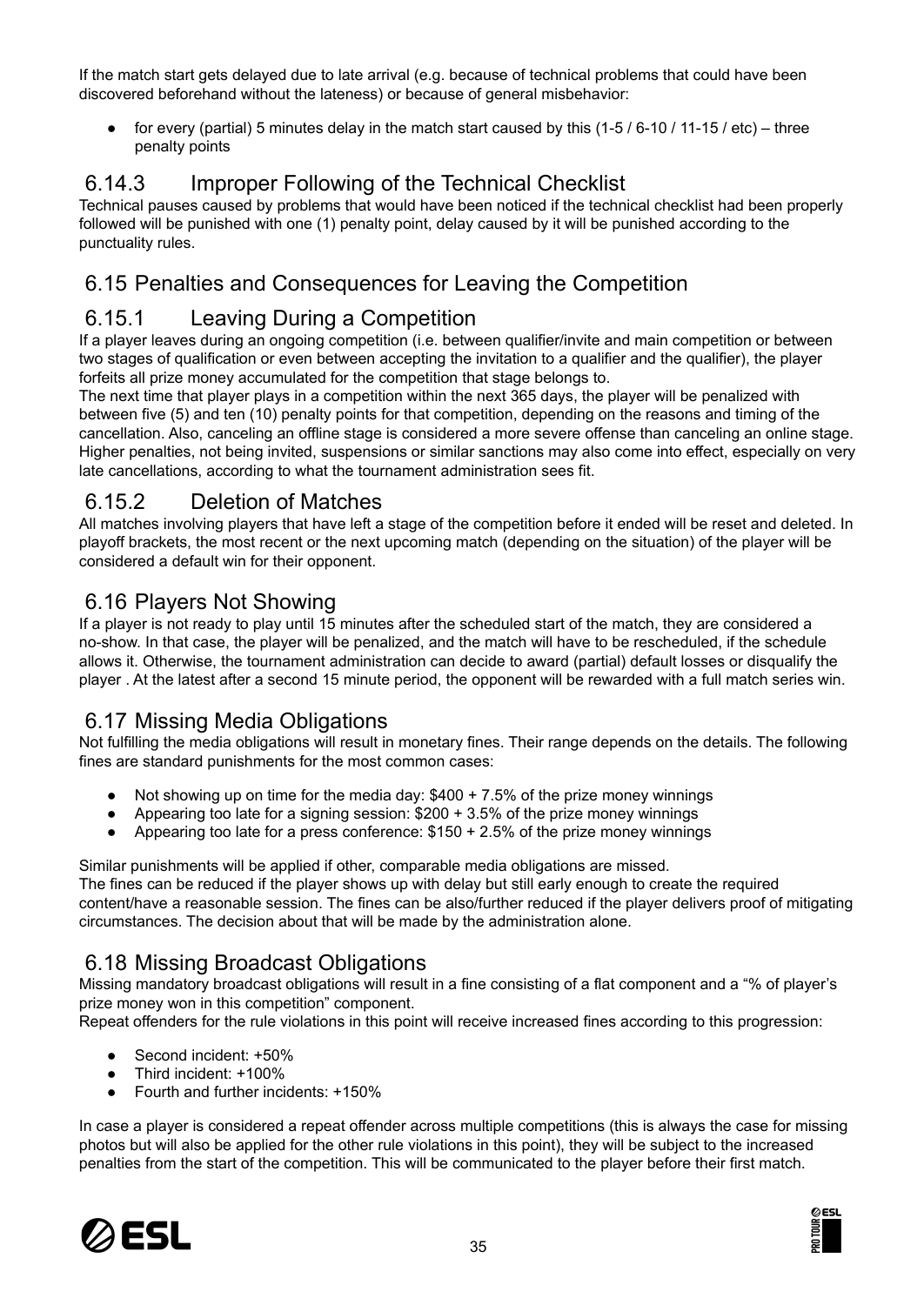## <span id="page-35-0"></span>6.18.1 Failure to Provide a Photo

 $\bullet$  \$50 + 5%.

Repeat offenses will be counted by number of events.

#### <span id="page-35-1"></span>6.18.2 Failure to Do a Broadcast Interview

- Group Stage, Play-In: \$30 + 2%
- $\bullet$  Playoffs:  $$30 + 4\%$
- $\bullet$  Grand Final:  $$30 + 6\%$

Repeat offenses will be counted by number of interviews.

#### <span id="page-35-2"></span>6.18.3 Missing Camera During an Interview

- Group Stage, Play-In: \$15 + 1%
- Playoffs:  $$15 + 2\%$
- $\bullet$  Grand Final:  $$15 + 3\%$

Repeat offenses will be counted by number of interviews.

#### <span id="page-35-3"></span>6.18.4 Missing Camera During a Map

•  $$10 + 0.8\%$  (per map)

Repeat offenses will be counted by number of matches (="best of series").



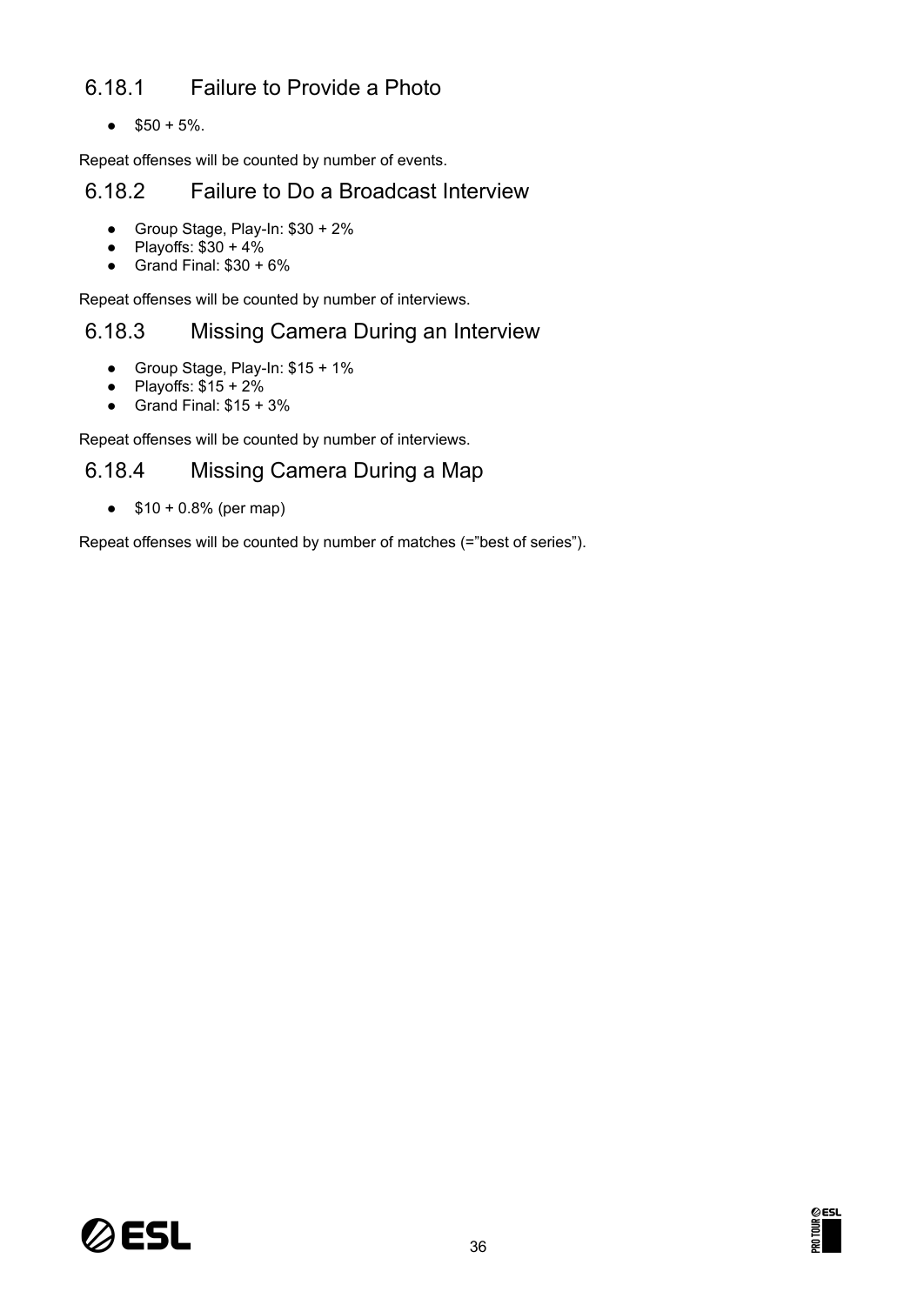# <span id="page-36-0"></span>**7 Appendix**

# <span id="page-36-1"></span>7.1 Points and Prize Money Tables

# <span id="page-36-2"></span>7.1.1 DHM Online Seasons

| DHM EU Season 1-2 (2x) |                |           |      | DHM NA Season 1-2 (2x) |                |          |             | DHM CN Season 1-2 (2x) |                |          |              |
|------------------------|----------------|-----------|------|------------------------|----------------|----------|-------------|------------------------|----------------|----------|--------------|
| <b>Total</b>           | 48             | \$110,500 | 6820 | <b>Total</b>           | 24             | \$48,800 | 1815        | <b>Total</b>           | 12             | \$21,400 | 925          |
| 1. (Winner)            | $\mathbf{1}$   | \$15,000  | 1200 | 1. (Winner)            | $\mathbf{1}$   | \$8,000  | 525         | 1. (Winner)            | $\mathbf{1}$   | \$6,500  | 500          |
| 2. (Finalist)          | $\mathbf{1}$   | \$10,000  | 825  | 2. (Finalist)          | $\mathbf{1}$   | \$5,000  | 375         | 2. (Finalist)          | $\mathbf{1}$   | \$4,500  | 225          |
| 3. (LB Ro2b)           | $\mathbf{1}$   | \$6,000   | 600  | 3. (LB Ro2b)           | $\mathbf{1}$   | \$4,500  | 255         | 3. (LB Ro2b)           | $\mathbf{1}$   | \$3,000  | 100          |
| 4. (LB Ro2a)           | $\mathbf{1}$   | \$4,500   | 375  | 4. (LB Ro2a)           | $\mathbf{1}$   | \$3,500  | 150         | 4. (LB Ro2a)           | $\mathbf{1}$   | \$2,000  | 40           |
| 5.-6. (LB Ro4b)        | $\overline{2}$ | \$3,500   | 285  | 5.-6. (LB Ro4b)        | 2              | \$2,500  | 100         | 5.-6. (Group #3)       | $\overline{2}$ | \$1,300  | 20           |
| 7.-8. (LB Ro4a)        | $\overline{2}$ | \$3,000   | 225  | 7.-8. (LB Ro4a)        | 2              | \$2,000  | 60          | 7.-8. (Group #4)       | $\overline{2}$ | \$800    | 10           |
| 9.-12. (LB Ro8b)       | $\overline{4}$ | \$2,500   | 195  | 9.-10. (Group #5)      | 2              | \$1,500  | 35          | 9.-10. (CQ LB4b)       | $\overline{2}$ | \$400    | $\mathbf 0$  |
| 13.-16. (LB Ro8a)      | $\overline{4}$ | \$2,000   | 165  | 11.-12. (Group #6)     | 2              | \$1,100  | 25          | 11.-12. (CQ LB4a)      | $\overline{2}$ | \$200    | $\mathbf{0}$ |
| 17.-20. (Group #5)     | $\overline{4}$ | \$1,500   | 120  | 13.-14. (Group #7)     | 2              | \$800    | 15          |                        |                |          |              |
| 21.-24. (Group #6)     | $\overline{4}$ | \$1,200   | 90   | 15.-16. (Group #8)     | $\overline{2}$ | \$600    | 10          | No Win Bonus           |                |          |              |
| 25.-28. (Group #7)     | $\overline{4}$ | \$900     | 60   | 17.-20. (CQ LB8b)      | $\overline{4}$ | \$400    | 5           |                        |                |          |              |
| 29.-32. (Group #8)     | $\overline{4}$ | \$600     | 30   | 21.-24. (CQ LB8a)      | $\overline{4}$ | \$200    | $\mathbf 0$ |                        |                |          |              |
| 33.-40. (CQ LB16b)     | 8              | \$400     | 15   |                        |                |          |             |                        |                |          |              |
| 41.-48. (CQ LB16a)     | 8              | \$200     | 5    | Win in GS              | 56             | \$150    |             |                        |                |          |              |
|                        |                |           |      |                        |                |          |             |                        |                |          |              |
| Win in GS              | 112            | \$200     |      |                        |                |          |             |                        |                |          |              |

| DHM LA Season 1-2 (2x) |                |          |              | DHM TW Season 1-2 (2x) |                |          |              | DHM OC Season 1-2 (2x) |    |          |              |
|------------------------|----------------|----------|--------------|------------------------|----------------|----------|--------------|------------------------|----|----------|--------------|
| <b>Total</b>           | 12             | \$21,400 | 815          | <b>Total</b>           | 12             | \$17,950 | 735          | <b>Total</b>           | 12 | \$17,950 | 575          |
| 1. (Winner)            | 1              | \$6,500  | 375          | 1. (Winner)            | $\mathbf{1}$   | \$4,500  | 345          | 1. (Winner)            | 1  | \$4,500  | 255          |
| 2. (Finalist)          |                | \$4,500  | 225          | 2. (Finalist)          | 1              | \$3,500  | 225          | 2. (Finalist)          | 1  | \$3,500  | 150          |
| 3. (LB Ro2b)           |                | \$3,000  | 100          | 3. (LB Ro2b)           | 1              | \$2,650  | 90           | 3. (LB Ro2b)           | 1  | \$2,650  | 75           |
| 4. (LB Ro2a)           |                | \$2,000  | 45           | 4. (LB Ro2a)           | 1              | \$1,900  | 35           | 4. (LB Ro2a)           |    | \$1,900  | 35           |
| 5.-6. (Group #3)       | 2              | \$1,300  | 25           | 5.-6. (Group #3)       | $\overline{2}$ | \$1,300  | 15           | 5.-6. (Group #3)       | 2  | \$1,300  | 20           |
| 7.-8. (Group #4)       | $\overline{2}$ | \$800    | 10           | 7.-8. (Group #4)       | $\overline{2}$ | \$800    | 5            | 7.-8. (Group #4)       | 2  | \$800    | 10           |
| 9.-10. (CQ LB4b)       | $\overline{2}$ | \$400    | $\mathbf{0}$ | 9.-10. (CQ LB4b)       | $\overline{2}$ | \$400    | $\mathbf{0}$ | 9.-10. (CQ LB4b)       | 2  | \$400    | $\mathbf{0}$ |
| 11.-12. (CQ LB4a)      | $\overline{2}$ | \$200    | $\mathbf{0}$ | 11.-12. (CQ LB4a)      | 2              | \$200    | $\mathbf{0}$ | 11.-12. (CQ LB4a)      | 2  | \$200    | $\mathbf{0}$ |
|                        |                |          |              |                        |                |          |              |                        |    |          |              |
| No Win Bonus           |                |          |              | No Win Bonus           |                |          |              | No Win Bonus           |    |          |              |



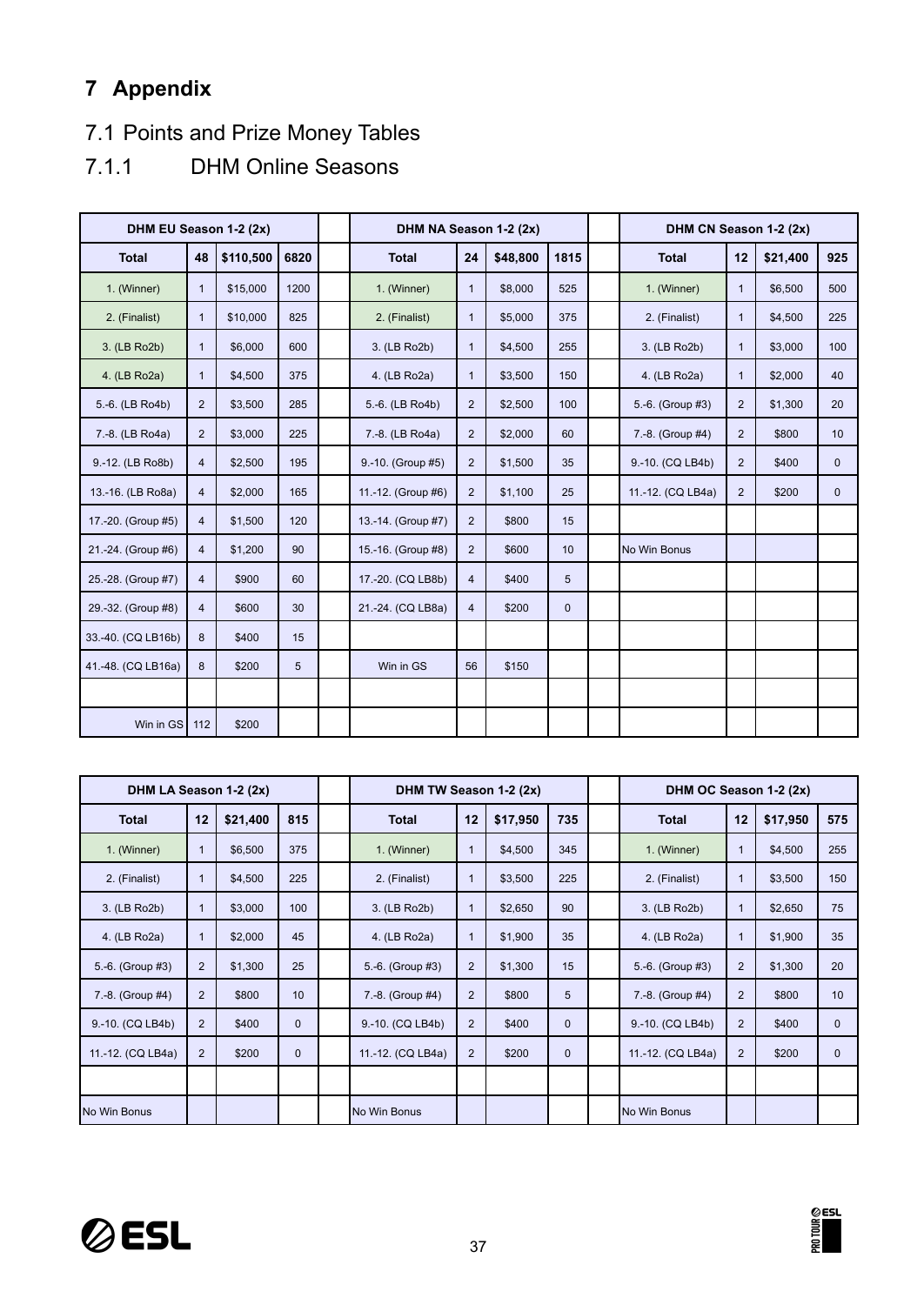| <b>DHM Online Event (0x)</b> |                |          |      | <b>DHM Studio Event (0x)</b> |                |          |      |  | <b>DHM Audience Event (2x)</b> |                |           |                      |
|------------------------------|----------------|----------|------|------------------------------|----------------|----------|------|--|--------------------------------|----------------|-----------|----------------------|
| <b>Total</b>                 | 16             | \$50,000 | 2740 | <b>Total</b>                 | 16             | \$50,000 | 4110 |  | <b>Total</b>                   | 80             | \$100,000 | 1084<br>$\mathbf{0}$ |
| 1. (Winner)                  | 1              | \$10,000 | 600  | 1. (Winner)                  | $\mathbf{1}$   | \$10,000 | 900  |  | 1. (Winner)                    | $\mathbf{1}$   | \$15,000  | 1500                 |
| 2. (Finalist)                | $\mathbf{1}$   | \$6,500  | 400  | 2. (Finalist)                | $\mathbf{1}$   | \$6,500  | 600  |  | 2. (Finalist)                  | $\mathbf{1}$   | \$10,000  | 1000                 |
| $3.-4. (SF)$                 | $\overline{2}$ | \$4,250  | 250  | $3.-4. (SF)$                 | $\overline{2}$ | \$4,250  | 375  |  | $3.-4. (SF)$                   | $\overline{2}$ | \$6,500   | 600                  |
| $5.-8. (QF)$                 | $\overline{4}$ | \$3,000  | 160  | $5.-8. (QF)$                 | $\overline{4}$ | \$3,000  | 240  |  | $5.-8. (QF)$                   | 4              | \$3,600   | 375                  |
| 9.-12. (Group #3)            | $\overline{4}$ | \$2,000  | 100  | 9.-12. (Group #3)            | $\overline{4}$ | \$2,000  | 150  |  | $9.-16. (Ro16)$                | 8              | \$2,000   | 225                  |
| 13.-16. (Group #4)           | $\overline{4}$ | \$1,250  | 50   | 13.-16. (Group #4)           | $\overline{4}$ | \$1,250  | 75   |  | 17.-24. (Ro24)                 | 8              | \$1,250   | 150                  |
|                              |                |          |      |                              |                |          |      |  | 25.-32. (KO R6)                | 8              | \$1,000   | 120                  |
| No Win Bonus                 |                |          |      | No Win Bonus                 |                |          |      |  | 33.-40. (KO R5)                | 8              | \$750     | 90                   |
|                              |                |          |      |                              |                |          |      |  | 41.-48. (KO R4)                | 8              | \$500     | 60                   |
|                              |                |          |      |                              |                |          |      |  | 49.-56. (KO R3)                | 8              | \$300     | 40                   |
|                              |                |          |      |                              |                |          |      |  | 57.-64. (KO R2)                | 8              | \$150     | 20                   |
|                              |                |          |      |                              |                |          |      |  | 65.-80. (KO R1)                | 16             |           | $\mathbf{0}$         |
|                              |                |          |      |                              |                |          |      |  |                                |                |           |                      |
|                              |                |          |      |                              |                |          |      |  | No Win Bonus                   |                |           |                      |

# <span id="page-37-0"></span>7.1.2 DHM Season Finals (options)

# <span id="page-37-1"></span>7.1.3 Masters Championship (Katowice) / ESL Open Cups

| <b>IEM KTW 23 (1x)</b> |                |           |              |  | ESL Open Cup (#106-#116, 33x) |                |       | ESL Open Cup (#117-#153, 111x) |               |                |       |                 |
|------------------------|----------------|-----------|--------------|--|-------------------------------|----------------|-------|--------------------------------|---------------|----------------|-------|-----------------|
| <b>Total</b>           | 36             | \$500,000 | $\mathbf{0}$ |  | <b>Total</b>                  | $\overline{4}$ | \$400 | $\mathbf 0$                    | <b>Total</b>  | 4              | \$400 | 19              |
| 1. (Winner)            | 1              | \$150,000 | $\mathbf{0}$ |  | 1. (Winner)                   | $\mathbf{1}$   | \$200 | $\mathbf 0$                    | 1. (Winner)   | $\mathbf{1}$   | \$200 | 10 <sup>°</sup> |
| 2. (Finalist)          | $\mathbf{1}$   | \$71,000  | $\mathbf{0}$ |  | 2. (Finalist)                 | $\mathbf{1}$   | \$100 | $\mathbf 0$                    | 2. (Finalist) | $\mathbf{1}$   | \$100 | 5               |
| $3.-4. (SF)$           | $\overline{2}$ | \$40,000  | $\mathbf{0}$ |  | $3.-4. (SF)$                  | $\overline{2}$ | \$50  | $\mathbf{0}$                   | $3.-4. (SF)$  | $\overline{2}$ | \$50  | $\overline{2}$  |
| $5.-8. (QF)$           | $\overline{4}$ | \$20,000  | $\mathbf 0$  |  |                               |                |       |                                |               |                |       |                 |
| $9.-12. (Ro12)$        | $\overline{4}$ | \$10,000  | $\mathbf{0}$ |  |                               |                |       |                                |               |                |       |                 |
| 13.-16. (Group #4)     | $\overline{4}$ | \$5,000   | $\mathbf 0$  |  |                               |                |       |                                |               |                |       |                 |
| 17.-20. (Group #5)     | $\overline{4}$ | \$4,000   | $\mathbf{0}$ |  |                               |                |       |                                |               |                |       |                 |
| 21.-24. (Group #6)     | $\overline{4}$ | \$3,000   | $\mathbf 0$  |  |                               |                |       |                                |               |                |       |                 |
| 25.-26. (LB Ro4b)      | $\overline{2}$ | \$2,000   | $\mathbf 0$  |  |                               |                |       |                                |               |                |       |                 |
| 27.-28. (LB Ro4a)      | $\overline{2}$ | \$1,500   | $\mathbf 0$  |  |                               |                |       |                                |               |                |       |                 |
| 29.-32. (LB Ro8b)      | $\overline{4}$ | \$1,000   | $\mathbf 0$  |  |                               |                |       |                                |               |                |       |                 |
| 33.-36. (LB Ro8a)      | $\overline{4}$ | \$500     | $\mathbf{0}$ |  |                               |                |       |                                |               |                |       |                 |
|                        |                |           |              |  |                               |                |       |                                |               |                |       |                 |
| Win in GS              | 60             | \$300     |              |  |                               |                |       |                                |               |                |       |                 |



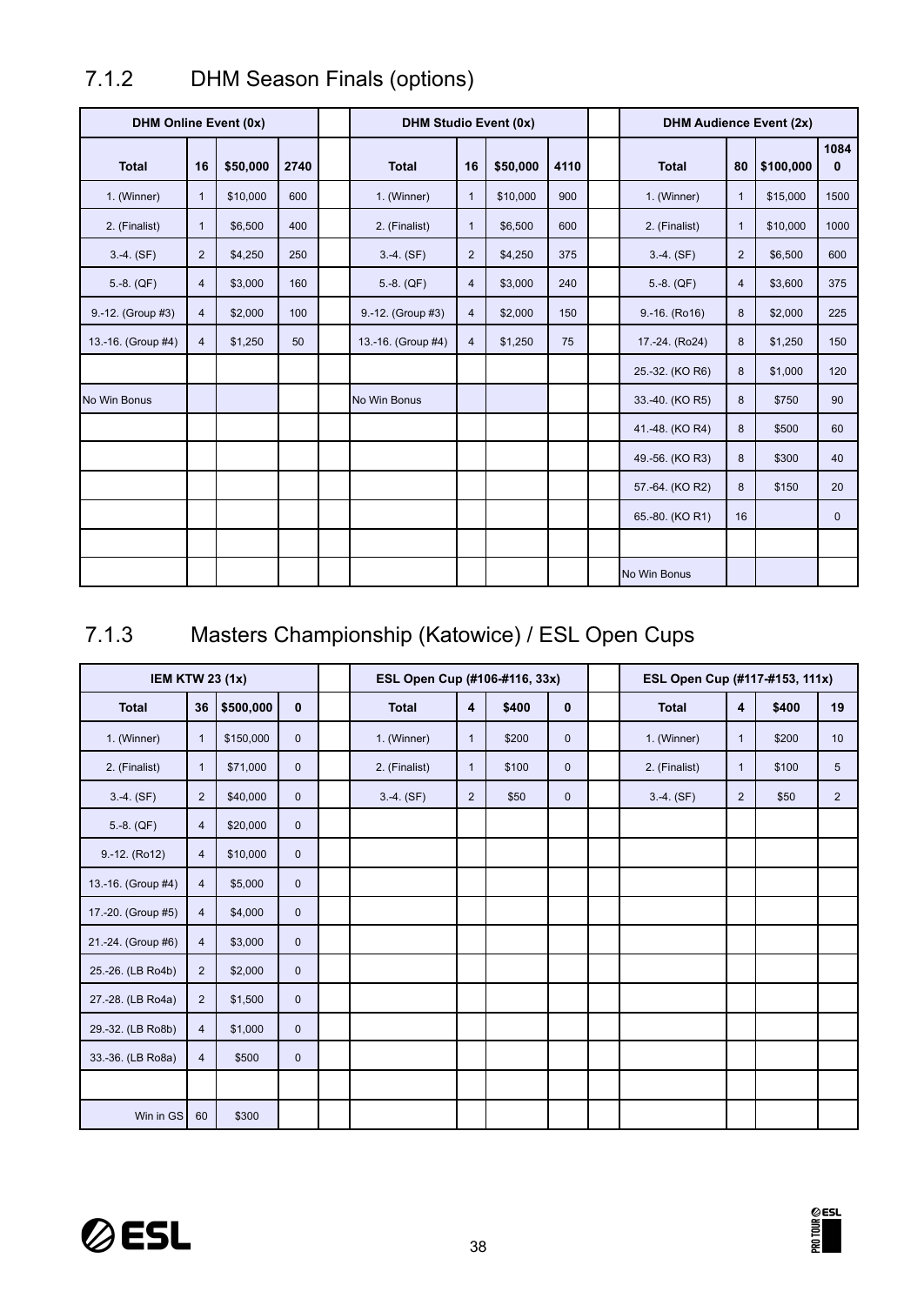| GSL Season 1-3 (3x) |                |         |      |  | <b>GSL Super Tournament #2 (1x)</b> |                |         |      |
|---------------------|----------------|---------|------|--|-------------------------------------|----------------|---------|------|
| <b>Total</b>        | 38             | \$0     | 6020 |  | <b>Total</b>                        | 16             | \$0     | 1500 |
| 1. (Winner)         | $\mathbf{1}$   | not ESL | 800  |  | 1. (Winner)                         | $\mathbf{1}$   | not ESL | 255  |
| 2. (Finalist)       | $\mathbf{1}$   | not ESL | 570  |  | 2. (Finalist)                       | 1              | not ESL | 185  |
| $3.-4. (SF)$        | 2              | not ESL | 410  |  | $3.-4. (SF)$                        | $\overline{2}$ | not ESL | 130  |
| 5                   | $\mathbf{1}$   | not ESL | 330  |  | $5.-8. (QF)$                        | $\overline{4}$ | not ESL | 90   |
| 6                   | $\mathbf{1}$   | not ESL | 270  |  | $9.-16. (Ro16)$                     | 8              | not ESL | 55   |
| $7.-8.$ (GS $2#4$ ) | 2              | not ESL | 230  |  |                                     |                |         |      |
| $9.-10. (GS 2 #5)$  | 2              | not ESL | 200  |  |                                     |                |         |      |
| 11.-15. (GS $1#3$ ) | 5              | not ESL | 170  |  |                                     |                |         |      |
| 16.-20. (GS 1 #4)   | 5              | not ESL | 140  |  |                                     |                |         |      |
| 21. (Q3 #3)         | $\mathbf{1}$   | not ESL | 120  |  |                                     |                |         |      |
| 22. (Q3 #4)         | $\mathbf{1}$   | not ESL | 100  |  |                                     |                |         |      |
| $23.-24. (Q3 5-6)$  | 2              | not ESL | 80   |  |                                     |                |         |      |
| 25.-26. (Q3 7-8)    | $\overline{2}$ | not ESL | 60   |  |                                     |                |         |      |
| 27.-30. (Q2 7-8)    | $\overline{4}$ | not ESL | 40   |  |                                     |                |         |      |
| 31.-38. (Q2 9-12)   | 8              | not ESL | 20   |  |                                     |                |         |      |

# <span id="page-38-0"></span>7.1.4 Global StarCraft League (GSL)

# <span id="page-38-1"></span>7.1.5 External Competitions

|                   | HSC(2x)        |         |      |                    | <b>TSL 9 (1x)</b> |         |      | NEXT / Assembly / AlphaX (?x) |                |         |      |
|-------------------|----------------|---------|------|--------------------|-------------------|---------|------|-------------------------------|----------------|---------|------|
| <b>Total</b>      | 32             | \$0     | 2540 | <b>Total</b>       | 32                | \$0     | 2540 | <b>Total</b>                  | 16             | \$0     | 1280 |
| 1. (Winner)       | $\mathbf{1}$   | not ESL | 500  | 1. (Winner)        | $\mathbf{1}$      | not ESL | 500  | 1. (Winner)                   | $\mathbf{1}$   | not ESL | 250  |
| 2. (Finalist)     | 1              | not ESL | 370  | 2. (Finalist)      | $\mathbf 1$       | not ESL | 370  | 2. (Finalist)                 | $\mathbf{1}$   | not ESL | 180  |
| 3. (LB Ro2b)      | $\mathbf 1$    | not ESL | 270  | 3. (LB Ro2b)       | $\mathbf{1}$      | not ESL | 270  | $3.-4. (SF)$                  | $\overline{2}$ | not ESL | 125  |
| 4. (LB Ro2a)      | 1              | not ESL | 200  | 4. (LB Ro2a)       | $\overline{1}$    | not ESL | 200  | $5.-8. (QF)$                  | $\overline{4}$ | not ESL | 75   |
| 5.-6. (LB Ro4b)   | 2              | not ESL | 150  | 5.-6. (LB Ro4b)    | $\overline{2}$    | not ESL | 150  | 9.-12. (Group #3)             | $\overline{4}$ | not ESL | 50   |
| 7.-8. (LB Ro4a)   | $\overline{2}$ | not ESL | 110  | 7.-8. (LB Ro4a)    | $\overline{2}$    | not ESL | 110  | 13.-16. (Group #4)            | $\overline{4}$ | not ESL | 25   |
| 9.-12. (LB Ro8b)  | $\overline{4}$ | not ESL | 70   | 9.-12. (LB Ro8b)   | $\overline{4}$    | not ESL | 70   |                               |                |         |      |
| 13.-16. (LB Ro8a) | $\overline{4}$ | not ESL | 40   | 13.-16. (LB Ro8a)  | $\overline{4}$    | not ESL | 40   |                               |                |         |      |
| 17.-24. (GS #3)   | 8              | not ESL | 20   | 17.-24. (LB Ro16b) | 8                 | not ESL | 20   |                               |                |         |      |
| 25.-32. (GS #4)   | 8              | not ESL | 10   | 25.-32. (LB Ro16a) | 8                 | not ESL | 10   |                               |                |         |      |



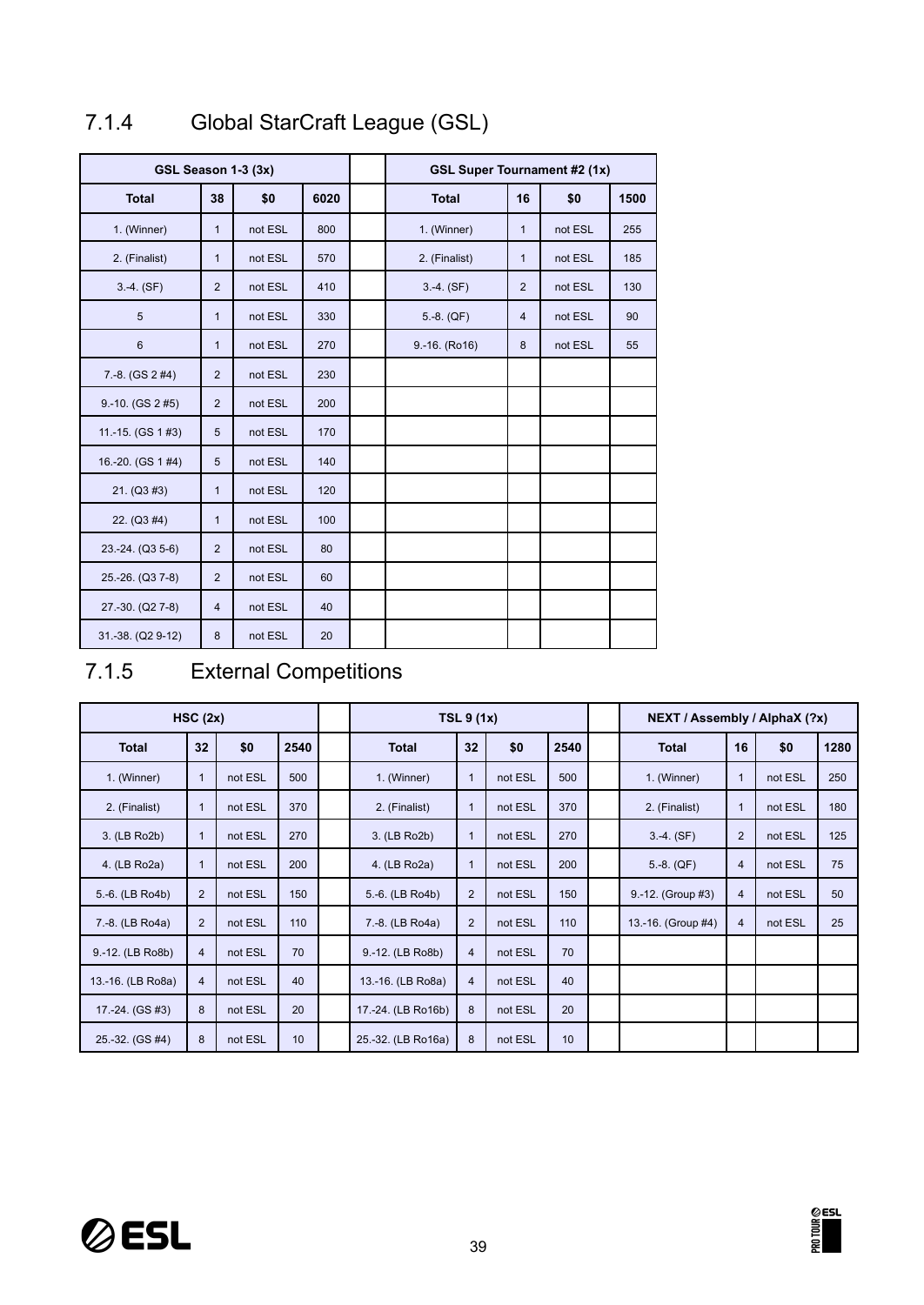# <span id="page-39-0"></span>7.2 List of Countries/Territories and Their Assigned Regions and Locations

If your place is not listed below or you are uncertain about which one is yours, check the rules points "Regional Eligibility", "Regions" or ask an admin.

| Name                        | Server Region    | <b>EPT</b><br>(Sub-)Region | Location   |
|-----------------------------|------------------|----------------------------|------------|
| Ascension Island            | Europe & Africa  | <b>EU</b>                  | <b>EUW</b> |
| Andorra                     | Europe & Africa  | EU                         | <b>EUW</b> |
| <b>United Arab Emirates</b> | Asia & Australia | OC                         | <b>SWA</b> |
| Afghanistan                 | Asia & Australia | <b>OC</b>                  | <b>SWA</b> |
| Antigua and Barbuda         | Americas         | LA                         | LA         |
| Anguilla                    | Americas         | LA                         | LA         |
| Albania                     | Europe & Africa  | EU                         | <b>EUE</b> |
| Armenia                     | Europe & Africa  | EU                         | <b>EUE</b> |
| <b>Netherlands Antilles</b> | Americas         | LA                         | LA         |
| Angola                      | Europe & Africa  | EU                         | AF         |
| Antarctica                  | Americas         | LA                         | LA         |
| Argentina                   | Americas         | LA                         | LA         |
| American Samoa              | Asia & Australia | <b>OC</b>                  | <b>OC</b>  |
| Austria                     | Europe & Africa  | EU                         | <b>EUW</b> |
| Australia                   | Asia & Australia | <b>OC</b>                  | <b>OC</b>  |
| Aruba                       | Americas         | LA                         | LA         |
| Åland                       | Europe & Africa  | EU                         | <b>EUE</b> |
| Azerbaijan                  | Europe & Africa  | EU                         | <b>EUE</b> |
| Bosnia and Herzegovina      | Europe & Africa  | EU                         | <b>EUE</b> |
| <b>Barbados</b>             | Americas         | LA                         | LA         |
| Bangladesh                  | Asia & Australia | OC                         | <b>SEA</b> |
| Belgium                     | Europe & Africa  | EU                         | <b>EUW</b> |
| <b>Burkina Faso</b>         | Europe & Africa  | EU                         | AF         |
| <b>Bulgaria</b>             | Europe & Africa  | <b>EU</b>                  | <b>EUE</b> |
| Bahrain                     | Asia & Australia | <b>OC</b>                  | <b>SWA</b> |
| Burundi                     | Europe & Africa  | <b>EU</b>                  | AF         |
| Benin                       | Europe & Africa  | EU                         | AF         |
| Bermuda                     | Americas         | <b>NAE</b>                 | <b>NA</b>  |
| <b>Brunei</b>               | Asia & Australia | <b>OC</b>                  | <b>SEA</b> |
| <b>Bolivia</b>              | Americas         | LA                         | LA         |
| Brazil                      | Americas         | LA                         | LA         |
| <b>Bahamas</b>              | Americas         | LA                         | LA         |
| <b>Bhutan</b>               | Asia & Australia | $OC$                       | <b>SEA</b> |



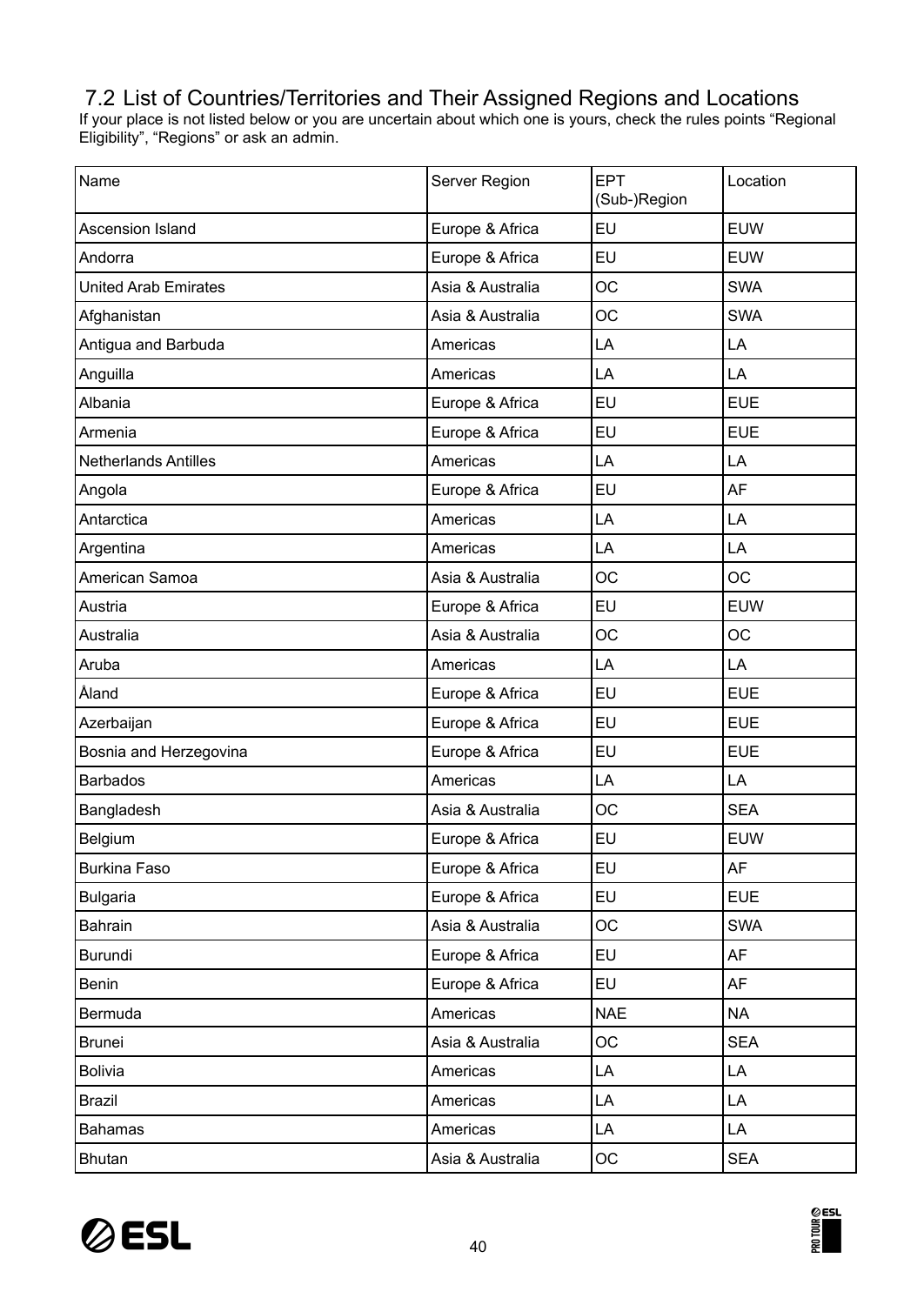| <b>Bouvet Island</b>             | Americas         | LA         | LA          |
|----------------------------------|------------------|------------|-------------|
| <b>Botswana</b>                  | Europe & Africa  | EU         | <b>AF</b>   |
| <b>Belarus</b>                   | Europe & Africa  | EU         | <b>EUE</b>  |
| <b>Belize</b>                    | Americas         | LA         | LA          |
| Canada                           | Americas         | <b>NA</b>  | NAE/NAC/NAW |
| Cocos (Keeling) Islands          | Asia & Australia | <b>OC</b>  | <b>OC</b>   |
| Democratic Republic of the Congo | Europe & Africa  | EU         | <b>AF</b>   |
| Central African Republic         | Europe & Africa  | EU         | <b>AF</b>   |
| Republic of the Congo            | Europe & Africa  | EU         | <b>AF</b>   |
| Switzerland                      | Europe & Africa  | EU         | <b>EUW</b>  |
| Côte d'Ivoire                    | Europe & Africa  | EU         | <b>AF</b>   |
| Cook Islands                     | Asia & Australia | <b>OC</b>  | <b>OC</b>   |
| Chile                            | Americas         | LA         | LA          |
| Cameroon                         | Europe & Africa  | EU         | <b>AF</b>   |
| People's Republic of China       | Asia & Australia | <b>CN</b>  | <b>CN</b>   |
| Colombia                         | Americas         | LA         | LA          |
| Costa Rica                       | Americas         | LA         | LA          |
| Cuba                             | Americas         | LA         | LA          |
| Cape Verde                       | Europe & Africa  | EU         | <b>AF</b>   |
| Christmas Island                 | Asia & Australia | OC         | <b>OC</b>   |
| Cyprus                           | Europe & Africa  | EU         | <b>EUE</b>  |
| <b>Czech Republic</b>            | Europe & Africa  | EU         | <b>EUW</b>  |
| Germany                          | Europe & Africa  | EU         | <b>EUW</b>  |
| Djibouti                         | Europe & Africa  | EU         | AF          |
| Denmark                          | Europe & Africa  | EU         | <b>EUW</b>  |
| Dominica                         | Americas         | LA         | LA          |
| Dominican Republic               | Americas         | LA         | LA          |
| Algeria                          | Europe & Africa  | EU         | AF          |
| Ecuador                          | Americas         | LA         | LA          |
| Estonia                          | Europe & Africa  | EU         | <b>EUE</b>  |
| Egypt                            | Europe & Africa  | EU         | AF          |
| Western Sahara                   | Europe & Africa  | EU         | AF          |
| Eritrea                          | Europe & Africa  | EU         | <b>AF</b>   |
| Spain                            | Europe & Africa  | EU         | <b>EUW</b>  |
| Ethiopia                         | Europe & Africa  | EU         | AF          |
| Finland                          | Europe & Africa  | EU         | <b>EUE</b>  |
| Fiji                             | Asia & Australia | <b>OC</b>  | <b>OC</b>   |
| <b>Falkland Islands</b>          | Americas         | ${\sf LA}$ | LA          |

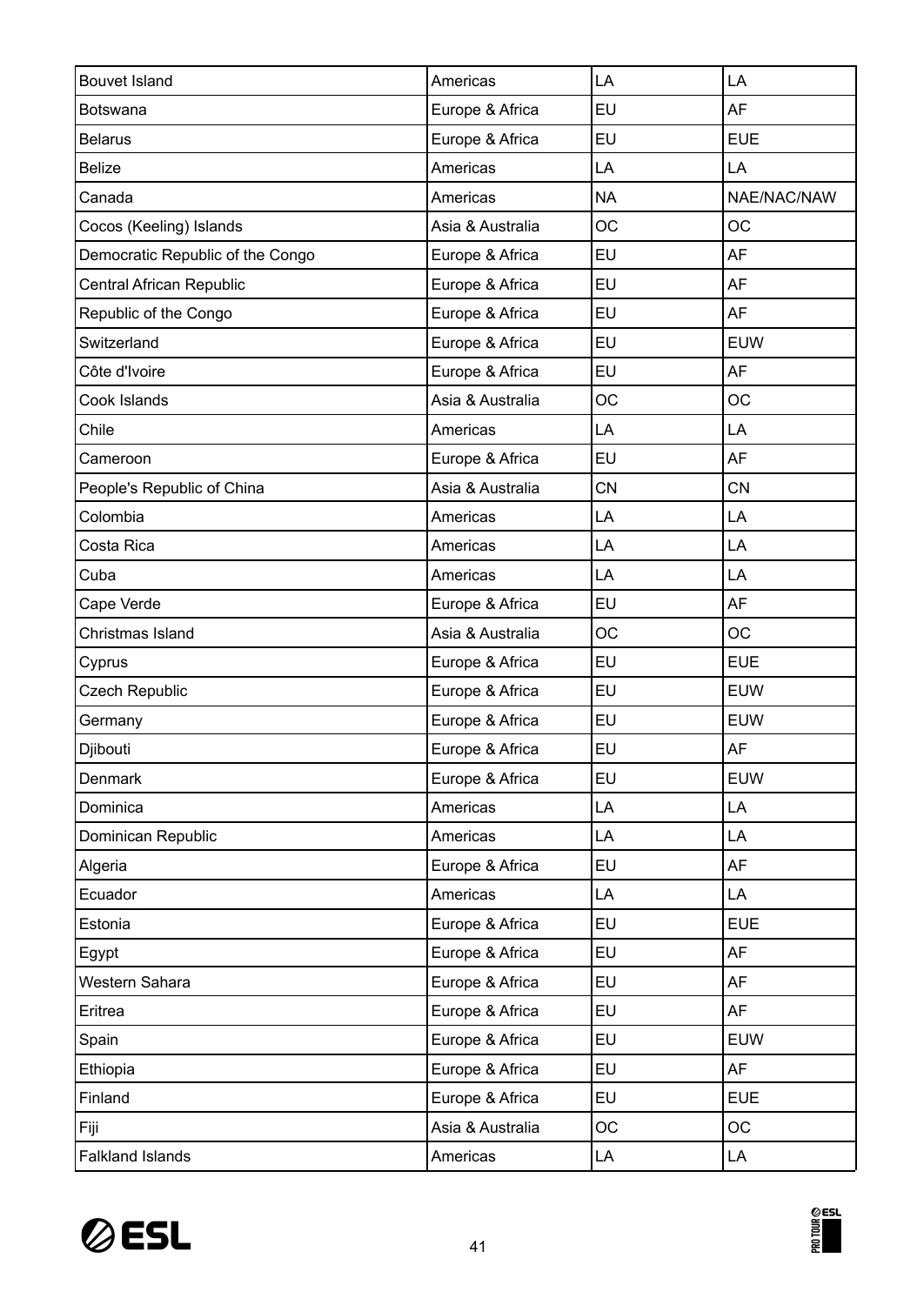| <b>Federated States of Micronesia</b>        | Asia & Australia | <b>OC</b> | <b>OC</b>  |
|----------------------------------------------|------------------|-----------|------------|
| Faroe Islands                                | Europe & Africa  | EU        | <b>EUW</b> |
| France                                       | Europe & Africa  | <b>EU</b> | <b>EUW</b> |
| Gabon                                        | Europe & Africa  | EU        | AF         |
| United Kingdom                               | Europe & Africa  | EU        | <b>EUW</b> |
| Grenada                                      | Americas         | LA        | LA         |
| Georgia                                      | Europe & Africa  | EU        | <b>EUE</b> |
| French Guiana                                | Americas         | LA        | LA         |
| Guernsey                                     | Europe & Africa  | EU        | <b>EUW</b> |
| Ghana                                        | Europe & Africa  | EU        | <b>AF</b>  |
| Gibraltar                                    | Europe & Africa  | EU        | <b>EUW</b> |
| Greenland                                    | Europe & Africa  | EU        | <b>EUW</b> |
| The Gambia                                   | Europe & Africa  | EU        | AF         |
| Guinea                                       | Europe & Africa  | EU        | <b>AF</b>  |
| Guadeloupe                                   | Americas         | LA        | LA         |
| <b>Equatorial Guinea</b>                     | Europe & Africa  | EU        | AF         |
| Greece                                       | Europe & Africa  | EU        | <b>EUE</b> |
| South Georgia and the South Sandwich Islands | Americas         | LA        | LA         |
| Guatemala                                    | Americas         | LA        | LA         |
| Guam                                         | Asia & Australia | OC        | OC         |
|                                              |                  |           |            |
| Guinea-Bissau                                | Europe & Africa  | EU        | <b>AF</b>  |
| Guyana                                       | Americas         | LA        | LA         |
| Hong Kong                                    | Asia & Australia | <b>TW</b> | <b>TW</b>  |
| Heard Island and McDonald Islands            | Americas         | <b>OC</b> | <b>OC</b>  |
| Honduras                                     | Americas         | LA        | LA         |
| Croatia                                      | Europe & Africa  | <b>EU</b> | <b>EUW</b> |
| Haiti                                        | Americas         | LA        | LA         |
| Hungary                                      | Europe & Africa  | EU        | <b>EUE</b> |
| Indonesia                                    | Asia & Australia | <b>OC</b> | <b>SEA</b> |
| Republic of Ireland / NorthernIreland        | Europe & Africa  | <b>EU</b> | <b>EUW</b> |
| Israel                                       | Europe & Africa  | EU        | <b>EUE</b> |
| Isle of Man                                  | Europe & Africa  | <b>EU</b> | <b>EUW</b> |
| India                                        | Asia & Australia | OC        | <b>SEA</b> |
| <b>British Indian Ocean Territory</b>        | Asia & Australia | <b>OC</b> | <b>SEA</b> |
| Iraq                                         | Asia & Australia | OC        | <b>SWA</b> |
| Iran                                         | Asia & Australia | OC        | <b>SWA</b> |
| Iceland                                      | Europe & Africa  | EU        | EUW        |

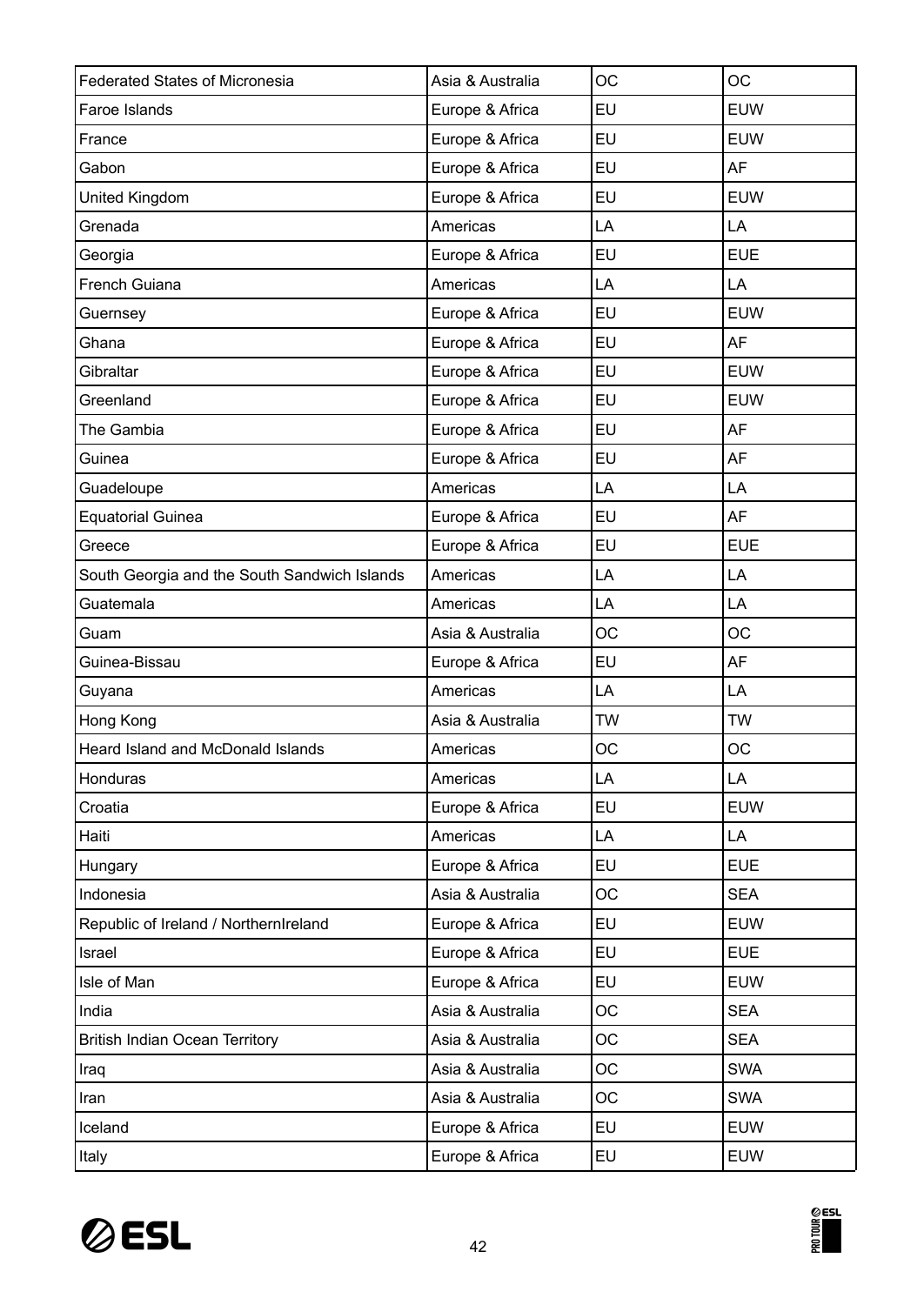| Jersey                                | Europe & Africa  | EU        | <b>EUW</b> |
|---------------------------------------|------------------|-----------|------------|
| Jamaica                               | Americas         | LA        | LA         |
| Jordan                                | Asia & Australia | <b>OC</b> | <b>SWA</b> |
| Japan                                 | Asia & Australia | <b>TW</b> | <b>NEA</b> |
| Kenya                                 | Europe & Africa  | EU        | <b>AF</b>  |
| Kyrgyzstan                            | Asia & Australia | <b>OC</b> | <b>SWA</b> |
| Cambodia                              | Asia & Australia | <b>OC</b> | <b>SEA</b> |
| Kiribati                              | Asia & Australia | <b>OC</b> | <b>OC</b>  |
| Comoros                               | Europe & Africa  | EU        | <b>AF</b>  |
| Saint Kitts and Nevis                 | Americas         | LA        | LA         |
| Democratic People's Republic of Korea | Asia & Australia |           | <b>NEA</b> |
| Republic of Korea                     | Asia & Australia | <b>KR</b> | <b>NEA</b> |
| Kuwait                                | Asia & Australia | <b>OC</b> | <b>SWA</b> |
| Cayman Islands                        | Americas         | LA        | LA         |
| Kazakhstan                            | Europe & Africa  | EU        | <b>EUE</b> |
| Laos                                  | Asia & Australia | <b>OC</b> | <b>SEA</b> |
| Lebanon                               | Asia & Australia | EU        | <b>EUE</b> |
| Saint Lucia                           | Americas         | LA        | LA         |
| Liechtenstein                         | Europe & Africa  | <b>EU</b> | <b>EUW</b> |
| Sri Lanka                             | Asia & Australia | <b>OC</b> | <b>SEA</b> |
| Liberia                               | Europe & Africa  | <b>EU</b> | <b>AF</b>  |
| Lesotho                               | Europe & Africa  | EU        | <b>AF</b>  |
| Lithuania                             | Europe & Africa  | EU        | <b>EUE</b> |
| Luxembourg                            | Europe & Africa  | EU        | <b>EUW</b> |
| Latvia                                | Europe & Africa  | <b>EU</b> | <b>EUE</b> |
| Libya                                 | Europe & Africa  | <b>EU</b> | AF         |
| Morocco                               | Europe & Africa  | <b>EU</b> | AF         |
| Monaco                                | Europe & Africa  | EU        | <b>EUW</b> |
| Moldova                               | Europe & Africa  | <b>EU</b> | <b>EUE</b> |
| Montenegro                            | Europe & Africa  | <b>EU</b> | <b>EUE</b> |
| Madagascar                            | Europe & Africa  | <b>EU</b> | AF         |
| Marshall Islands                      | Asia & Australia | <b>OC</b> | <b>OC</b>  |
| North Macedonia                       | Europe & Africa  | <b>EU</b> | <b>EUE</b> |
| Mali                                  | Europe & Africa  | <b>EU</b> | <b>AF</b>  |
| Myanmar                               | Asia & Australia | OC        | <b>SEA</b> |
| Mongolia                              | Asia & Australia | <b>TW</b> | <b>NEA</b> |
| Macau                                 | Asia & Australia | <b>TW</b> | <b>TW</b>  |
| Northern Mariana Islands              | Asia & Australia | OC        | OC         |

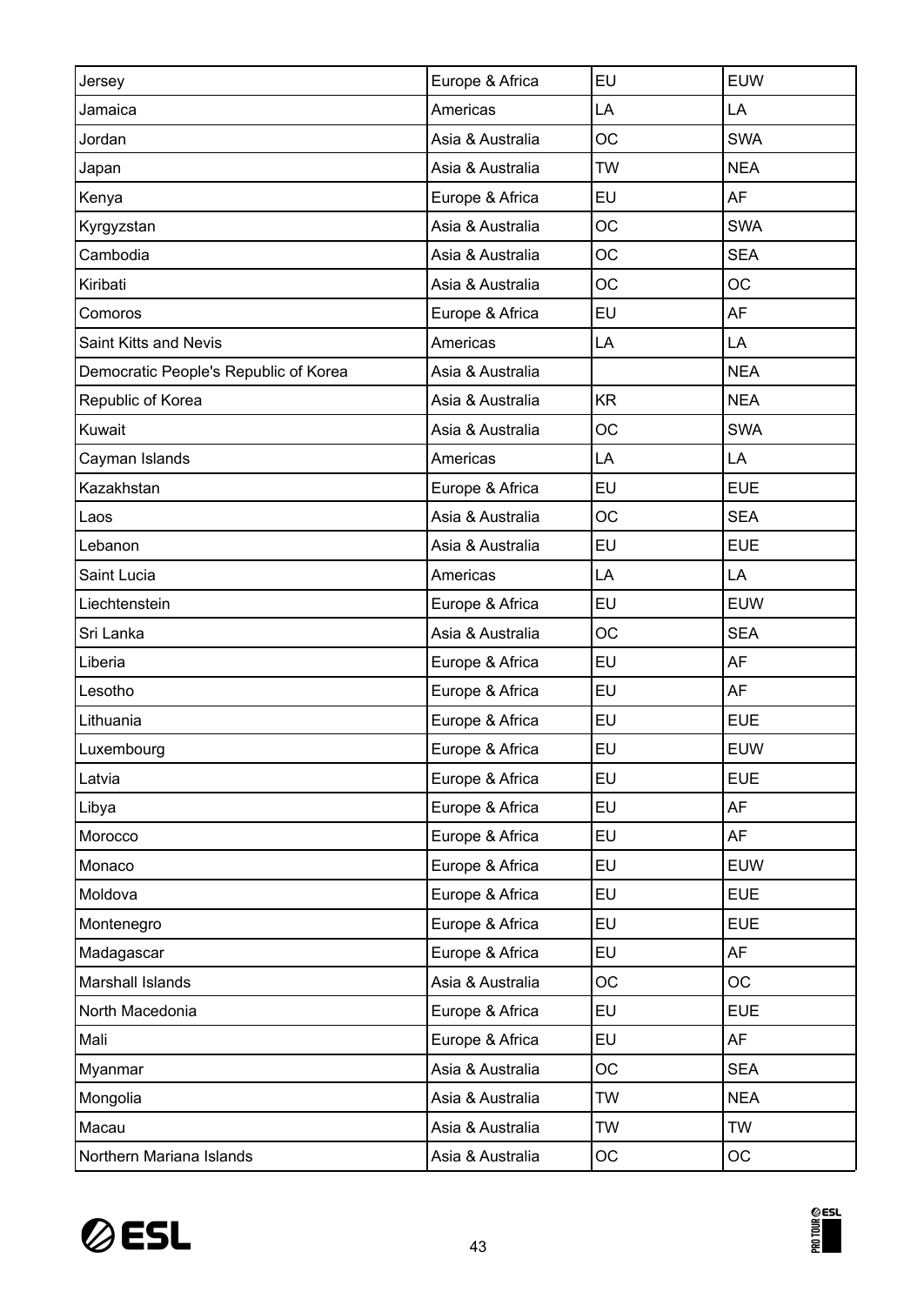| Martinique                | Americas         | LA        | LA         |
|---------------------------|------------------|-----------|------------|
| Mauritania                | Europe & Africa  | EU        | <b>AF</b>  |
| Montserrat                | Americas         | LA        | LA         |
| Malta                     | Europe & Africa  | EU        | <b>EUW</b> |
| <b>Mauritius</b>          | Europe & Africa  | EU        | AF         |
| Maldives                  | Asia & Australia | <b>OC</b> | <b>SEA</b> |
| Malawi                    | Europe & Africa  | EU        | <b>AF</b>  |
| Mexico                    | Americas         | LA        | LA         |
| Malaysia                  | Asia & Australia | <b>OC</b> | <b>SEA</b> |
| Mozambique                | Europe & Africa  | EU        | AF         |
| Namibia                   | Europe & Africa  | EU        | <b>AF</b>  |
| New Caledonia             | Asia & Australia | <b>OC</b> | <b>OC</b>  |
| Niger                     | Europe & Africa  | EU        | <b>AF</b>  |
| Norfolk Island            | Asia & Australia | <b>OC</b> | <b>OC</b>  |
| Nigeria                   | Europe & Africa  | EU        | <b>AF</b>  |
| Nicaragua                 | Americas         | LA        | LA         |
| Netherlands               | Europe & Africa  | EU        | <b>EUW</b> |
| Norway                    | Europe & Africa  | EU        | <b>EUW</b> |
| Nepal                     | Asia & Australia | <b>OC</b> | <b>SEA</b> |
| Nauru                     | Asia & Australia | <b>OC</b> | <b>OC</b>  |
| <b>Niue</b>               | Asia & Australia | <b>OC</b> | OC         |
| New Zealand               | Asia & Australia | <b>OC</b> | <b>OC</b>  |
| Oman                      | Asia & Australia | <b>OC</b> | <b>SWA</b> |
| Panama                    | Americas         | LA        | LA         |
| Peru                      | Americas         | LA        | LA         |
| French Polynesia          | Asia & Australia | <b>OC</b> | <b>OC</b>  |
| Papua New Guinea          | Asia & Australia | <b>OC</b> | <b>SEA</b> |
| Philippines               | Asia & Australia | <b>OC</b> | <b>SEA</b> |
| Pakistan                  | Asia & Australia | <b>OC</b> | <b>SWA</b> |
| Poland                    | Europe & Africa  | EU        | <b>EUE</b> |
| Saint-Pierre and Miquelon | Americas         | <b>NA</b> | <b>NAE</b> |
| Pitcairn Islands          | Asia & Australia | <b>OC</b> | OC         |
| Puerto Rico               | Americas         | LA        | LA         |
| Palestinian territories   | Asia & Australia | <b>OC</b> | <b>SWA</b> |
| Portugal                  | Europe & Africa  | EU        | <b>EUW</b> |
| Palau                     | Asia & Australia | <b>OC</b> | <b>OC</b>  |
| Paraguay                  | Americas         | LA        | LA         |
| Qatar                     | Asia & Australia | OC        | <b>SWA</b> |

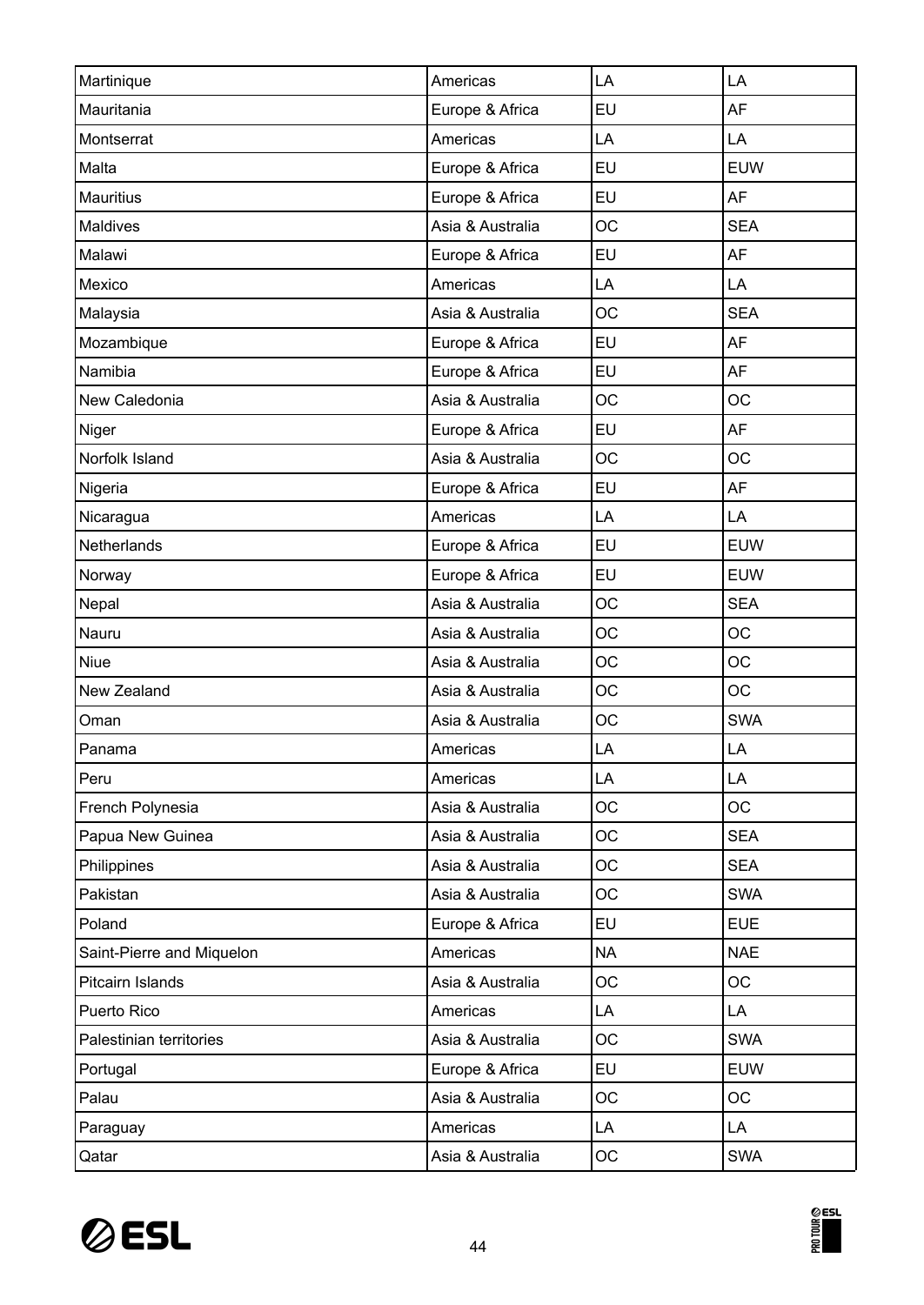| Réunion                             | Europe & Africa  | EU        | <b>AF</b>  |
|-------------------------------------|------------------|-----------|------------|
| Romania                             | Europe & Africa  | EU        | <b>EUE</b> |
| Serbia                              | Europe & Africa  | <b>EU</b> | <b>EUE</b> |
| Russia                              | Europe & Africa  | EU        | <b>EUE</b> |
| Rwanda                              | Europe & Africa  | EU        | AF         |
| Saudi Arabia                        | Asia & Australia | <b>OC</b> | <b>SWA</b> |
| Solomon Islands                     | Asia & Australia | <b>OC</b> | <b>OC</b>  |
| Seychelles                          | Europe & Africa  | EU        | AF         |
| Sudan                               | Europe & Africa  | EU        | <b>AF</b>  |
| Sweden                              | Europe & Africa  | EU        | <b>EUW</b> |
| Singapore                           | Asia & Australia | <b>OC</b> | <b>SEA</b> |
| Saint Helena                        | Europe & Africa  | EU        | <b>AF</b>  |
| Slovenia                            | Europe & Africa  | EU        | <b>EUW</b> |
| Svalbard and JanMayenIslands        | Europe & Africa  | EU        | <b>EUW</b> |
| Slovakia                            | Europe & Africa  | EU        | <b>EUE</b> |
| Sierra Leone                        | Europe & Africa  | EU        | <b>AF</b>  |
| San Marino                          | Europe & Africa  | EU        | <b>EUW</b> |
| Senegal                             | Europe & Africa  | EU        | AF         |
| Somalia                             | Europe & Africa  | <b>EU</b> | <b>AF</b>  |
| Suriname                            | Europe & Africa  | EU        | AF         |
| South Sudan                         | Europe & Africa  | EU        | AF         |
| São Tomé and Príncipe               | Europe & Africa  | EU        | AF         |
| El Salvador                         | Americas         | LA        | LA         |
| Sint Maarten                        | Americas         | LA        | LA         |
| Syria                               | Asia & Australia | <b>OC</b> | SWA        |
| Eswatini                            | Europe & Africa  | <b>EU</b> | AF         |
| <b>Turks and Caicos Islands</b>     | Americas         | LA        | LA         |
| Chad                                | Europe & Africa  | <b>EU</b> | AF         |
| French Southern and Antarctic Lands | Americas         | <b>OC</b> | <b>OC</b>  |
| Togo                                | Europe & Africa  | EU        | AF         |
| Thailand                            | Asia & Australia | <b>OC</b> | <b>SEA</b> |
| Tajikistan                          | Asia & Australia | <b>OC</b> | <b>SWA</b> |
| <b>Tokelau</b>                      | Asia & Australia | OC        | OC         |
| East Timor                          | Asia & Australia | <b>OC</b> | <b>SEA</b> |
| Turkmenistan                        | Asia & Australia | <b>OC</b> | <b>SWA</b> |
| Tunisia                             | Europe & Africa  | EU        | <b>AF</b>  |
| Tonga                               | Asia & Australia | <b>OC</b> | OC         |
| <b>Turkey</b>                       | Europe & Africa  | EU        | <b>EUE</b> |

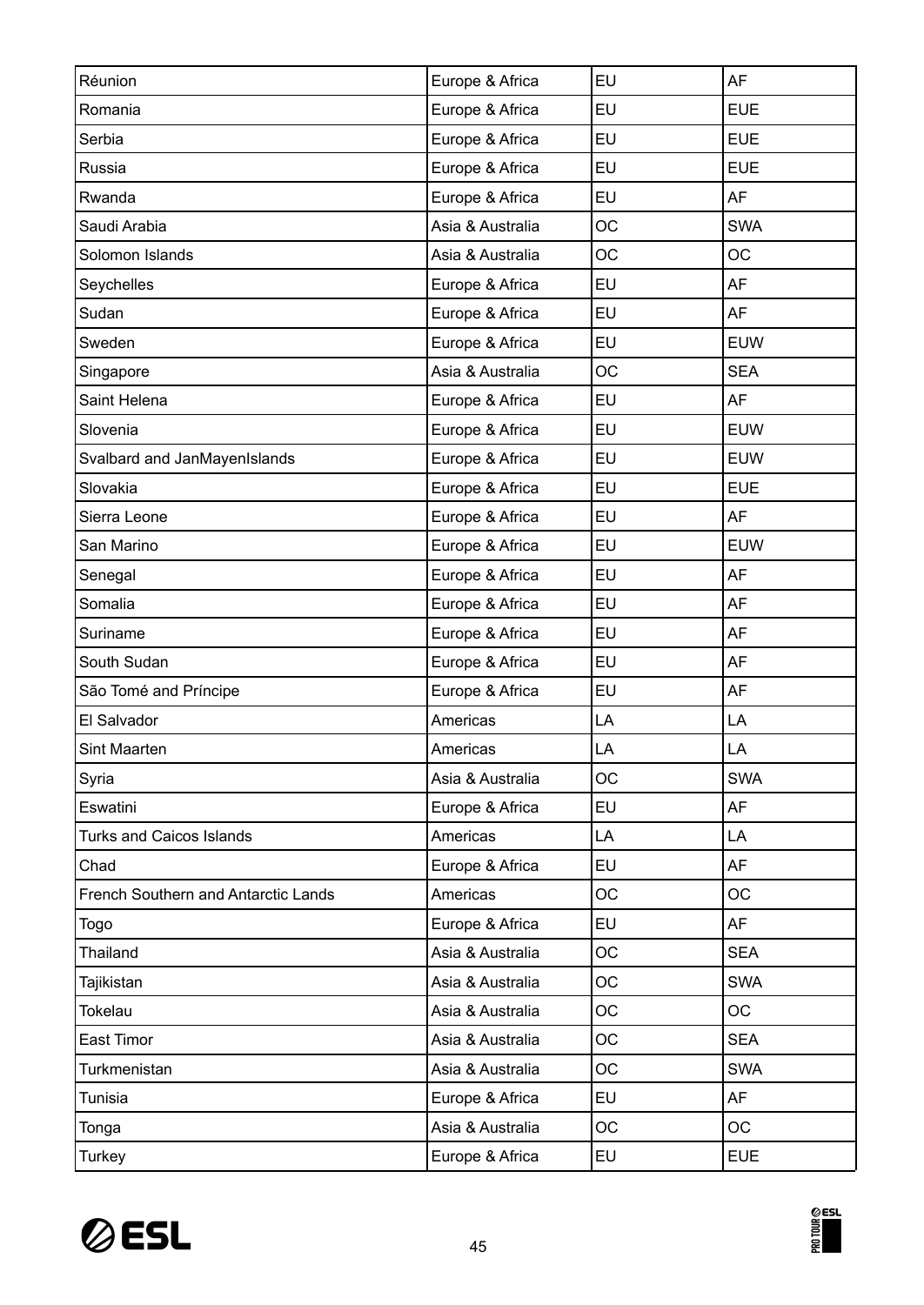| <b>Trinidad and Tobago</b>       | Americas         | LA        | LA          |
|----------------------------------|------------------|-----------|-------------|
| Tuvalu                           | Asia & Australia | <b>OC</b> | <b>OC</b>   |
| <b>Taiwan</b>                    | Asia & Australia | <b>TW</b> | <b>TW</b>   |
| Tanzania                         | Europe & Africa  | EU        | AF          |
| <b>Ukraine</b>                   | Europe & Africa  | <b>EU</b> | <b>EUE</b>  |
| Uganda                           | Europe & Africa  | EU        | <b>AF</b>   |
| United Kingdom                   | Europe & Africa  | EU        | <b>EUW</b>  |
| <b>United States of America</b>  | Americas         | <b>NA</b> | NAE/NAC/NAW |
| Uruguay                          | Americas         | LA        | LA          |
| <b>Uzbekistan</b>                | Asia & Australia | <b>OC</b> | <b>SWA</b>  |
| Vatican City                     | Europe & Africa  | EU        | <b>EUW</b>  |
| Saint Vincent and the Grenadines | Americas         | LA        | LA          |
| Venezuela                        | Americas         | LA        | LA          |
| <b>British Virgin Islands</b>    | Americas         | LA        | LA          |
| United States Virgin Islands     |                  |           |             |
|                                  | Americas         | LA        | LA          |
| Vietnam                          | Asia & Australia | <b>OC</b> | <b>SEA</b>  |
| Vanuatu                          | Asia & Australia | <b>OC</b> | <b>OC</b>   |
| <b>Wallis and Futuna</b>         | Asia & Australia | <b>OC</b> | <b>OC</b>   |
| Samoa                            | Asia & Australia | <b>OC</b> | <b>OC</b>   |
| Yemen                            | Asia & Australia | <b>OC</b> | <b>SWA</b>  |
| Mayotte                          | Europe & Africa  | EU        | AF          |
| South Africa                     | Europe & Africa  | EU        | <b>AF</b>   |
| Zambia                           | Europe & Africa  | <b>EU</b> | <b>AF</b>   |